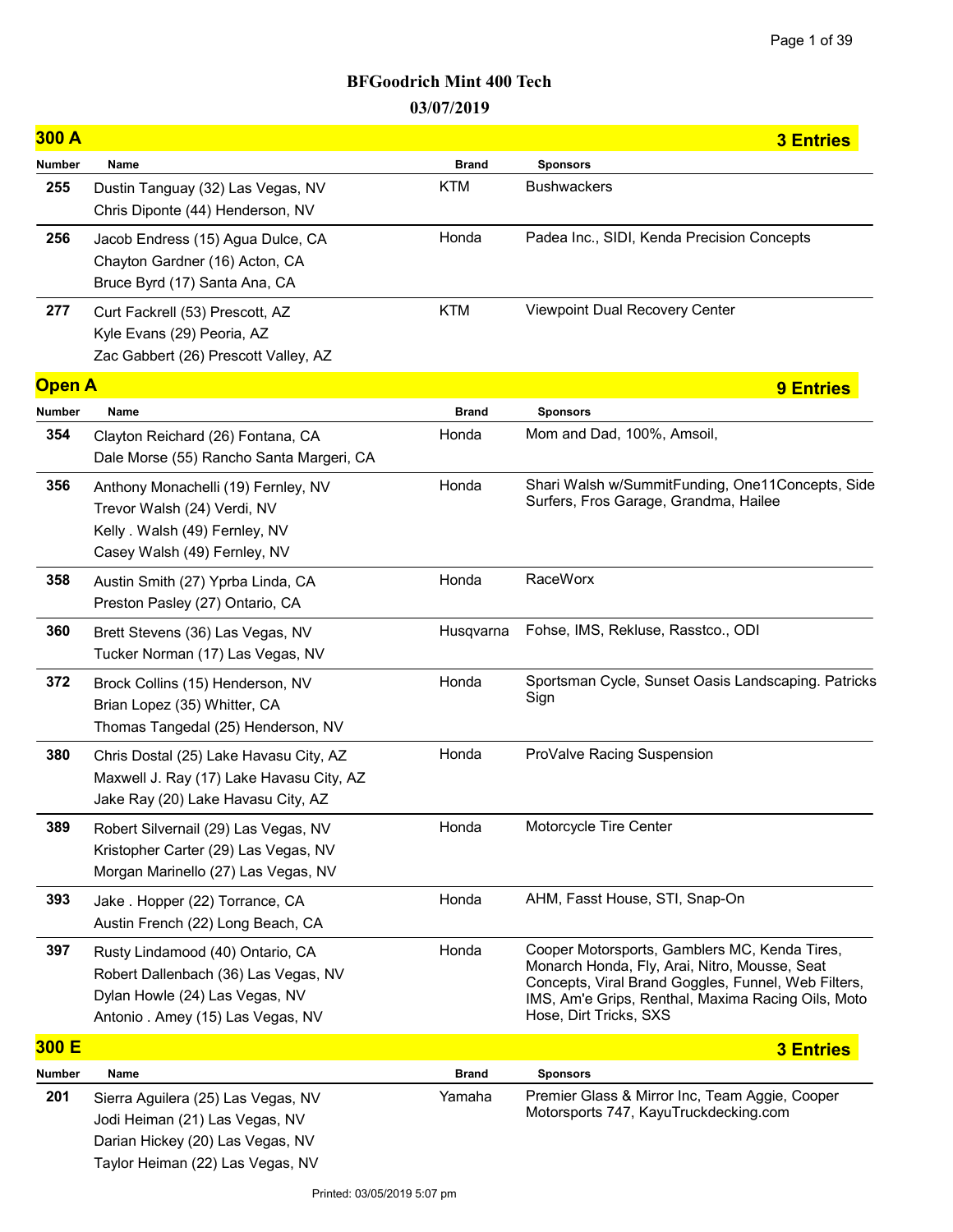| 300 E         |                                                                                                                                            |              | <b>3 Entries</b>                                                                                                                                                                                                                                                       |
|---------------|--------------------------------------------------------------------------------------------------------------------------------------------|--------------|------------------------------------------------------------------------------------------------------------------------------------------------------------------------------------------------------------------------------------------------------------------------|
| <b>Number</b> | Name                                                                                                                                       | <b>Brand</b> | <b>Sponsors</b>                                                                                                                                                                                                                                                        |
| 211           | Daniel Markley (33) Victorville, CA<br>Josh Neylon (33) Apple Valley, CA<br>John Minnock (42) Phelan, CA                                   | <b>KTM</b>   | Ringo financial, FMF exhaust, X brand goggles, Acerbis<br>plastic                                                                                                                                                                                                      |
| 245           | Hunter Ray (14) Las Vegas, NV<br>Hagen Boyce (15) Pioche, NV<br>Sean Spencer (21) Henderson, NV                                            | <b>KTM</b>   | Double Eagle, Kenda Tires, Nitro Mousse, EKS Brand<br>Goggles, Matt& Emily, James & Troy, Bunker Family,<br><b>KR Construction</b>                                                                                                                                     |
| <b>Open E</b> |                                                                                                                                            |              | <b>19 Entries</b>                                                                                                                                                                                                                                                      |
| <b>Number</b> | Name                                                                                                                                       | <b>Brand</b> | <b>Sponsors</b>                                                                                                                                                                                                                                                        |
| 302           | Josh Nicotra (29) Tehachapi, CA<br>Scott Zimmerman (29) Lancaster, CA<br>Brad. Nipper (32) Tehachapi, CA                                   | <b>KTM</b>   | Mustache Ride Racing, Tater Chasers, FLY Racing, Flo<br>Vision, Dynamic Racing, INOX                                                                                                                                                                                   |
| 303           | Paul Krause (54) Irvine, CA<br>Branson Krause (21) Irvine, CA                                                                              | <b>KTM</b>   | Air Cleaning Technology, Malcolm Smith Motorsports,<br>KTM, Maxima, Enduro Engineering, BRP< Race Tech,<br>Renthal, IMS, Scotts, AME Grips, SDG, FMF, ZLT,<br>Bullet Proof Designs, RK/Excel, Acerbis, Motion Pro,<br>Zip Ty Racing, Maxxis, Nitro Mousse, Shoei, Ride |
| 304           | Tenton Matteson (24) Wright City, MO<br>Dillon Runnels (24) Saint Peters, MO                                                               | Suzuki       | Baja Bound Adventures, Marionville Powersports,<br><b>Matteson Films</b>                                                                                                                                                                                               |
| 306           | Jeff Huff (52) Henderson, NV<br>Tyler Harvey (27) Boulder City, NV<br>Chuck Harvey (54) Boulder City, NV<br>Jerry Herling (53) Yucaipa, CA | <b>KTM</b>   | Herling Racing, Herling Construction, Coyne<br>Powersports                                                                                                                                                                                                             |
| 308           | Derek Bradley (26) Las Vegas, NV<br>Eric Holt (36) Panaca, NV<br>Zack Jorgensen, Henderson, NV<br>Colton Gubler (23) Caliente, NV          | Honda        | Blais Racing Services, Patrick's Signs, Spy Optics, Troy<br>Lee Designs, Nike, Leatt Brace, Ogio, Matrix Concepts                                                                                                                                                      |
| 309           | Jaxon Bogh (18) Hoghland, UT<br>Chase Hymas (18) Pocatello, ID<br>Corbin Eatherton (18) Riverton, CA                                       | Honda        | 3x Specialties, Pocatello Powersports                                                                                                                                                                                                                                  |
| 310           | Travis Wells (17) Phoenix, AZ<br>Patrick Wells (32) Phoenix, AZ                                                                            | Honda        | ARIZONA CYCLE CENTER, FMF, GAERNE, ELS<br>BRAND, FLY RACING, FACTORY EFFEX, BELL<br><b>HELMETS</b>                                                                                                                                                                     |
| 314           | Ryan Parszik (26) Buena Park, CA<br>Taylor Romero (25) Redondo Beach, CA<br>Colby Marshall (30) Lomita, CA                                 | Yamaha       | Concrete Motorsports, Parszik Racing, West<br>Construction And Design, Datafield, FLY                                                                                                                                                                                  |
| 315           | Logan Freeman (14) Boulder City, NV<br>Shaun Jones (19) Boulder City, NV<br>Cole Leseberg (17) Boulder City, NV                            | Yamaha       | Dunsmore Family, Mountain Pine Construction,<br><b>Freemans Pools Service</b>                                                                                                                                                                                          |
| 316           | Jarrod Wheeler (42) Ely, NV<br>Aaron Trujillo (26) Ely, NV<br>Cole Burdick (20) Ely, NV                                                    | Yamaha       | Dynamic Dirt Suspension, Sportsman Cycle, IMS, Fasst<br>Company, FMF                                                                                                                                                                                                   |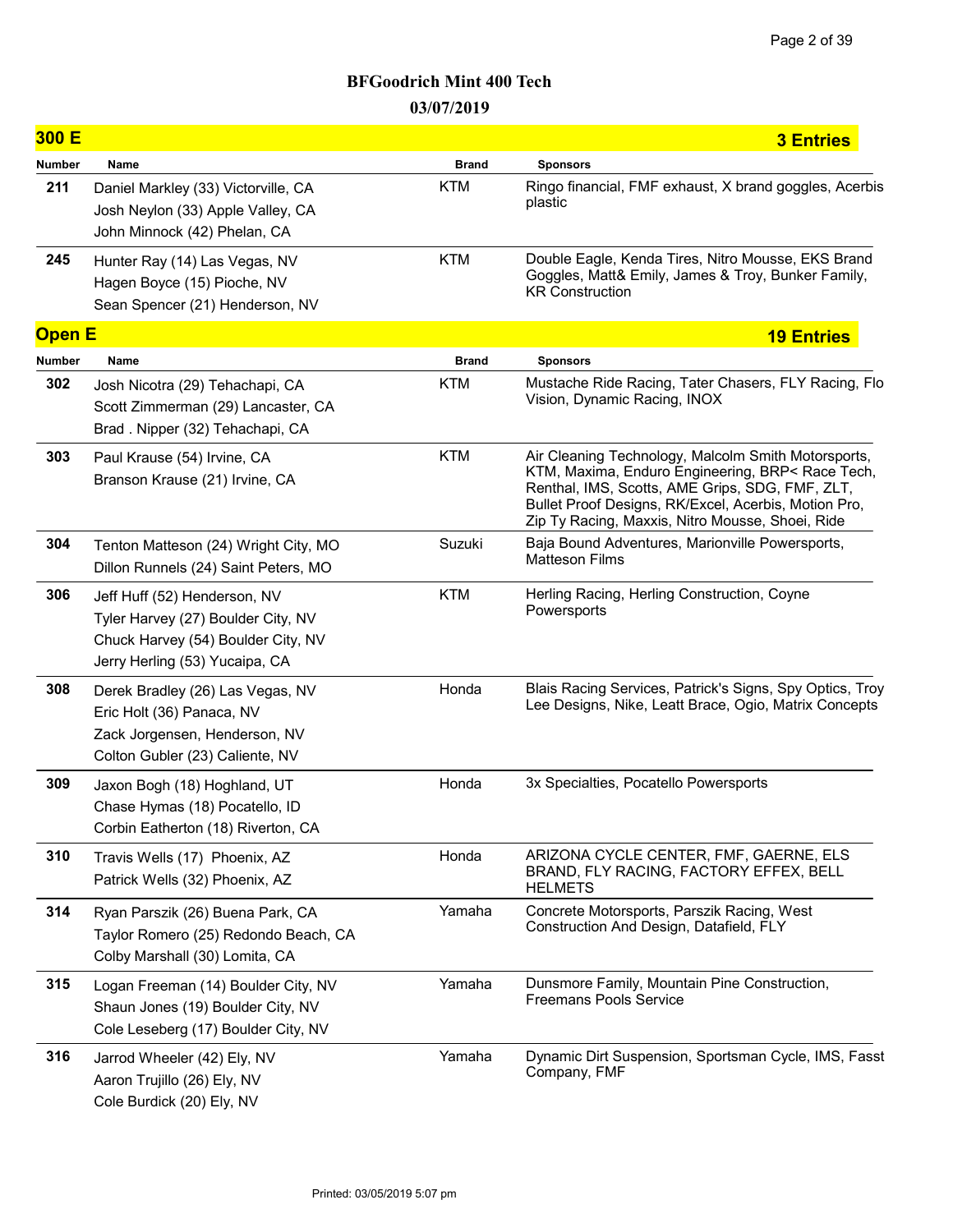| <b>Open E</b> |                                                                                                                                                |              | <b>19 Entries</b>                                                                                                                                                                                                                                                      |
|---------------|------------------------------------------------------------------------------------------------------------------------------------------------|--------------|------------------------------------------------------------------------------------------------------------------------------------------------------------------------------------------------------------------------------------------------------------------------|
| <b>Number</b> | Name                                                                                                                                           | <b>Brand</b> | <b>Sponsors</b>                                                                                                                                                                                                                                                        |
| 317           | Andrew Clukey (22) Sandy Valley, NV<br>Michael Knipp (25) Sandy Valley, NV<br>Josh Pabon (34) Las Vegas, NV                                    | Husqvarna    | Hollywood Construction Co                                                                                                                                                                                                                                              |
| 320           | Trevor Turley (29) Parker, AZ<br>Kevin Dejongh (26) Huntington Beach, CA<br>Quinton Bowen (26) Huntington Beach, CA                            | Honda        | Turley                                                                                                                                                                                                                                                                 |
| 322           | Dustin Bluth (39) Mesa, AZ<br>Colton Bluth (26) Mesa, AZ<br>Tono Bluth (37) Mesa, AZ                                                           | Honda        | <b>Blucor Contracting, JCB Flaska</b>                                                                                                                                                                                                                                  |
| 325           | John Popylisen (32) Hollister, CA<br>Sammy Tillery (38) Las Vegas, NV<br>Andrew . Miller (30) Livermore, CA                                    | Kawasaki     | Snap on Tools, Grand Prix Powersports                                                                                                                                                                                                                                  |
| 332           | Austen Coye (27) Marana, AZ<br>Mike Ferra (31) Lake Elsinore, CA<br>Jason Hamm (38) Lake Elsinore, CA<br>Giovanni Perez (25) Lake Elsinore, CA | Honda        | Monster Energy, Race Tech, STI Tires, IMS, Rekulse,<br>Baja Designs, Sig Sauer, Agency Arms, Racing Optics,<br>FMF, Thor MX,, Seat Concepts, Renthal, Flor<br>Motorsports, Trail Teh, GPR, Lucas Oil, Miller Welds,<br>Snap On, Motion Pro, Oakley, Deft Fam, TM Desig |
| 335           | Chris Maas (39) Washoe Valley, NV<br>Clay Cutler (29) Spring Creek, NV<br>John Levie (38) Elko, NV                                             | Yamaha       | RMS, 5th Gearm TBT                                                                                                                                                                                                                                                     |
| 342           | Andy Vance (39) El Cajon, CA<br>Kyle Hearold (40) San Diego, CA<br>Ben Sikora (32) Lakeside, CA                                                | Honda        | Motoworld, Sikora Racing, Advanced Race Prep,<br>Tradewise Plumbing, Smoked Burgers and BBQ Las<br>Vegas, Flowvision Goggles, Sikora Racing, RObert<br><b>Brown Electric</b>                                                                                           |
| 344           | Evan Dixon (30) Farmington, UT<br>Robert Kemple (31) Gilbert, AZ                                                                               | Kawasaki     | D&K Motorcycle Center, IMS Products, Warp9Racing,<br><b>New Concepts Dentistry</b>                                                                                                                                                                                     |
| 349           | Alec Eaton (26) Fresno, CA<br>Max Naumcheff (23) Oakhurst, CA<br>Justin Krucki (25) Coarsegold, CA<br>Cody Nunes (25) Coarsegold, CA           | Honda        | All-Calm, IMS, ONeal, 100%, Ogio, Bell                                                                                                                                                                                                                                 |
| 300 P         |                                                                                                                                                |              | <b>2 Entries</b>                                                                                                                                                                                                                                                       |
| Number        | Name                                                                                                                                           | <b>Brand</b> | <b>Sponsors</b>                                                                                                                                                                                                                                                        |
| X66           | Mason Klein (17) Agua Dulce, CA<br>Carter . Klein (14) Agua Dulce, CA<br>Zachary Cramer, Na, NA                                                | <b>KTM</b>   | 3 Brothers KTM, IMS Products, FMF, EKS Brand                                                                                                                                                                                                                           |
| X99           | Mason Stiffler (19) Phelan, CA<br>Jacob Lacroix (16) Phelen, CA<br>Nick. Colangeli (19) Lucrene, CA                                            | <b>KTM</b>   | Water Factory, Inside Line Moto, B&C Industries, Lenco<br>Plumbing, Wilson Construction, Flow Vision, Nitro Bibs                                                                                                                                                       |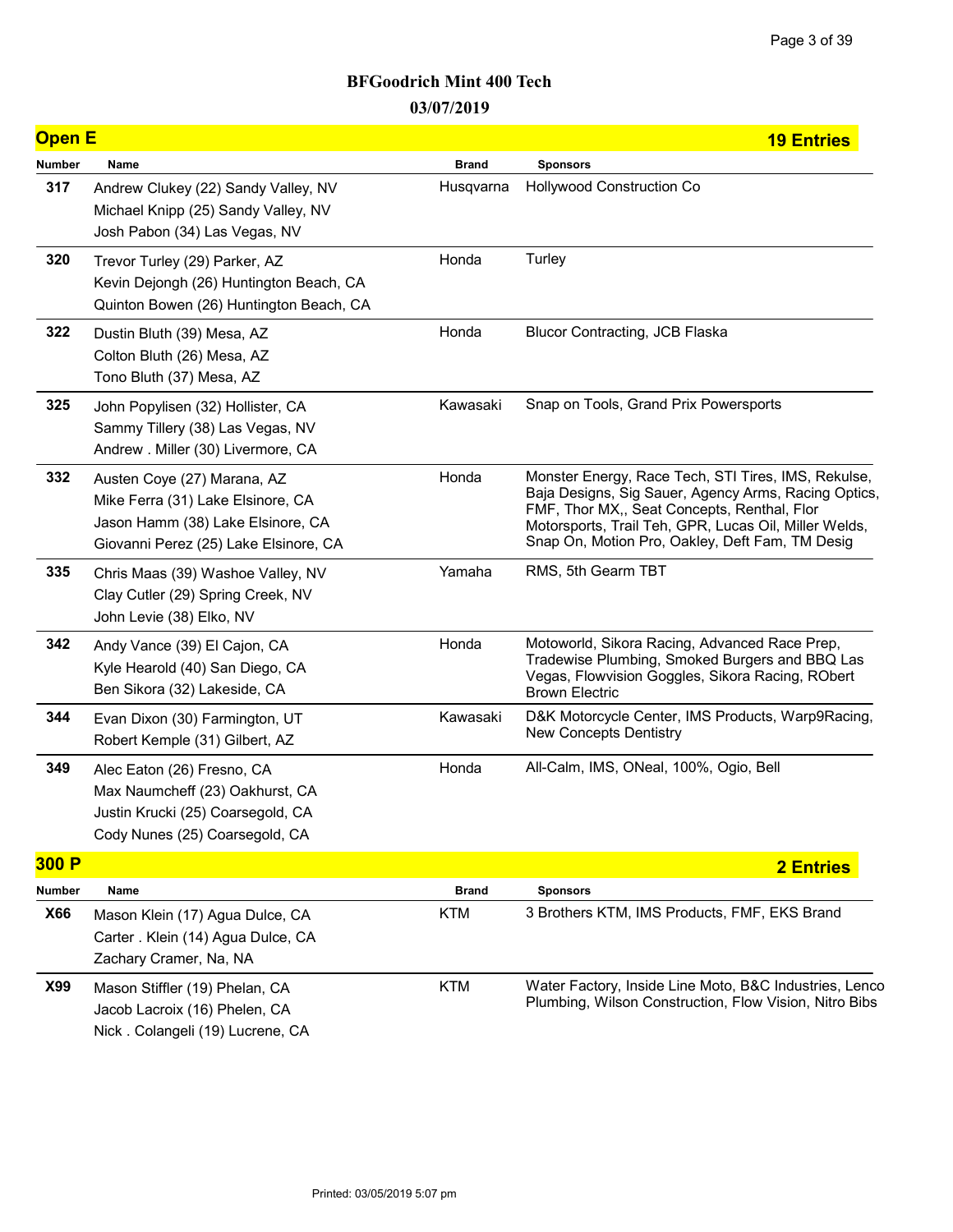| <b>Open P</b>   |                                                                                                                                                   |                 | <b>8 Entries</b>                                                                                                                                                                                                                                                          |
|-----------------|---------------------------------------------------------------------------------------------------------------------------------------------------|-----------------|---------------------------------------------------------------------------------------------------------------------------------------------------------------------------------------------------------------------------------------------------------------------------|
| <b>Number</b>   | Name                                                                                                                                              | <b>Brand</b>    | <b>Sponsors</b>                                                                                                                                                                                                                                                           |
| <b>N1</b>       | Brody Honea (22) Reno, NV                                                                                                                         | Yamaha          | Chidester Transport, JS Buchanan Trucking, Kenda<br>Tire, Precision Concepts, Oneal Racing, Nitro Mousse,<br>6D Helmets, Maxima USA, DDC Racing, Flow Vision<br>Company, Matrix Concepts, Yamaha Motorusa,<br>Rekluse Motorsports, FMF 73, IMS Products, Reflex<br>Racing |
| N <sub>2</sub>  | Danny Cooper (44) Heber City, UT<br>Kyle Tichenor (30) Mesquite, NV<br>Justin Wallis (29) Las Vegas, NV                                           | Honda           | Kenda Tires, Monarch Honda, Fly, Flo, Arai, Nitro<br>Mousse, Seat Concepts, Viral Brand Goggles, Funnel<br>Web Filters, IMS Products, Am'e Grips, Renthal,<br>Maxima Racing Oils, Moto Hose, Dirt Tricks, SXS                                                             |
| N <sub>3</sub>  | Wyatt Brittner (24) Reno, NV<br>Jason Alosi (35) Reno, NV                                                                                         | <b>KTM</b>      | Rms Reno Motor Sports, Nak Performance, Fly Racing,<br>Dirt Tricks, Nitro Mousse, CrossFit Regulus, Moto<br>Graffiti                                                                                                                                                      |
| N7              | Mark Samuels (29) Pioneertown, CA<br>Justin Jones (26) Yucca Valley, CA<br>Justin Morgan (29) El Cajon, CA                                        | Honda           | Monster Energy, STI Tires, American Honda, Lava<br>Propain, FLY                                                                                                                                                                                                           |
| N <sub>10</sub> | Skyler Howes (26) St George, UT<br>Kadin Guard (20) St George, UT<br>Garrett Poucher (35) Valencia, CA                                            | <b>KTM</b>      | Garret Off-Road, LPOR, Fly Racing, Fast Co., STI<br>Tires, NitroMousse, Hinson, AEO, DDC, Fasst Co, Pro<br>Moto Billet, FWF, Seat Concepts, IMS, AME, Baja<br>Designs, Blais Racing, FMF                                                                                  |
| N <sub>12</sub> | Jacob. Argubright (28) Lake Elsinore, CA                                                                                                          | Kawasaki        | Off-Road Support                                                                                                                                                                                                                                                          |
| N <sub>15</sub> | Ricky Brabec (27) Hesperia, CA<br>Kendall Norman (34) El Cajon, CA                                                                                | Honda           | Monster Energy, JCR/Honda, Fly Racing, Maxxis,<br>JLRay Co., Acerbis, Pro Circuit, Pro Honda Oils, IMS,<br>Motion Pre, BRP, Gralfer, DID, Renthal, Works<br>Connection, Nitro Mousse, Anti Gravity, SKF, Twin Air,<br>cotts, VP Racing Fuel, Hinson, Raceco, Baja HQ,     |
| <b>N22</b>      | Richard Gray (38) Blythe, CA<br>Brad Millikan (39) Queen Creek, AZ                                                                                | Yamaha          | Pride Communication, Lusk Plumbing, UTI, IMS, Spy,<br>ODI Grips, Twin Air, Fresh Leaf, Elysian Labs, CSC,<br>Mind Plugs, Shock Sox, Eric & Gale Brisco Motorsports,<br>Gale Brisco, 766 Reclaimed, Precision Concepts, La<br>Piazza, Scootin Newton Racing                |
| <b>1000</b>     |                                                                                                                                                   |                 | <b>21 Entries</b>                                                                                                                                                                                                                                                         |
| Number          | Name                                                                                                                                              | <b>Brand</b>    | <b>Sponsors</b>                                                                                                                                                                                                                                                           |
| 1003            | Christian Fessler (38) Riverside, CA<br>Derek Pocorena (28) Jurupa Valley, CA                                                                     | Alumi Craft DRP |                                                                                                                                                                                                                                                                           |
| 1005            | Arnoldo Jr. Gutierrez (29) Mexicali,<br>Mario Vargas (29) Mexicali, BC                                                                            | Racer Eng       | Gutierrez Trucking, LLC, Ultra Wheels, Turn 2 Tv                                                                                                                                                                                                                          |
| 1010            | Robert K. Mcbeath (20) Las Vegas, NV<br>Tim Burns (57) Las Vegas, NV<br>Trevor Scherrer (57) Las Vegas, NV<br>Jesse Todd Neely (24) Las Vegas, NV | Jimco           | <b>Bruce Faley Racing</b>                                                                                                                                                                                                                                                 |
| 1012            | Blaine Conrad (27) Las Vegas, NV<br>Jeremy Purvines (29) Las Vegas, NV<br>Kole Conrad (15) Las Vegas, NV<br>Bradon Conrad, Na, NA                 | Raceco          | Werdco BC, inc. Method Race Wheels, Tensor Tire,<br>Pro-Am                                                                                                                                                                                                                |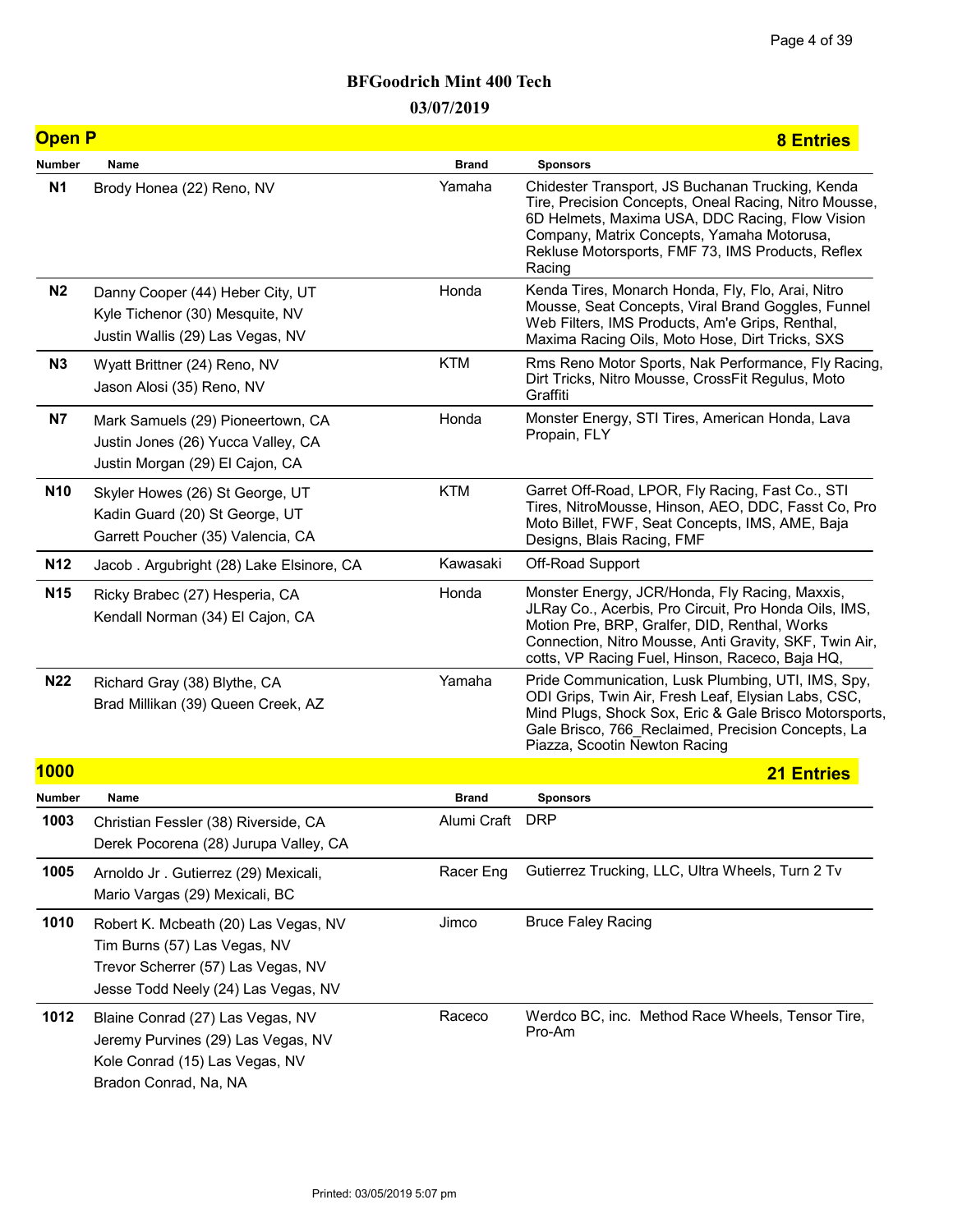| <b>1000</b> |                                                                                                                                              |              | <b>21 Entries</b>                                                                                                                                |
|-------------|----------------------------------------------------------------------------------------------------------------------------------------------|--------------|--------------------------------------------------------------------------------------------------------------------------------------------------|
| Number      | Name                                                                                                                                         | <b>Brand</b> | <b>Sponsors</b>                                                                                                                                  |
| 1020        | Conner Mcmullen (18) Phoenix, AZ<br>Kevin Mcmullen (46) Phoenix, AZ<br>Jeneka Jenkins (38) Phoenix, AZ<br>Jeremy Aikins (42) Peoria, AZ      | Alumi Craft  | Getthetea.com, Ancient Life Oil, Kevin McMullen Fab &<br>Trans, PCE, Method Tenser, Tensor Tire                                                  |
| 1022        | Nathan Martino (46) San Rafael, CA<br>Andy Farris (44) Bend, CA                                                                              | Alumi Craft  | Northgate Acoustics Inc, AMS (Acoustical Material<br>Services), NPM Innovations LLC, Turn2 TV                                                    |
| 1032        | Chip Prescott (54) Fallbrook, CA<br>Jon Hernandez (39) Oceanside, CA                                                                         | Alumi Craft  | Masa Tool, RPMuffler, Baja Designs, Ford Signs,<br>Richer Auto Electric, Alumicraft, BFGoorich                                                   |
| 1040        | John Amort (22) Tustin, CA<br>Keaton Krieger (21) Newport Beach, CA<br>Dylan Elliott (25) Orange, CA<br>Mason Elliott (34) Anaheim, CA       | Custom       | Dependable Offroad, Amort Construction, Geek<br>Motorsports, BFGoodrich, ZLT, Ebbco                                                              |
| 1044        | Cole Bernloehr (28) Lakeville, MN<br>Mike Divine (28) Lakeville, MN                                                                          |              | Penhall Fab ProKART Indoors, Quality Contour, Turning Tech, ADS<br>Shocks, BFGoodrich                                                            |
| 1047        | Jared Teague (46) Las Cruces, NM<br>Ryan Mccoskey (42) Tucson, AZ<br>Jonathan Faulkner (20) Las Cruces, NM<br>Josh Beyer (41) Las Cruces, NM | Alumi Craft  | SCORPION, Raceline Wheels, BFGoodrich Tires,<br>Alumi Craft, Kartek                                                                              |
| 1068        | Cody Reid (26) Apple Valley, CA<br>Rob Maccachren (53) Las Vegas, NV<br>Charlie Hutchinson (40) Apple Valley, CA                             | Alumi Craft  | BFG, Reid Products, Baja Designs, DFT, Fox Shocks,<br>Wiks Racing Engines, Raceline Wheels, PSS, Pro<br>Eagle Off-Road, Lucas Oil, CBR, Signpros |
| 1069        | Bret Jeffers (51) Hesperia, CA<br>Daniel Folts (34) La Habra, CA                                                                             |              | Alumi Craft PPG, Martin Auto Color Dave Folts Trans                                                                                              |
| 1070        | Carlo Caya (49) Scottsdale, AZ<br>Trevor Prewett (40) Imperial, CA<br>Justin Brisbon (41) Chandler, AZ                                       | Custom       | K.E.S., Cowan Fabricaton and Mechanical                                                                                                          |
| 1075        | Brent Fox (50) Highland, UT<br>Preston Brigman (33) Lehi, UT                                                                                 |              | Alumi Craft Rasmussen Plumbing, FX Construction                                                                                                  |
| 1077        | Michael Duenas (51) Acton, CA                                                                                                                | Jimco        | BFG, Fortin, Fox, Concrete Motorsports, Duenas<br>Racing                                                                                         |
| 1080        | Peter Hajas (58) Wayzata, MN<br>Matthew Helton (41) Buena Park, CA<br>Erik Shallbetter (36) Medina, MN                                       | Custom       | Jakes Fabworks, Tensor, Sunoco, Baja Pits, Slime                                                                                                 |
| 1082        | Trevor Rasmussen (36) Highland, UT<br>Chad Schoonover (35) Lehi, UT<br>Brady Fox (22) Highland, UT<br>Kade Patten (22) Santaquin, UT         | Alumi Craft  | Mach 1 Race Prep, Rasmussen Plumbing and Heating,<br><b>FX Construction</b>                                                                      |
| 1083        | Luiz Carlos. Facco (57) Santana De Parnaiba,<br>Francis Herrero (41) Taubate,                                                                |              | ES Motorspo Avelera Siriema Rally, Fazenda Alecrim, Serranos MG,<br>Serilon                                                                      |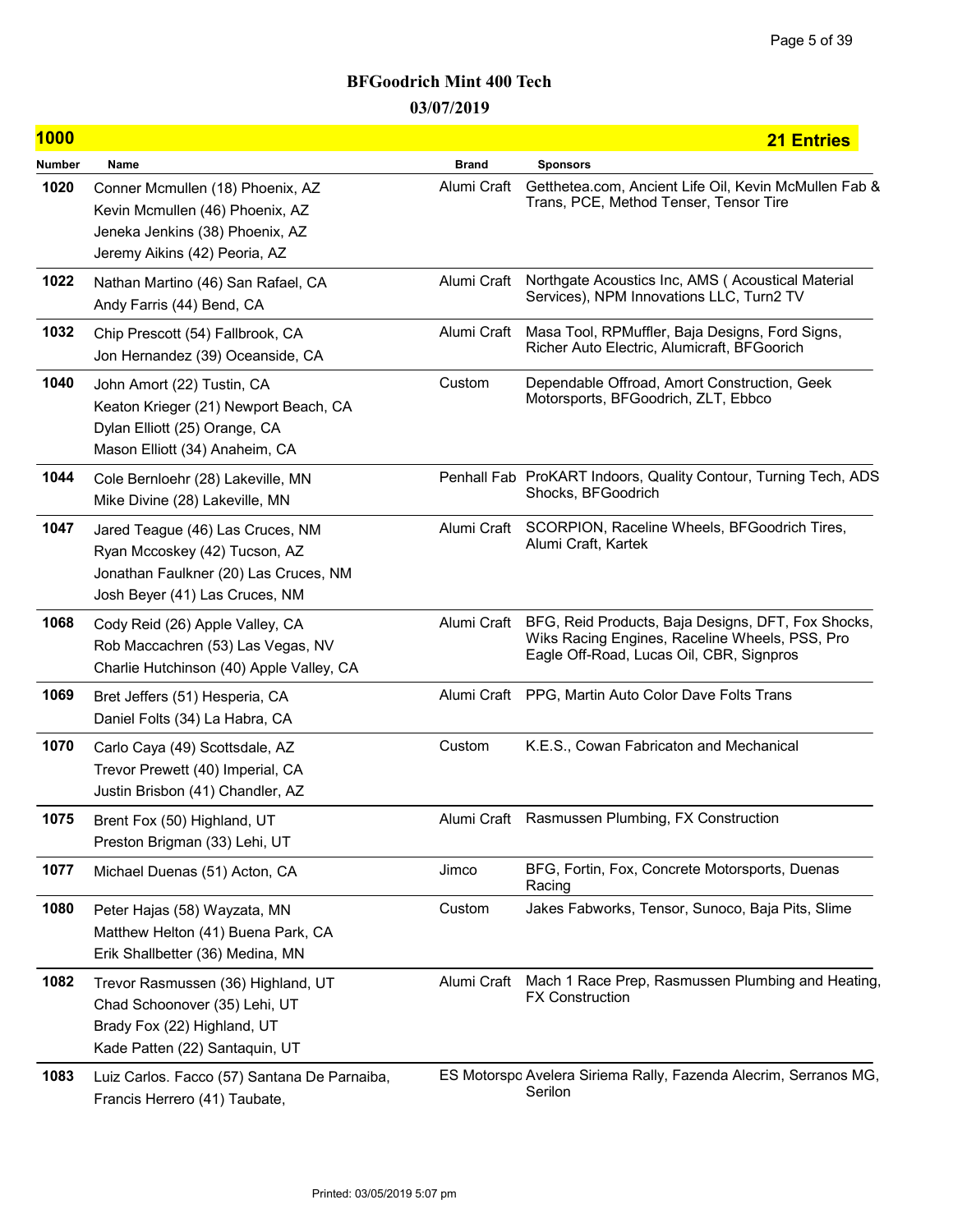| <b>1000</b>   |                                                                                                                                                                  |              | <b>21 Entries</b>                                                                                                                                                                                          |
|---------------|------------------------------------------------------------------------------------------------------------------------------------------------------------------|--------------|------------------------------------------------------------------------------------------------------------------------------------------------------------------------------------------------------------|
| Number        | Name                                                                                                                                                             | <b>Brand</b> | <b>Sponsors</b>                                                                                                                                                                                            |
| 1084          | Joe Jepsen (40) Salt Lake City, UT<br>Ivan Varella (39) Marbleton, WY<br>Kirk Trimble (37) Grantsville, UT                                                       | Kreger       | Diamond J Management, Kreger, Diamon J Motors<br>Harley Hull Leanding and Services, Goldman Racing                                                                                                         |
| 1088          | Chase Warren (29) Phoenix, AZ<br>Chris Warren (59) Carlsbad, AZ<br>Martin Richardson (42) La Mesa, CA                                                            | Alumi Craft  | Warren Brothers Racing, Baja Designs, Raceline<br>Wheels, Fox, Hooked Up Motorsports.                                                                                                                      |
| 1093          | Tanner James (20) Dareton, NS<br>Aaron James (49) Dareton, NS<br>Joshua Benke (25) Descanso, CA                                                                  | Alumi Craft  | Jamesprint, JVRP, Tensor Tires,                                                                                                                                                                            |
| <b>2000</b>   |                                                                                                                                                                  |              | <b>5 Entries</b>                                                                                                                                                                                           |
| <b>Number</b> | Name                                                                                                                                                             | <b>Brand</b> | <b>Sponsors</b>                                                                                                                                                                                            |
| 2011          | Jay Reichert (48) Marble Falls, TX<br>Chris Boyden (46) Albuquerque, NM                                                                                          | Jimco        | <b>Ballistic Enterprises Inc.,</b>                                                                                                                                                                         |
| 2017          | Ted Baker (52) Encinites, CA<br>Jennifer Morton (49) Escondido, CA<br>Robert Hartman (24) Encinitas, CA<br>Robert Hartman (24) Encinitas, CA                     | Unknown      | <b>Baker Electric</b>                                                                                                                                                                                      |
| 2028          | Journee Richardson (31) Henderson, NV<br>Julie Boyer (45) Bakersfield, CA                                                                                        | Custom       | Folts Transmission, Mad Media, Jamar Brakes, BFG,<br>Boyer Racing, Dave Co, Sierra LED Lights, Offroad<br>Vixens, Wesco Performance, Motorsports Safety<br>Solutions, SRD, B&R Buggie                      |
| 2040          | Dave Collier (50) San Marcos, CA<br>Kyle Collier (16) San Marcos, CA<br>Mike Baldwin (55) San Marcos, CA                                                         | Custom       | Gnarly Racing, Dave COllier Electric Inc., SAL Inc.,<br>Paradise Motorsports, ORW, B&R Buggy                                                                                                               |
| 2050          | Christy Sizelove (49) Oak Hils, CA<br>Jimmy Sizelove (48) Oak Hills, CA                                                                                          | Custom       | Fiber Care Baths, Sizeco                                                                                                                                                                                   |
| 5000          |                                                                                                                                                                  |              | <b>9 Entries</b>                                                                                                                                                                                           |
| Number        | Name                                                                                                                                                             | Brand        | <b>Sponsors</b>                                                                                                                                                                                            |
| 5001          | Travis. Chase (40) La Crescenta, CA<br>Don Chase (65) La Crescenta, CA<br>Jacob Lauxen (34) Sun Valley, CA                                                       | Custom       | General Tire, Ultra Wheels, Jamar Performance, King<br>Shocks                                                                                                                                              |
| 5011          | Mike Belk (33) San Diego, CA<br>Lj Kennedy (48) Orange, CA<br>Brian Hoeppner (41) Orange, CA<br>Michael Terry (33) Bermuda Dunes, CA                             | <b>VW</b>    | Kartek, Source Prep & Fab, BFG, King Shocks,<br>Method, Dave Folts Trans, Baja Designs, Sunoco,<br>Redline Performance, PCI                                                                                |
| 5015          | Wesley Moser Iii (58) Westminister, CA<br>Robert Vasquez (30) Westminster, CA<br>John Carlson (29) Huntington Beach, CA<br>Wesley Moser Iv (25) Westminister, CA | Custom       | Spy Welding, Pyrotect, Painter's Grinding, ODR, Dave<br>Folts Trans, Performance Vehicle Plumbing, Sign Art,<br>Robby Media, Mckenzies Pro Am, BDR, PRT Wheels,<br>Tri-Ace Tires, CBM, GGlighting          |
| 5022          | Brandin Williams (29) Lake Havasu City, AZ<br>Jorgen Hansen (25) Lake Havasu City, AZ<br>Wade R Kelson (52) Lake Havasu City, AZ                                 | <b>VW</b>    | Kelco Industries Construction, Holiday Motorsports<br>Awnings, Trick Toy Fab, Bucket Marine, What What<br>Racing, SWB Pool, Epic Builders, Ricky Bobby Racing,<br>Pyledriver Performance, CopperTop Racing |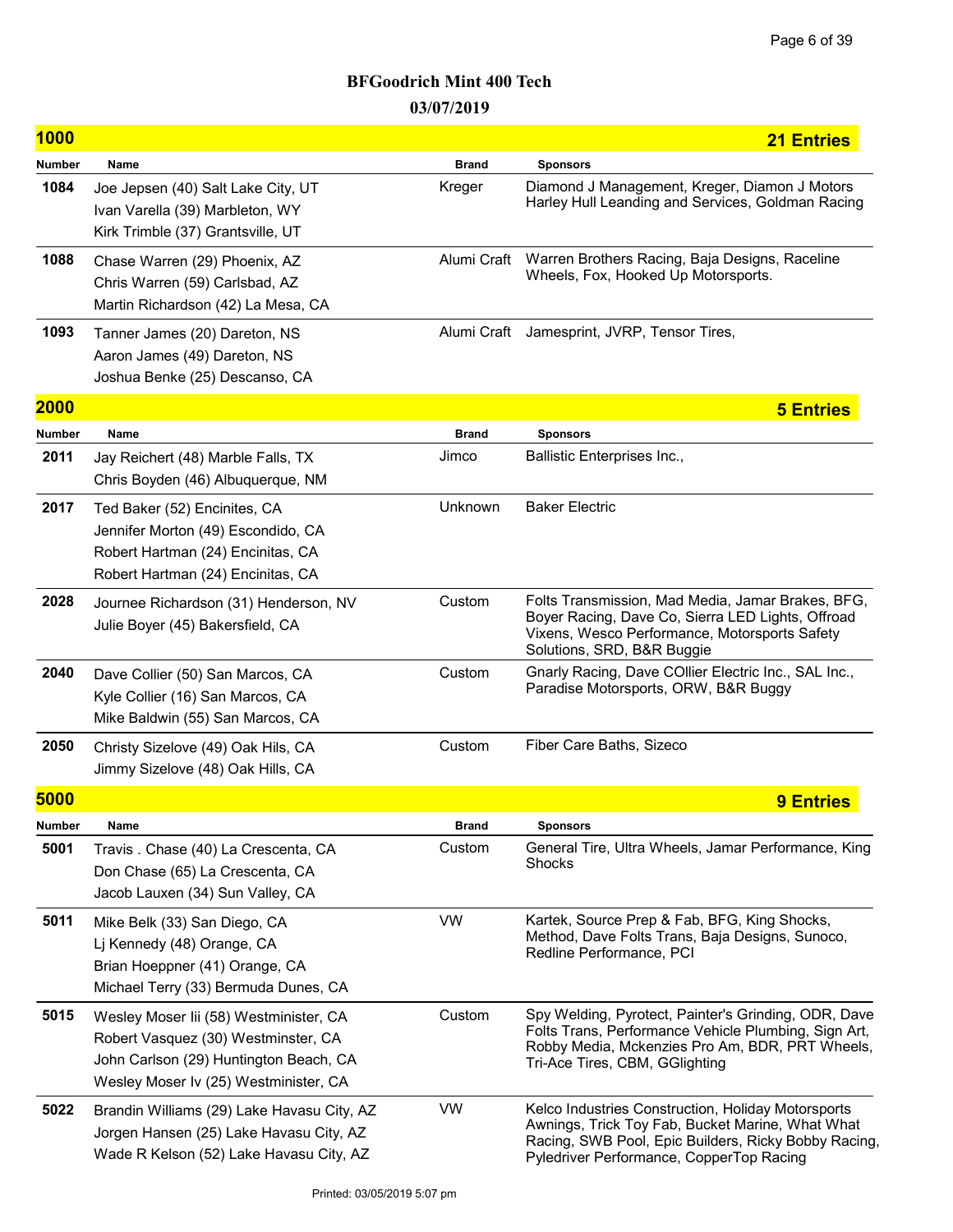| 5000          |                                                                                                                                                  |              | <b>9 Entries</b>                                                                                                                                                                                                                                                           |
|---------------|--------------------------------------------------------------------------------------------------------------------------------------------------|--------------|----------------------------------------------------------------------------------------------------------------------------------------------------------------------------------------------------------------------------------------------------------------------------|
| <b>Number</b> | Name                                                                                                                                             | <b>Brand</b> | Sponsors                                                                                                                                                                                                                                                                   |
| 5026          | Christian. Fessler (38) Riverside, CA<br>Steve Tyo Walker (47) Garden Ridge, TX<br>Erik Irvine (38) Bonsail, CA                                  | Custom       | <b>DRP</b>                                                                                                                                                                                                                                                                 |
| 5028          | Chris Schweers (19) Yorba Linda, CA                                                                                                              | VW           | Jagermeister,                                                                                                                                                                                                                                                              |
| 5030          | Taylor Atchison (29) Yorba Linda, CA<br>Cole Atchison (24) Yorba Linda, CA<br>Isaac Collins (25) Irvine, CA<br>Rino Nivera (56) Orange, CA       | Raceco       | ProAm, Mckenzies, OMF                                                                                                                                                                                                                                                      |
| 5072          | Neal Grabowski (49) Altaloma, CA<br>Zach Reish (38) Riverside, CA<br>Dustin Grabowski (22) Alta Loma, CA<br>Cody Woodruff (25) Costa Mesa, CA    | Custom       | Subaru of America, Crawford Performance, ProAm<br>Racing Products, CBR Performance Products,<br>BFGoodrich Tires, KING Shcols, Terrible Herbst, Icon<br>Alloys, RallySport Direct, Revlock Race Supplies, GG<br>Lighting, McKenzies Performance, JE Pistons, Weedle<br>In. |
| 5090          | Chris Lazenby (47) Simi Valley, CA<br>Tanner Russell (22) Bend, OR<br>Wesley Moser Iv (25) Westminister, CA                                      | Custom       | Painters Grinding, Spy Welding, TriAce Tires, PRT<br>Wheels, GG Lighting, Pyrotect                                                                                                                                                                                         |
| 6000          |                                                                                                                                                  |              | <b>10 Entries</b>                                                                                                                                                                                                                                                          |
| <b>Number</b> | Name                                                                                                                                             | <b>Brand</b> | <b>Sponsors</b>                                                                                                                                                                                                                                                            |
| 6003          | Chris Wardle (39) Taylorsille, UT<br>Rory Royce (38) Taylorsville, UT<br>Tyrell Johnson (34) Holliday, UT<br>Andrew Wardle (33) Taylersville, UT | Trophylite   | Envision Wraps and Tint, Ultra Wheels, Luke Knupp<br>Race Prep                                                                                                                                                                                                             |
| 6006          | David Carey (45) Mccall, ID<br>Jeremy Mcglathery (47) Boise, ID<br>Joe Weede (35) Mc Call, ID<br>David Denning (45) Mccall, ID                   | Trophylite   | <b>Gnarwhal Racing</b>                                                                                                                                                                                                                                                     |
| 6012          | Greg Bragg (51) Visalia, CA<br>Nick Chivello (26) Manteca, CA                                                                                    | Trophylite   | Nevco Ltd., Trayco, Rod End Supply, Mcalister's<br>Automotive, Upholstery by Brent                                                                                                                                                                                         |
| 6021          | Kj Hawkins (24) Mesa, AZ<br>Tyler Angeny (23) Gilbert, AZ<br>Michael West (44) Chandler, AZ                                                      | Trophylite   | HAWKINS DESIGN, BBQ ISLAND, PCM                                                                                                                                                                                                                                            |
| 6060          | Rick Herling (48) La Quinta, CA<br>Reyes . Verdugo (55) Tehachapi, CA<br>Dave Heath (58) Las Vegas, NV<br>William M O'hara (58) Boulder City, NV | Trophylite   | Herling Racing, Herling Construction                                                                                                                                                                                                                                       |
| 6061          | Joseph Herling (17) Yucaipa, CA<br>Alex Muccillo (28) Yucaipa, CA                                                                                | Trophylite   | Herling Racing, Herling Construction, Sonoco                                                                                                                                                                                                                               |
| 6063          | Joe Fitos (59) Wickenburg, AZ<br>Daniel Plaza (44) Yuma, AZ                                                                                      | Trophylite   | TrophyLite Prep, Yokohama, Ultra Wheels, Rugged<br>Radios, Fabtech, Monster Seal                                                                                                                                                                                           |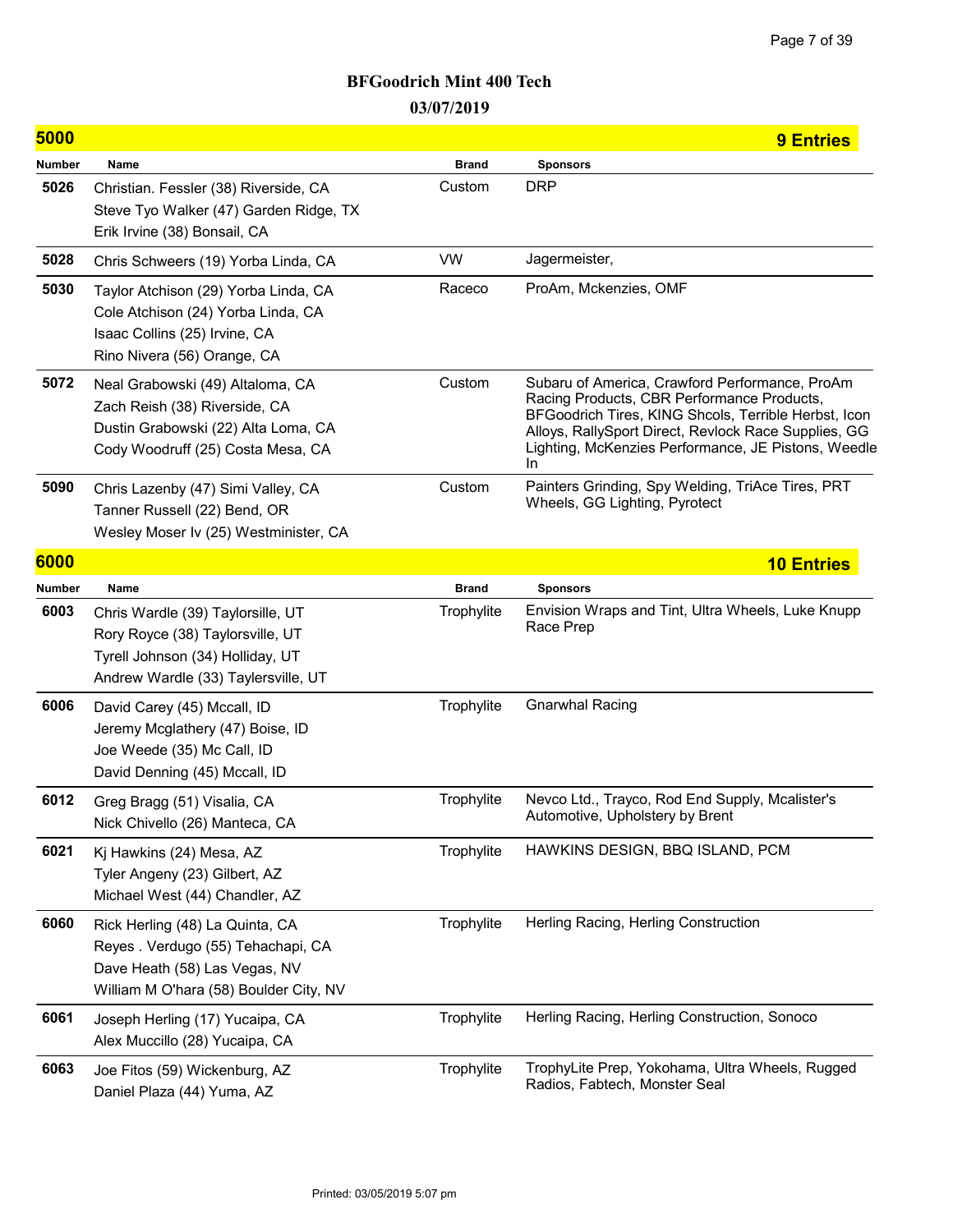| 6000               |                                                                                                                                      |              | <b>10 Entries</b>                                                                                                                                   |
|--------------------|--------------------------------------------------------------------------------------------------------------------------------------|--------------|-----------------------------------------------------------------------------------------------------------------------------------------------------|
| <b>Number</b>      | Name                                                                                                                                 | <b>Brand</b> | <b>Sponsors</b>                                                                                                                                     |
| 6077               | Travis Williams (42) Avondale, AZ<br>Joe Fitos (59) Wickenburg, AZ<br>Tim Parsels (46) Phoenix, AZ<br>Allen Cluck (52) Flagstaff, AZ | Trophylite   | Diamondback Materials, Street Grafx                                                                                                                 |
| 6081               | Larry Schmueser Iii (26) Rifle, CO<br>Larry Schmueser Ii (58) Rifle, CO<br>Ty Bowers (43) Peoria, AZ<br>Tyler Sims (16) Basalt, CO   | Trophylite   | Schmueser & Associates Inc.                                                                                                                         |
| 6088               | Jason Bergstrom (43) Wickenburg, AZ<br>Jose Garcia (39) Wickenburg, AZ<br>Jason Smith (38) Las Vegas, NV                             | Custom       | TrophyLite, Yokohama, Ultra Wheels, Rugged Radios,<br>PRP Seats, Monster Seal                                                                       |
| <b>1100</b>        |                                                                                                                                      |              | <b>2 Entries</b>                                                                                                                                    |
| Number             | Name                                                                                                                                 | <b>Brand</b> | <b>Sponsors</b>                                                                                                                                     |
| 1114               | Duane Gerthe (57) Rockdale, TX<br>Ayrton Gerthe (27) Rockdale, TX                                                                    | Mirage       | <b>ADAL Enterprises</b>                                                                                                                             |
| 1174               | Brady Whitlock (24) Phoenix, AZ<br>Adam Warren (34) Tonopah, AZ<br>Rick Graf (52) Scottsdale, AZ                                     | <b>BMW</b>   | Integrity A/C, Banning Motorsports                                                                                                                  |
| <b>Trick Truck</b> |                                                                                                                                      |              | <b>45 Entries</b>                                                                                                                                   |
| <b>Number</b>      | Name                                                                                                                                 | <b>Brand</b> | <b>Sponsors</b>                                                                                                                                     |
| 1                  | Justin Matney (33) Bristol, TN<br>Kellon Walch (36) Alamo, NV                                                                        |              | Ford Geiser RPM Offroad, BFG Tires, KMC Wheels, Geiser Bros.,<br>DRX Wear, King Shocks, Par Ventures Inc, Pin<br>Manufacturing, Dougans Engines     |
| $\mathbf{2}$       | Tony Smiley (48) Buckeye, AZ<br>Eric Waite (31) Phoenix, AZ                                                                          | Geiser       | Raceline Wheels, BFGoodrich Tire                                                                                                                    |
| $\mathbf 3$        | Andrew Whitehead (29) San Clemente, CA<br>Danielle Whitehead (27) San Clemente, CA                                                   | Mason        | Fox, Heatwave, Baja Designs, VP, PCI, CBR, Dirt<br>Bagz, Youtheory Turmeric, TRAYCO, SDG, Dougans,<br>Rancho, BFG, and TR Wheels                    |
| $\overline{7}$     | Bryce Menzies (31) Las Vegas, NV<br>Oren Anderson (34) Port Orange, FL                                                               | Ford         | Red Bull, Toyo Tires, AMSOIL, KMC Wheels, FOX,<br>Baja Designs, Focus, BM7                                                                          |
| 10                 | Corey Howell (41) Famborough, QL<br>Alan Cornick (27) Rockhampton, QL                                                                |              | Ford Geiser AMCOR Excavations Pty Ltd, Geiser Bros Design &<br>Development                                                                          |
| 11                 | Rob Maccachren (53) Las Vegas, NV                                                                                                    |              | Ford Geiser Rockstar Energy, Makita Tools, BFGoodrich Tires,<br>Vision Wheel, Polaris RZR, Fox, KCHilites, Steel it<br>Coatings, Mastercraft Safety |
| 19                 | Tim Herbst (55) Huntington Beach, CA<br>Brent Bauman (44) Tustin, CA<br>Ed Herbst (57) Huntington Beach, CA                          |              | Herbst Smith Terrible Herbst, Monster Energy, King Shocks, KC<br>HiLites, Borla Exhaust                                                             |
| 23                 | Dan Mcmillin (31) El Cajon, CA<br>Neal Mason (37) Wildomar, CA<br>David Maurice (42) Murrieta, CA<br>Chris Olimon (33) Bonita, CA    | Ford         | DLM Properties, BF Goodrich, Method Racing, Fox<br>Shocks                                                                                           |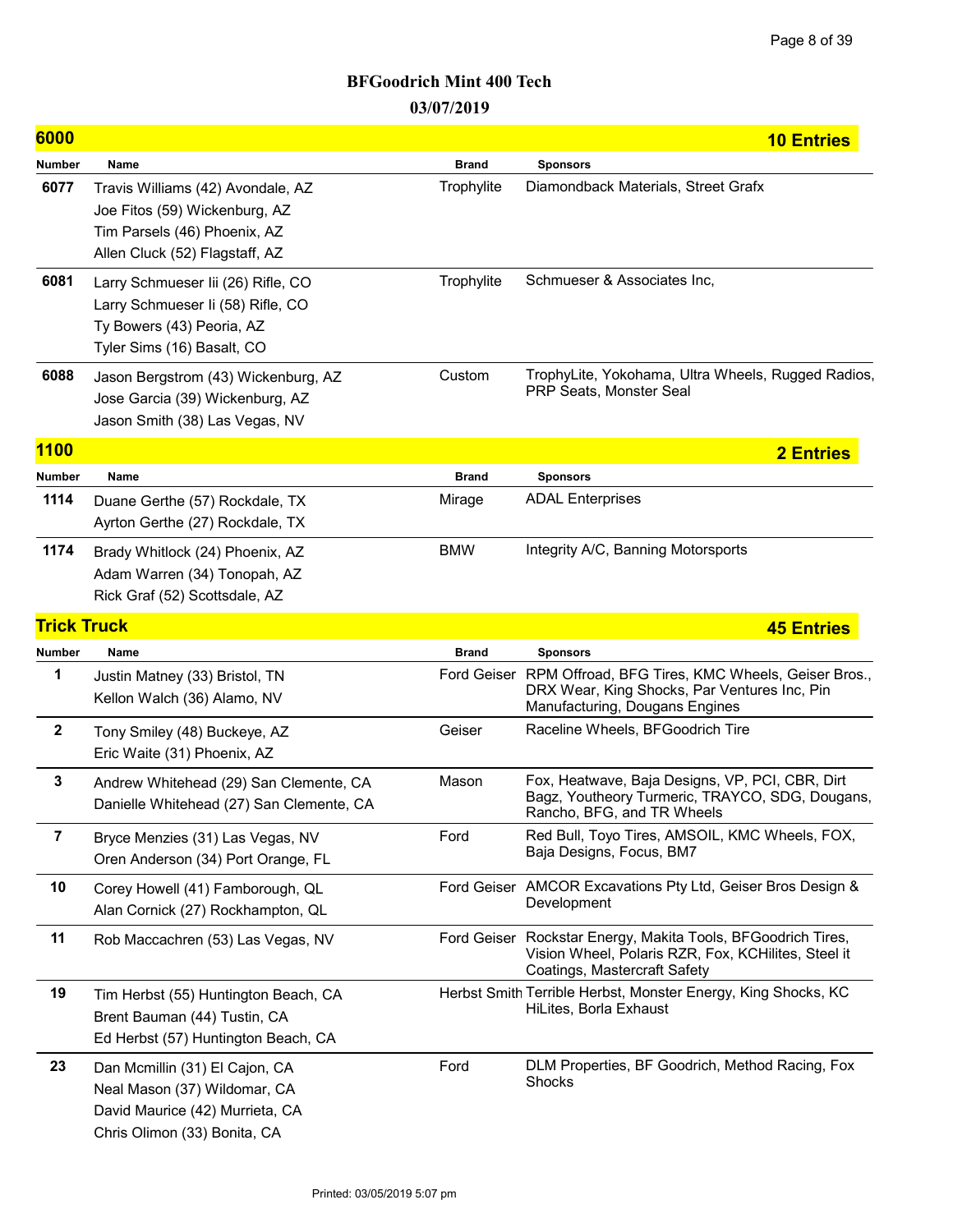# BFGoodrich Mint 400 Tech

03/07/2019

| <b>Trick Truck</b> |                                                                                                                                              |              | <b>45 Entries</b>                                                                                                                                                                         |
|--------------------|----------------------------------------------------------------------------------------------------------------------------------------------|--------------|-------------------------------------------------------------------------------------------------------------------------------------------------------------------------------------------|
| <b>Number</b>      | Name                                                                                                                                         | <b>Brand</b> | <b>Sponsors</b>                                                                                                                                                                           |
| 24                 | Adam Householder (34) Yorba Linda, CA<br>Wayne Gould (53) Anaheim, CA                                                                        | Ford         | Fine Tune Suspension, PattonRacingEngines, King<br>Shocks, Herbst-Smith Fab, McKenzies, BFG, K&N<br>Filters, MethodRaceWheels, PowerSteeringSolutions,<br>PCI, Factory Canopies, F&Lfuels |
| 26                 | Dave Taylor (45) Page, AZ<br>Chris O'connor (38) Page, AZ<br>Logan Bates (29) San Juan Capistrano, CA<br>Matt. Tenpenny (45) Page, AZ        | Geiser       | Adonia Yachts, Raceline Wheels, Trailer Unlimited,<br><b>BFGoodrich Tires</b>                                                                                                             |
| 27                 | Steve Olliges (55) Las Vegas, NV<br>Robert Dustin Orth (37) Las Vegas, NV<br>Mark Newhan (51) Santee, CA<br>Mike Bollig (33) Henderson, NV   |              | Ford Geiser BFG, Fox Shox, Geiser Brothers, KC HiLites,<br>Mastercraft Safety, Dougans Race Engines, Rancho<br>Drivetrain, TrailReady, Impact, Ford Perfromance,<br><b>Team Ford</b>      |
| 31                 | Andy Mcmillin (31) San Diego, CA<br>Johnny Nelson (33) Moreno Valley, CA                                                                     | Mason        | Red Bull, Toyo Tires, KMC Wheels, RIGID, FOX,<br>GoPro                                                                                                                                    |
| 35                 | Jason Voss (32) Cupertino, CA<br>Donny Powers (31) San Martin, NV<br>Rich Voss (61) Cupertino, CA                                            | Ford         | BFGoodrich, Method Race Wheels, King Shocks,<br>Jimco, KC HiLites, Impact Racing, SCQ Rents, Howe,<br><b>Kroyer Racing Engines</b>                                                        |
| 37                 | Jeff Terzo (30) Laguna Niguel, CA<br>Igor Dorojinski (32) Irvine, CA                                                                         | <b>TSCO</b>  | YouTheory, Dougan's, Rancho, Trail Ready, Heatwave,<br>Fox, SDG, HOWE, TSCO, Baja Designs, PCI Radios                                                                                     |
| 38                 | Eric Hustead (48) St. George, UT<br>Brook Beckstrom (48) Salem, UT                                                                           | Ford         | Ele Motorsports, Brawndo The Thirst Mutilator, Karls<br>JR, Dr Lexus Emergency Services                                                                                                   |
| 41                 | Justin Lofton (31) Brawley, CA                                                                                                               | Ford         | Fox, CometicGasket, IsomRacingEngines, Jimco,<br>Multicam, RowhlYates Engines, BFGoodrich,<br>TRBeadlocks, Baja Designs, RuggedRadios, Torco<br>Race Fuel, Klotz Oils                     |
| 47                 | Carrie Smiley (49) Buckeye, AZ<br>Rick Joseph Gunning (48) Tolleson, AZ<br>Mavrick Gaunt (24) Torrance, CA<br>Chasen Gaunt (22) Torrance, CA | Geiser       | Tri-Ace Tires, Smiley Motorsports, Gaunt Construction,<br>Simpson, Eibach, Method Wheels                                                                                                  |
| 48                 | Jayson Strachan (44) Heber City, UT<br>Doug Anderson (50) Cottonwood Hights, UT<br>Bill Apgood (50) Holladay, UT                             | Ford         | RST Brands, FloWall, Pacific Group, InsuraGuest, King<br>Shocks, Envision Motorsports Wraps, Baja Designs,<br>Patton Racing Engines, Mike's Transmissions                                 |
| 49                 | Raul Gomez (39) Placerville, CA<br>Chris Burnett (32) Georgetown, CA<br>Darian Gomez (19) Placerville, CA                                    | Geiser       | Gomez Brothers Racing, Mountain F Enterprises                                                                                                                                             |
| 51                 | Troy Herbst (52) Huntington Beach, CA<br>Christian Sourapas (22) Rancho Santa Fe, CA<br>Brady Thompson (37) Henderson, NV                    |              | Herbst Smith Terrible Herbst, Monster Energy, King Shocks, KC<br>HiLites, Borla Exhaust                                                                                                   |
| 54                 | Robert Johnston (44) Ooltewah, TN<br>Billy Geddes (42) Wombat, TN<br>Carl Fitts (50) Park City, UT<br>Joseph Nuzzo (23) San Bernardino, CA   | <b>TSCO</b>  | BFGoodrich, KMC Wheels, Impact Racing, TSCO                                                                                                                                               |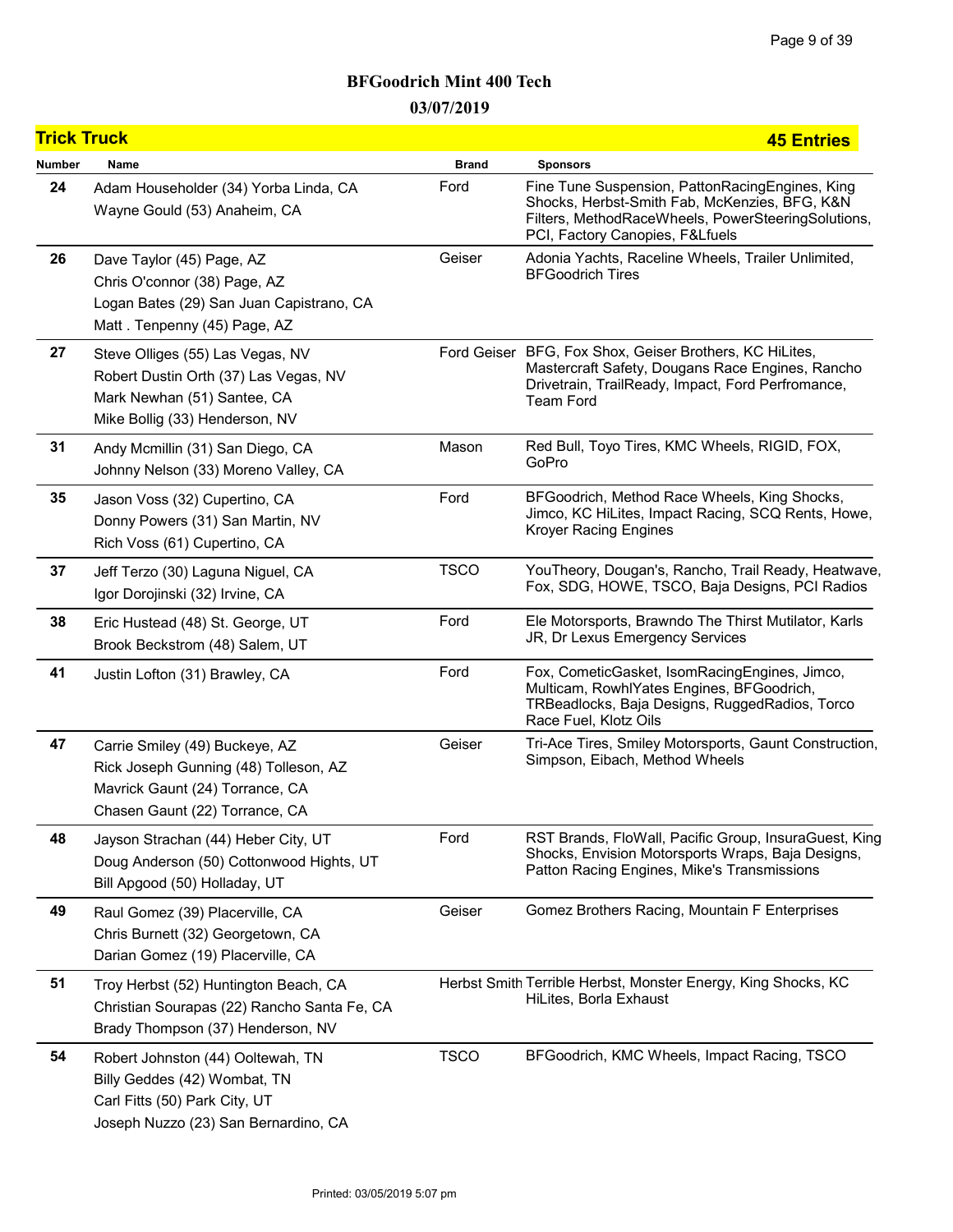| <b>Trick Truck</b> |                                                                                                                                               |              | <b>45 Entries</b>                                                                                                                                                                                                                   |
|--------------------|-----------------------------------------------------------------------------------------------------------------------------------------------|--------------|-------------------------------------------------------------------------------------------------------------------------------------------------------------------------------------------------------------------------------------|
| Number             | Name                                                                                                                                          | <b>Brand</b> | <b>Sponsors</b>                                                                                                                                                                                                                     |
| 55                 | Anthony Terzo (32) Irvine, CA<br>Matt Haney (30) Costa Mesa, CA                                                                               | Ford         | Youtheory, King Shocks, Heatwave, Trail Ready, Baja<br>Desgins, Dougans, Rancho, PCI                                                                                                                                                |
| 58                 | Tracy Graf (55) Sylvan Lake, AB<br>Justin "bean" Smith (35) Las Vegas, NV<br>Rahuel Ramirez (31) Mexicali, BC                                 | Ford Racer   | BFGoodrich, KC HiLites, TR Wheels, fox Shocks,<br>Maxima oil, Passtime GPS, JBS Motorsports,                                                                                                                                        |
| 59                 | Craig Potts (47) Scottsdale, AZ<br>Mike Erickson (50) Scottsdale, AZ                                                                          | Geiser       | Toyo Tie, Rugged Radios, Impact Safety, RVCA,<br>Method Race Wheels, King Shocks, Security State<br>Bank, Hallmark Trust.com, 928 Powersports                                                                                       |
| 60                 | Cole Potts (20) Scottdale, AZ<br>Caleb Derby (28) Chandler, AZ                                                                                | Geiser       | Toyo Tire, King Shocks, Ruca, Rugged Radios, 928<br>Powersports, Method Race Wheels,<br>HallmarkTrust.com, Baja Designs, Dougans Race<br>Engines                                                                                    |
| 61                 | Richard Armstrong (51) Peace River, AB<br>Bradley Morris (22) Sun City, AZ                                                                    |              | Brenthel Ind Full Bore Directional Inc, Glen Armstrong Construction<br>LTD, Brenthel industries, Baja Kits                                                                                                                          |
| 62                 | Ryan Poelman (42) Murrieta, CA<br>Garrett Poelman (45) Murrieta, CA<br>Nick Tenbruin (25) Murrieta, CA                                        | Ford         | Ready Gunner, Supercross.com, Rockwell, J5 Tactical                                                                                                                                                                                 |
| 67                 | Frank Napoli (38) Las Vegas, NV<br>Anthoney Apalategui (41) Las Vegas, NV                                                                     | Ford         | The Napoli Group, Wiks Racing Engines, Maximum<br>Offroad Transmissions, Patrick Signs, Method Race<br>Wheels, Toyo Tires, MIP, Jimco, Idrink Beverages                                                                             |
| 68                 | Dwaine Walters (57) Valley Center, CA<br>Joe Miller (32) Wildomar, CA<br>Nathan Martino (46) San Rafael, CA<br>Ray Bowers (44) Menifee, CA    | Custom       | Miller Race Works, Inland Empire Driveline, Jamar,<br>Dynamic Motorsports, GG Lightning, Competition<br>Hardwood Floors, MG                                                                                                         |
| 69                 | Carl Beal (52) Blackwell, TX<br>Robert Stamper (37) San Antonio, TX<br>Krisha Beal (44) Blackwell, TX<br>Brian Sherry (47) Carbondale, CO     | Ford         | God is Awesome                                                                                                                                                                                                                      |
| 70                 | Kevin Thompson (45) New Braunfels, TX<br>Harley Letner (35) Corona, CA<br>Beau Morton (25) Huntington Beach, CA<br>David. Cavazos, Corona, CA |              | Herbst Smith Herbst Smith Fab, King Shocks, KC HiLites, MP<br>Innovations, General Truck Body, Ultra Wheel Co.,<br>Monsster Seal, Beverly Hills Rejuvenation, BFG Tires,<br>Ameritex Pipe, McKenzies, ProAm, Heatwave, Sign<br>Pros |
| 72                 | Greg Adler (50) Manhattan Beach, CA<br>Byron Seed (43) Mesa, AZ<br>Sal Mercado (42) Spring Valley, CA<br>Aaron Celiceo (46) San Diego, CA     | TM           | Racing 905, Adler Motorsports, Odyssey Battery,<br>BFGoodrich, Fox, Sticky J Graphics, My Lucas Oil                                                                                                                                 |
| 76                 | Jesse Jones (53) Phoenix, AZ<br>Cameron Steele (51) San Clemente, CA                                                                          | Geiser       | BFGoodrich Tires, KMC, Baja Designs, Rugged Radio                                                                                                                                                                                   |
| 78                 | Chris German (44) Petaluma, CA<br>Don German (76) Petaluma, CA<br>Kiley Vierra (49) San Jose, CA<br>Joe Chapman (38) Petaluma, CA             | Chevrolet    | BFGoodrich Tires, Rancho Performance, Drive Train,<br>Sonoco Fuel, King Shock,                                                                                                                                                      |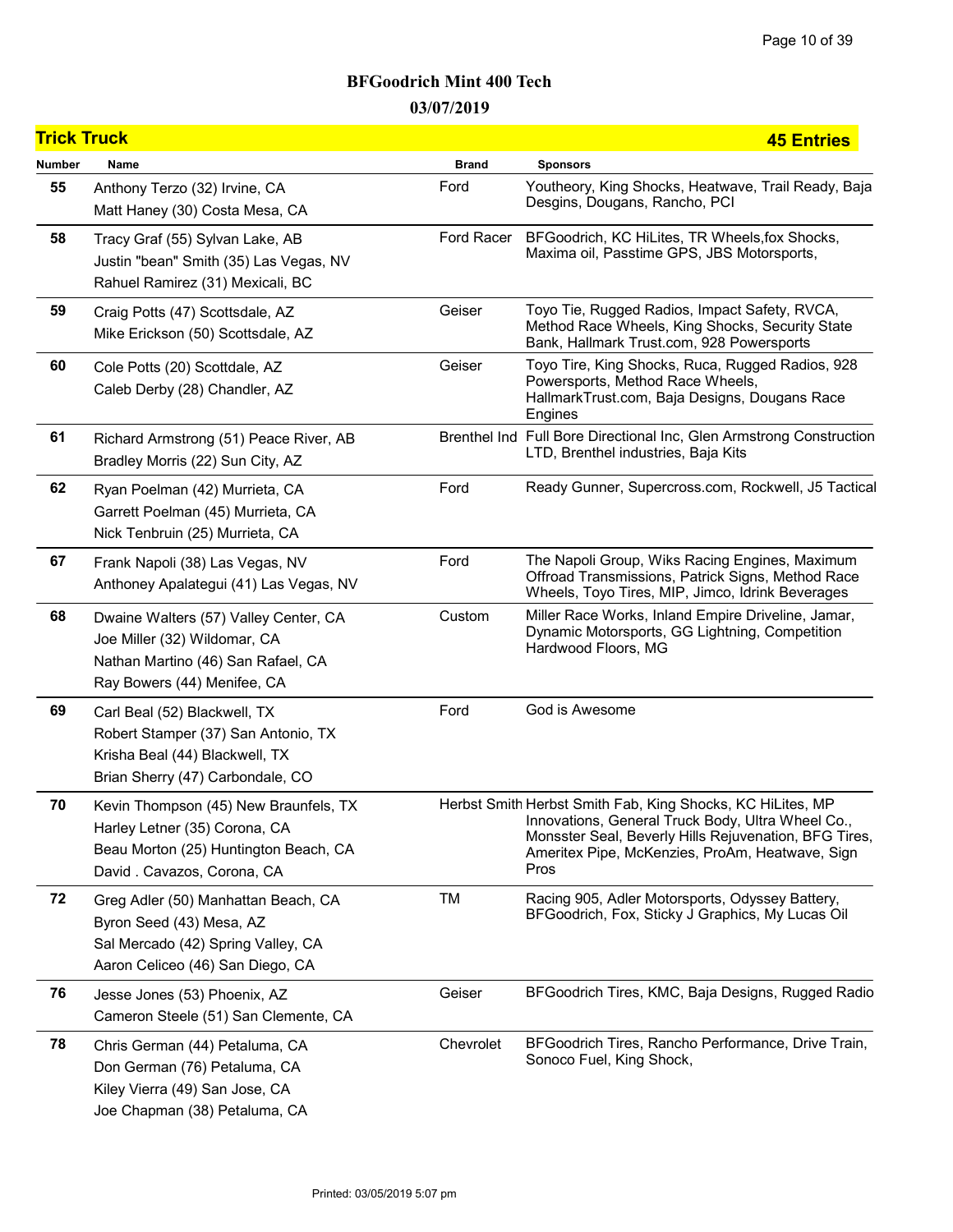| <b>Trick Truck</b> |                                                                                                                                               |              | <b>45 Entries</b>                                                                                                                                                |
|--------------------|-----------------------------------------------------------------------------------------------------------------------------------------------|--------------|------------------------------------------------------------------------------------------------------------------------------------------------------------------|
| <b>Number</b>      | Name                                                                                                                                          | <b>Brand</b> | <b>Sponsors</b>                                                                                                                                                  |
| 79                 | Eric Hardin (36) Irvine, CA<br>Jared Hardin (43) Orange, CA<br>Andrew Myers (39) San Marcos, CA<br>Robert Mugar (36) Yorba Linda, CA          | <b>GMC</b>   | Hardin Auto Group, Dougans Race Engines,<br><b>BFGoodrich</b>                                                                                                    |
| 82                 | Sam Baldi (54) Beaumont, CA<br>Jake Johnson (42) Yucaipa, CA                                                                                  | Custom       | Baldi Bros Con, Topline Ind, Larry Javinto Con. Baja<br>Design, Amber Racing Services King Shocks, Pattons<br>Racing Engines, F&L Fuel, BFGoodrich Tires         |
| 83                 | Luke Mcmillin (26) El Cajon, CA<br>Dan Mcmillin (31) El Cajon, CA<br>Rogelio Pereira (44) Spring Valley, CA<br>Chris Olimon (33) Bonita, CA   | Racer Eng    | DLM Properties, BFGoodrich, Method Racing Wheels                                                                                                                 |
| 84                 | John Bowers (42) Norco, CA<br>Jake Sheaffer (40) Red Bluff, CA                                                                                | Fusion       | Bowers Construction, Master Built Construction, Priority<br>Grading, Trench Shoring, FUsion, Powers Steering<br>Solutions, Maximum Transmissions, Dynamic Metals |
| 88                 | Brett Sourapas (22) Rancho Santa Fe, CA<br>Christian Sourapas (22) Rancho Santa Fe, CA<br>Andrew Becerra (31) Corona, CA                      | Ford         | Coors Light, BFGoodrich, Baja Designs, Kartek, Power<br>Steering Solutions, Herbst-Smith Fab                                                                     |
| 93                 | Victor Gruber (59) Costa Mesa, CA<br>Aj Loera (31) Highland, CA<br>Clay Bintz (56) La Habra, CA                                               | Racer Eng    | BFG, FODRELL, FORTIN, HOWE, JAMAR                                                                                                                                |
| 97                 | Bj Baldwin (39) Las Vegas, NV<br>Trevor Ellingham (37) Las Vegas, NV<br>Justin Joren (31) Las Vegas, NV<br>Brandon Johnson (38) Las Vegas, NV | Toyota       | Monster Energy, Toyo Tires, Hoonigan, King Shocks,<br>Method Race Wheels, Rigid Lights, Impact Safety,<br>Polaris                                                |
| 100                | Dale Dondel (54) Temecula, CA<br>Jimmy Nuckles (51) Brawley, CA                                                                               | Racer Eng    | Yokohama, king Shocks, Fortin Racing                                                                                                                             |
| 111                | Emil Downey (47) Canton, CT<br>Timothy Downey (38) Barkhamsted, CT<br>Travis Downey (41) Barkhamsted, CT<br>Curt Leduc (63) Beaumont, CA      | Ford         |                                                                                                                                                                  |
| 123                | Kyle Washington (49) Huntington Beach, CA<br>Ryan Arciero (45) Foothill Ranch, CA<br>Chris Crampton (41) Newport Beach, CA                    |              | Herbst Smith Seaspan, Troy Lee Designs, Herbst Smith Fabrication,<br>Aviation Partnetrs Inc.,                                                                    |
| 130                | Chad. Hall (55) Reno, NV<br>Chris Woo (45) Olympic Valley, CA<br>Austin Hall (31) Mccarran, NV                                                | Chevrolet    | American Axle, Chevy Performance, BFGoodrich,<br>Mobile 1, TIFCO, Sign Pros                                                                                      |
| <b>1500</b>        |                                                                                                                                               |              | <b>17 Entries</b>                                                                                                                                                |
| Number             | Name                                                                                                                                          | <b>Brand</b> | <b>Sponsors</b>                                                                                                                                                  |
| 1501               | James Dean (23) Henderson, NV<br>Kyle Craft (22) Henderson, NV<br>Pat Dean (50) Las Vegas, NV<br>Shane Robinson (46) Dolan Springs, AZ        | Ford         | Valley Performance, Southpoint, King Shocks, Ultra<br>wheel, Vision X Lights, BFGoodrich, Pro Eagle Jacks,<br>Wilks Racing, TCS Convertors, Hostyle, FYDAQ       |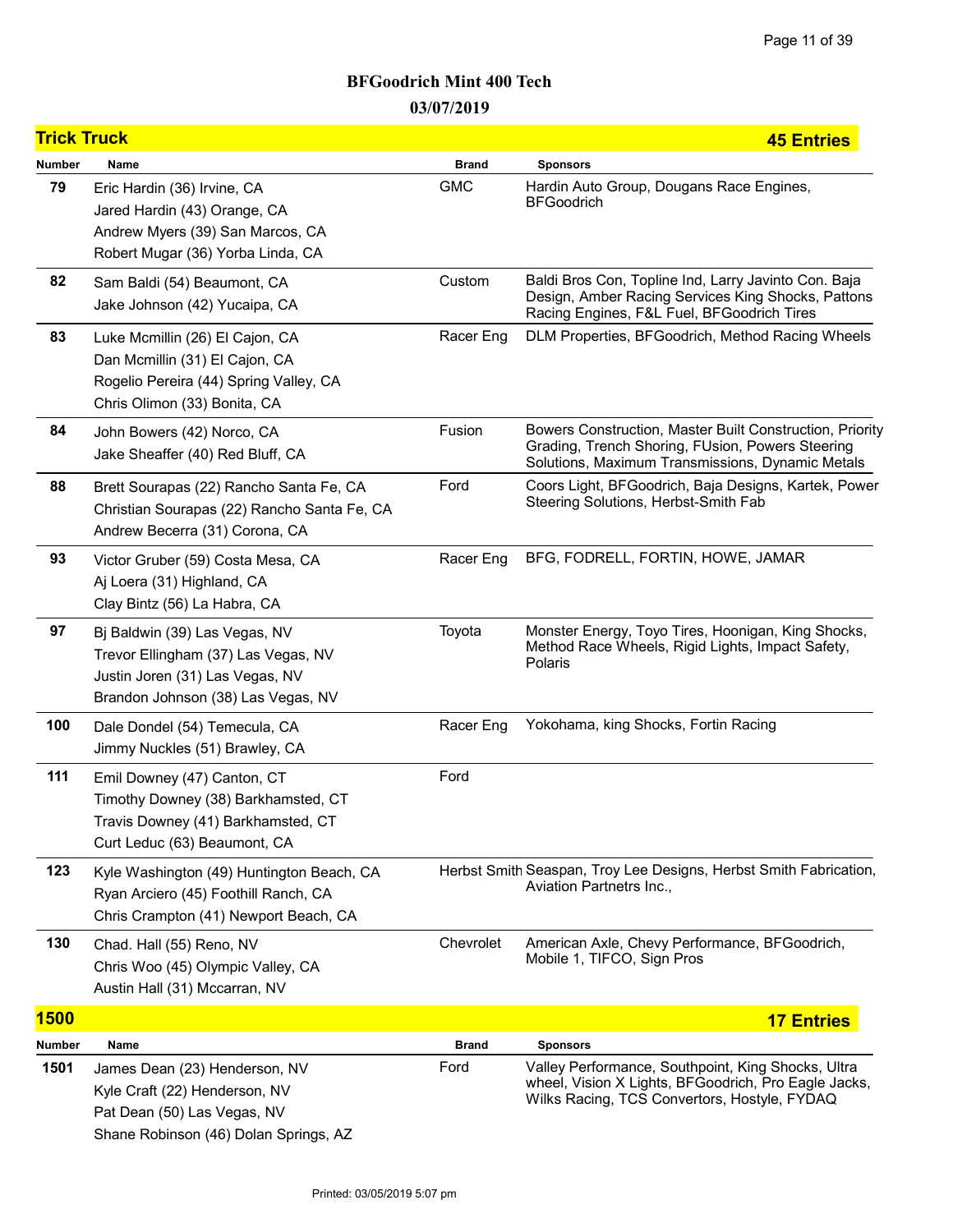| <b>1500</b>   |                                                                                                                                                  |              | <b>17 Entries</b>                                                                                                                                                                                                                                                            |
|---------------|--------------------------------------------------------------------------------------------------------------------------------------------------|--------------|------------------------------------------------------------------------------------------------------------------------------------------------------------------------------------------------------------------------------------------------------------------------------|
| <b>Number</b> | Name                                                                                                                                             | <b>Brand</b> | <b>Sponsors</b>                                                                                                                                                                                                                                                              |
| 1502          | Cole . Barbieri (21) Ukiah, CA<br>Nick Barbieri (48) Ukiah, CA<br>Brandon Biro (23) Simi Valley, CA<br>Dustin Chernoh (40) Ukiah, CA             | Racer Eng    | Racer Engineering, WD-40                                                                                                                                                                                                                                                     |
| 1507          | Clarence K Cleary (30) Carmel Valley, CA                                                                                                         | Racer Eng    |                                                                                                                                                                                                                                                                              |
| 1513          | Michael Frye (48) Las Vegas, NV<br>Steve Rains (56) Las Vegas, NV                                                                                | Jimco        | Murphy Electric, Next Gen Fire, AB Solutions Payroll<br>Services, JBS, Butch's, BFG, Frye Racing                                                                                                                                                                             |
| 1521          | Bob Lofton (60) Brawley, CA<br>Derek Balcunas (37) La Quinta, CA<br>Marc Davis (35) Lakeside, CA                                                 | Jimco        | Jimco, Fox, BFGoodrich, IDJIT Corp., Torco Fuel,<br>Lofton Cattle, Method Race Wheels, FK Rodends                                                                                                                                                                            |
| 1526          | Joe David (33) Ridgecrest, CA<br>Brian Watters (41) Ridgecrest, CA                                                                               | Jimco        | Sierra Auto Recycling, The Car Wash Ridgecret,<br>Checkers Off-Road, Weedle Industries, Nils Racing<br>Works, Foodrill Fabrication, F&L Fuel, Mckenzies,<br><b>BFGoodrich Tires</b>                                                                                          |
| 1527          | Cj Hutchins (34) Henderson, NV<br>Mark Hutchins (63) Henderson, NV<br>Drew Aguiar (34) Las Vegas, NV<br>John Doe (23) Henderson, NV              | Custom       | General Tire, Jamar, Triple H Contracting, Rightway<br>Drywall, All Seasons Marine, 24/7 Companies, Jakes<br>Fabworks                                                                                                                                                        |
| 1532          | Cody Parkhouse (31) Long Beach, CA<br>Justin Herrmann (34) Oceanside, CA<br>Danny Fogle (61) Palmdale, CA<br>Brian Parkhouse (59) Long Beach, CA | Jimco        | Jimco, Impact Safety, BF Goodrich, Fox Shocks, Trail<br>Ready Wheels, Maxima Oil, Baja Designs, Parkhouse<br>Tire, Mastercraft, F & L Fuel                                                                                                                                   |
| 1535          | Bailey Campbell (22) Gilbert, AZ<br>Wayland Campbell (23) Gilbert, AZ<br>Bryan Croft (35) Orangevale, CA                                         | Custom       | Monster Energy, Nitto Tire, Walker Evans, Fox,<br>Rugged, S Motive Gear, Turnkey, Warn, Impact,<br>Powertank, Ron Davis racing Products, Howe, Grizzly,<br>Arizona Driveshaft, Justice Bro., Allstart<br>Electric, ProAm, Arrowlane, Baja Design, 212Gloves,<br>PacRacing Sp |
| 1540          | Shane Eliason (47) Snowville, UT<br>Clint Velasco (26) Stone, UT<br>Kooper Eliason (23) Snowville, UT                                            | Jimco        |                                                                                                                                                                                                                                                                              |
| 1542          | Mike Baldi (53) Beaumont, CA<br>Robert Llewellyn (39) Yucca Valley, CA                                                                           | Custom       | Pattons Racing Engines, King Shocks, Topline Ind,<br>Amber racing Services, Baldi Bros, Larry Jacinto Con                                                                                                                                                                    |
| 1549          | Sam Berri (64) Murphys, CA                                                                                                                       | Jimco        | Jimco, Jamar, King Shocks, Kevin McMullen, PPM,<br>Baja Designs, PCI, BFGoodrich, Howe Performance,<br>Redline, Mastercraft, Impact, Trail Ready                                                                                                                             |
| 1554          | John Ramirez (45) Las Vegas, NV<br>Bryce Wolfe (25) Las Vegas, NV<br>Jaron Shetler (27) Berthoud, CO<br>Cameron Chin (39) Las Vegas, NV          |              | Penhall Fab Nefarious Kuctoms, Raceline Wheels, Liquimoly Oil,<br>Swift Springs, BFGoodrich Tires, Brakr Industries                                                                                                                                                          |
| 1562          | Ladd Gilbert (56) Las Vegas, NV<br>Sean Gilbert (32) Las Vegas, NV<br>Ladd Gilbert Jr (38) N. Las Vegas, NV<br>David Gilbert (42) Las Vegas, NV  | Custom       | VT Construction, Adam Wiks, Bunderson Racing, Toyo<br>Tires, PCI Race Radios, Turn 2                                                                                                                                                                                         |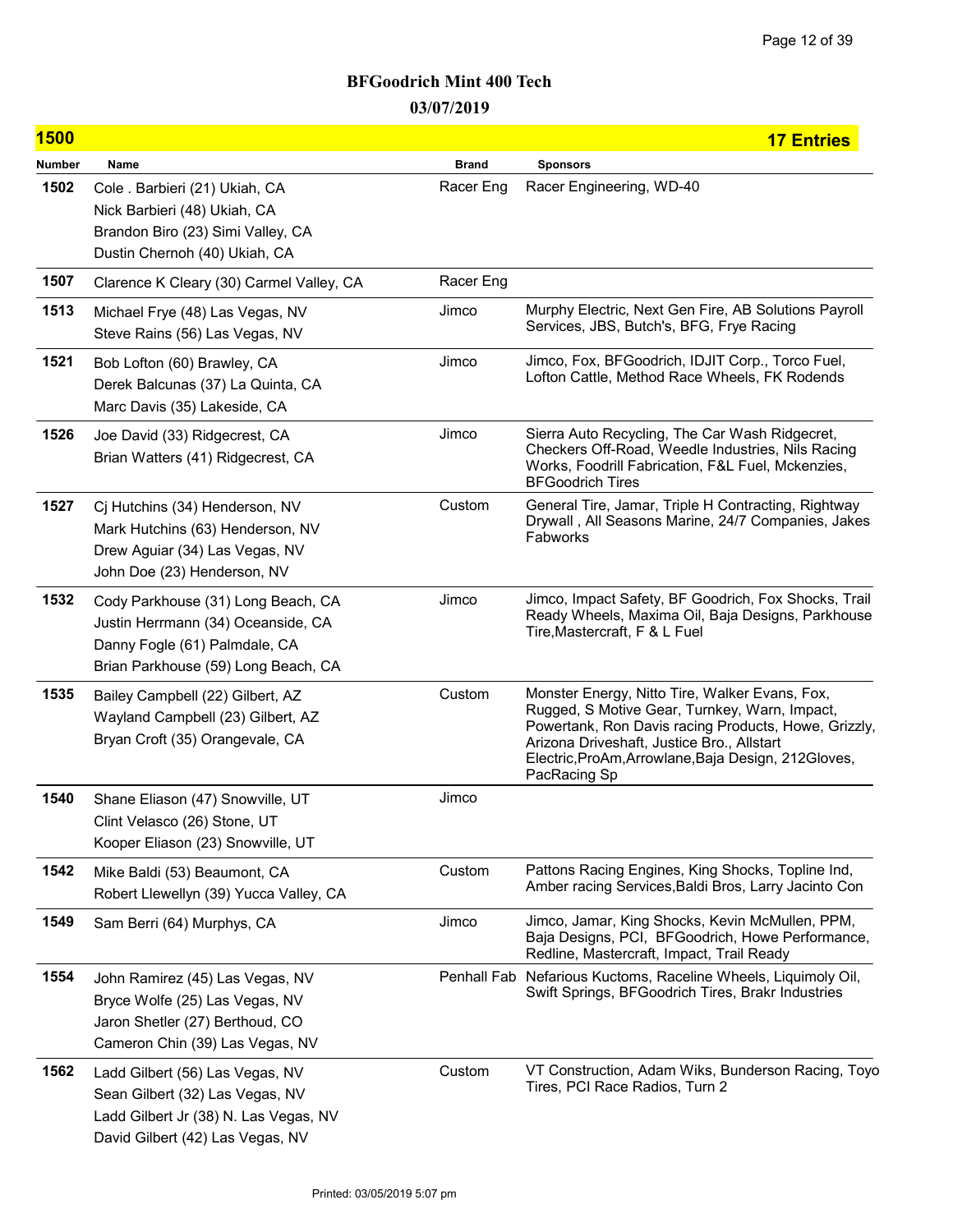| <b>1500</b> |                                                                                                                                                           |                      | <b>17 Entries</b>                                                                                                                                                                                                                                |
|-------------|-----------------------------------------------------------------------------------------------------------------------------------------------------------|----------------------|--------------------------------------------------------------------------------------------------------------------------------------------------------------------------------------------------------------------------------------------------|
| Number      | Name                                                                                                                                                      | <b>Brand</b>         | <b>Sponsors</b>                                                                                                                                                                                                                                  |
| 1572        | Dustin Grabowski (22) Alta Loma, CA<br>Cody Woodruff (25) Costa Mesa, CA                                                                                  | Custom               | Crawford Performance, BFGoodrich Tires, King<br>Shocks, GG Lighting, Terribel Herbst, Herbst Smith<br>Fabrication, Rally Sport Direct, McKeznies Perf, JE<br>Pistons, ProAm Racing, Revlock Race Supplies, CBR<br>Performance, Weddle Industries |
| 1585        | Justin Davis (25) Chino Hills, CA<br>Larry Job (59) Henderson, NV<br>Ralph Chadwick (55) Henderson, NV                                                    | Jimco                | Tri-Ace Tires, Baja Designs, Raceline, Checkers<br>Racing, HOWE Performance, PRP Seats, PCI, CBR<<br>PPM, Lucas Oil, K&N Airfilters, Jamar, Gatorwraps                                                                                           |
| 1598        | Michael Mclean (35) Emu Heights, NS<br>John Stewart (35) Paterson, NS                                                                                     | Penhall Fab NM Roads |                                                                                                                                                                                                                                                  |
| <b>1700</b> |                                                                                                                                                           |                      | <b>9 Entries</b>                                                                                                                                                                                                                                 |
| Number      | Name                                                                                                                                                      | <b>Brand</b>         | <b>Sponsors</b>                                                                                                                                                                                                                                  |
| 1706        | Jeff Garzik (44) Atlanta, GA                                                                                                                              | Jeep                 |                                                                                                                                                                                                                                                  |
| 1710        | Rick Randall (40) Mesa, AZ<br>Jess Maney (39) Mesa, AZ<br>Kevin Morris (41) Mesa, AZ                                                                      | Jeep                 | Bilstein, Rubicon Express, G2 Axles & Gear, Smittybilt,<br>Harley Coffland Transmissions, Get Bent AZ, Knuckle<br>Busters, 505 Performance, Vetdrenaline Racing                                                                                  |
| 1712        | Helmut . Schwarz (51) Corpus Christi, TX<br>Gerhard Oertelt (46) San Diego, CA                                                                            | Jeep                 | Sincotec USA                                                                                                                                                                                                                                     |
| 1720        | Jimmy Perry (54) Yucaipa, CA<br>Jerry Jr. Beall (48) Yucaipa, CA                                                                                          | Jeep                 | JeePerformance,                                                                                                                                                                                                                                  |
| 1724        | Rob Seubert (48) Colton, OR<br>Dustin Hoffman (49) Parker, AZ                                                                                             | Jeep                 | Advantage Steering, Rare Parts Inc, Reid Racing, Vest<br>Racing, Black Magic Brakes, Savvy Offroad, Seubert<br>Machining, Seubert Engineering                                                                                                    |
| 1733        | Michael . Bosley (41) Westminster, MD<br>Devin Battenberg (34) Jermyn, PA<br>Matthew Henline (40) Westminster, MD<br>Eric Stallknecht (57) Manchester, MD | Jeep                 | Appalachian Offroad                                                                                                                                                                                                                              |
| 1741        | Kyle Gieselmann (24) Poway, CA<br>Daniel Alvarez (25) San Diego, CA<br>Kyle Perusse (25) Poway, CA                                                        | Jeep                 | HK Construction, GMJ Woodworking, King, Rugged<br>Radios, General Tire, KMC                                                                                                                                                                      |
| 1770        | Joel Miner (39) Ramona, CA<br>Doug Hawke (34) Ramona, CA                                                                                                  | Jeep                 | <b>Sticker Standard</b>                                                                                                                                                                                                                          |
| 1780        | J. Ernest Henriquez (44) Mesa, AZ<br>Harley Coffland (36) Gilbert, AZ<br>Dennis Coffland (40) Tuba City, AZ                                               | Jeep                 | Fast Motorpsorts,                                                                                                                                                                                                                                |
| <b>3700</b> |                                                                                                                                                           |                      | <b>6 Entries</b>                                                                                                                                                                                                                                 |
| Number      | Name                                                                                                                                                      | <b>Brand</b>         | <b>Sponsors</b>                                                                                                                                                                                                                                  |
| 3707        | Robert Thomasson (30) Apple Valley, CA<br>Steve Thomasson (57) Apple Valley, CA<br>Kyle Wick (29) Apple Valley, CA                                        | Jeep                 | General Tire, KMC Wheels, King Shocks, Jeeptricks,<br>Don-A-Vee Motorsports,                                                                                                                                                                     |
| 3711        | Eric J Sigwing (44) Pahrump, NV<br>Daryl Sigwing (37) Cherry Valley, CA<br>Thomas Rainer (52) San Clemente, CA                                            | Jeep                 | Saitta Trudeau Dodge Jeep Dealer, California Fuels and<br>Lubricants, Robertsons Ready Mix                                                                                                                                                       |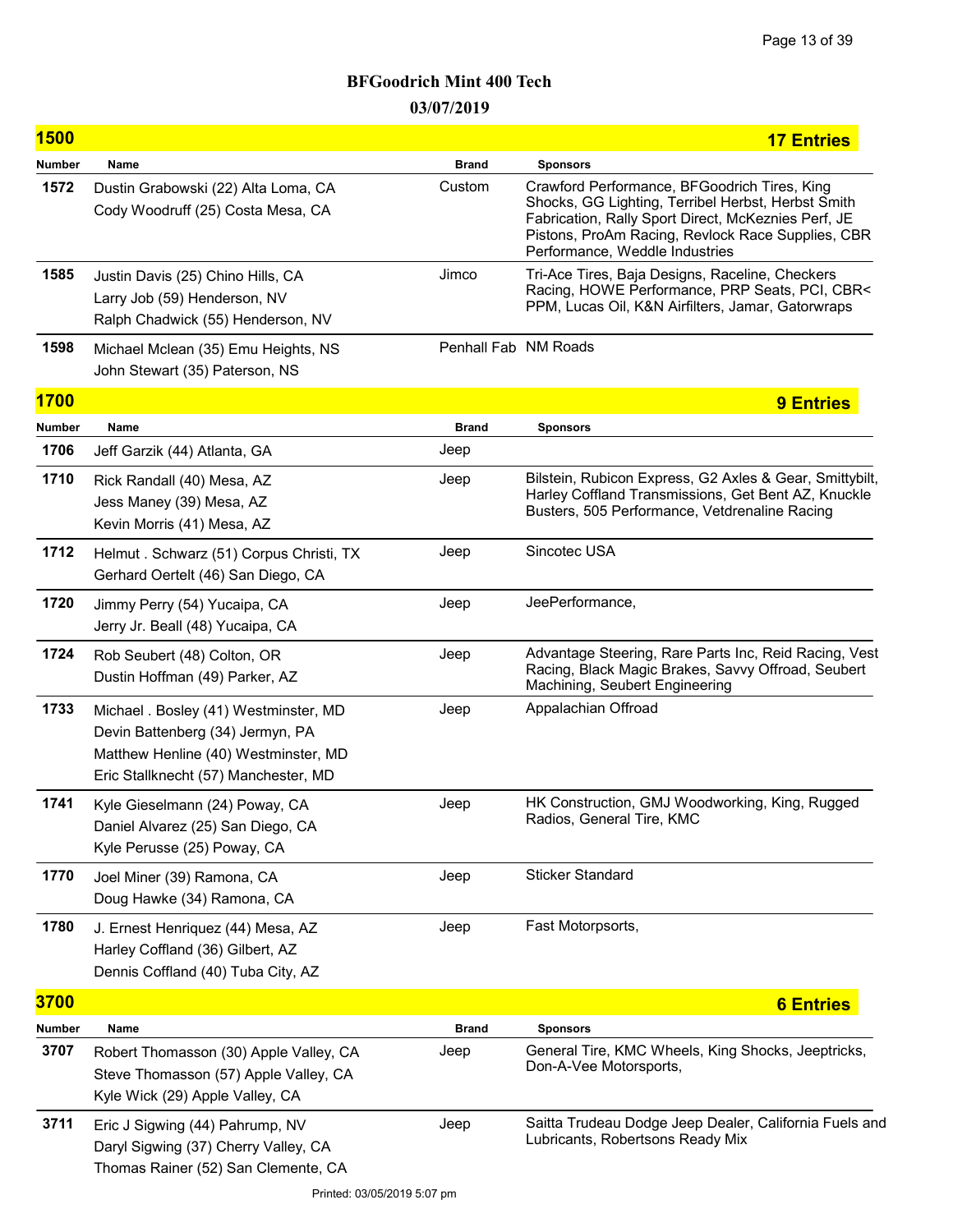| <b>3700</b>   |                                                                                                                                                                |              | <b>6 Entries</b>                                                                                                                                                                                             |
|---------------|----------------------------------------------------------------------------------------------------------------------------------------------------------------|--------------|--------------------------------------------------------------------------------------------------------------------------------------------------------------------------------------------------------------|
| <b>Number</b> | Name                                                                                                                                                           | <b>Brand</b> | <b>Sponsors</b>                                                                                                                                                                                              |
| 3714          | Scott Dzierzanowski (51) Graham, WA                                                                                                                            | Jeep         | General Tire, KMC, RUgged Radio, Fox Shocks, Baja<br>Designs                                                                                                                                                 |
| 3739          | Will Heaton (40) Bellevue, WA<br>Ryan Kibbe (32) Newbury Park, CA                                                                                              | Jeep         |                                                                                                                                                                                                              |
| 3769          | Robert T. Ammons (38) Woodland, WA<br>Stan Pier (69) Graham, WA<br>Brodee Ammons (18) Woodland, WA                                                             | Jeep         | General Tire, KMC Wheels                                                                                                                                                                                     |
| 3791          | Brett Maister (51) Newports Beach, CA<br>Amador Santoyo (39) San Clemente, CA                                                                                  | Jeep         | Tuff Stuff, Ruff Stuff, Neo Synthetics, T&J Performance,<br>King Shocks, Fiberworx, Switch Pros, Yukon Gear &<br>Axel, PRP, Safecraft, MPI Innovations, KMC Wheels,<br><b>MLR Racing</b>                     |
| 4700          |                                                                                                                                                                |              | <b>1 Entries</b>                                                                                                                                                                                             |
| <b>Number</b> | Name                                                                                                                                                           | <b>Brand</b> | <b>Sponsors</b>                                                                                                                                                                                              |
| 4747          | Billy Bunch (75) La Quinta, CA<br>Craig. Johnson (55) Clarissa, MN<br>Ryan Moore (30) Yucca Valley, CA<br>Jesse Archer (42) Bermuda Dunes, CA                  | Dodge        | General Tire, KMC Wheels, Advantage West, Sunoco<br>Fuel, PCI Radios, Harmon Cells, Patton Engine, I-10<br>Dodge, Fox Shcocks, KC Hilights, Optima Batteries,<br>Sign Pros,                                  |
| 7100          |                                                                                                                                                                |              | <b>6 Entries</b>                                                                                                                                                                                             |
| Number        | Name                                                                                                                                                           | <b>Brand</b> | <b>Sponsors</b>                                                                                                                                                                                              |
| 7110          | Mike Lesle (58) Wildomar, CA<br>Jerry Ann (63) Wildomar,<br>Miguel Alvarado (56) Chula Vista, CA<br>Kevin Boss (52) Wildomar, CA                               | Jeep         |                                                                                                                                                                                                              |
| 7111          | Sean Whalen (40) Draper, UT<br>Will Whalen (12) Draper, UT<br>George Maciel (34) Draper, UT                                                                    | Ford         | Lions not Sheep                                                                                                                                                                                              |
| 7112          | Dave Blakely (57) Saratoga Springs, UT<br>Jessica Blakely (21) Saratoga Springs, UT<br>Jimmy Miller (34) Saratoga Springs, UT<br>John Miller (55) Redlands, CA | Nissan       | MotoRace tires, Bilstein, KC Hilites, Magnaflow,<br>Speedhut Gauges, AEM Electronics, Lucas Oil<br>Products, Midnight 4X4                                                                                    |
| 7122          | Todd Walter (42) The Dalles, OR<br>Josh Fullenwider (42) Jerome, ID                                                                                            | Toyota       | AMR, Camburg, Watson Performance, Perez Collision,<br>Rage Graphix, The Dalles Iron Works, Yukon Gear,<br>King Shocks, MCP, KMC Wheels                                                                       |
| 7129          | Robbie Cockrell (39) Barstow, CA<br>Steve Rose (57) Barstow, CA<br>Amin Torfi (39) Apple Valley, CA                                                            | Ford         | Boomtown Brewery, Ford, General Tires, Bilstein<br>Shocks, Method Race Wheels, PRP                                                                                                                           |
| 7170          | Harley Letner (35) Corona, CA                                                                                                                                  | Ford         | Concrete MotorSports,                                                                                                                                                                                        |
| 7200          |                                                                                                                                                                |              | <b>2 Entries</b>                                                                                                                                                                                             |
| Number        | Name                                                                                                                                                           | <b>Brand</b> | <b>Sponsors</b>                                                                                                                                                                                              |
| 7209          | Jeff Proctor (40) Glendora, CA                                                                                                                                 | Honda        | American Honda, Honda Performance Development,<br>Ridgeline, General Tire, KMC, Steel-It, Baja Designs,<br>Fox, RPI Racing, PCI, Eibach, NEO Synthetics, Sparco,<br>JE Reel, MACs Tie Downs, MPI Inv, Trayco |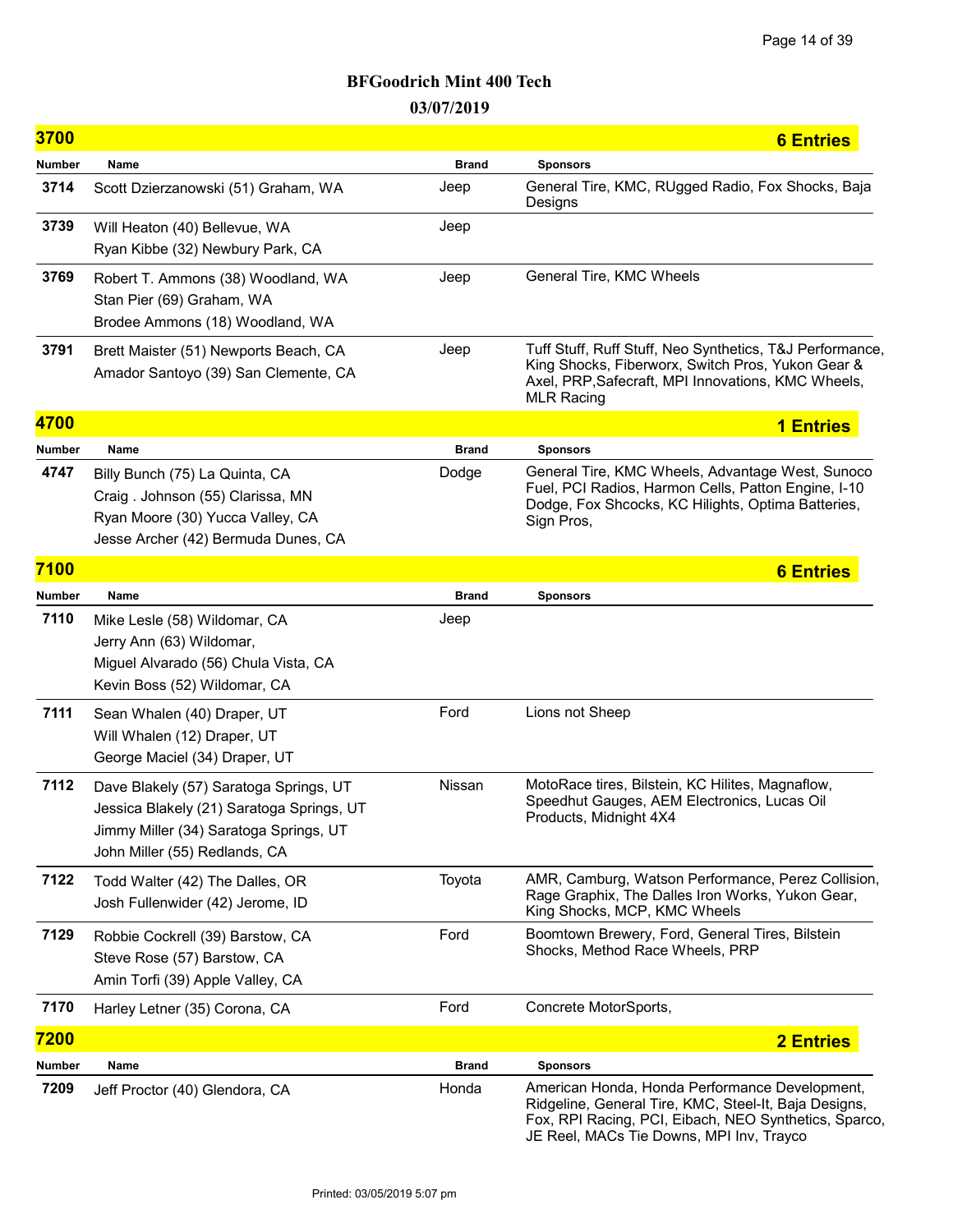| 7200          |                                                                                                       |              | <b>2 Entries</b>                                                                                                                               |
|---------------|-------------------------------------------------------------------------------------------------------|--------------|------------------------------------------------------------------------------------------------------------------------------------------------|
| <b>Number</b> | Name                                                                                                  | <b>Brand</b> | <b>Sponsors</b>                                                                                                                                |
| 7284          | Jordan Cochrum (38) Scottsdale, AZ<br>Oliver Squire (30) Cornelivs, NC<br>Tim Mccormac (42) Tempe, AZ | Ford         | Hyper Offroad, Neo Cure, CBD, Toyo Tires, Lucas Oil,<br>Makita, Vision Wheels, Rigid, G-Force, OTSDD,<br>Dapperman, TEMAC, VP Fuels, Safecraft |
| 7300          |                                                                                                       |              | <b>1 Entries</b>                                                                                                                               |
| <b>Number</b> | Name                                                                                                  | <b>Brand</b> | <b>Sponsors</b>                                                                                                                                |
| 7330          | Chad Hall (55) Reno, NV<br>Chris Woo (45) Olympic Valley, CA<br>Austin Hall (31) Mccarran, NV         | Chevrolet    | Chevy Performance, BFGoodrich Tires, Mobil 1, Sign<br>Pros, KC HiLites, Tifco, Multimatic                                                      |
| <b>IMA</b>    |                                                                                                       |              | <b>35 Entries</b>                                                                                                                              |
| <b>Number</b> | Name                                                                                                  | <b>Brand</b> | <b>Sponsors</b>                                                                                                                                |
| O53           | Jeremy Freeman (30) Santaquin, UT                                                                     | <b>KTM</b>   | Performance Diesel, Rev Design, High Velocity Cycles                                                                                           |
| <b>O55</b>    | Angie Wright (28) Henderson, NV                                                                       | Honda        | Disco InVERNo Photo, Mortgage Ride, Derek Stephens<br>#117, Fefe and Lulu's                                                                    |
| O58           | Christian Scholte (46) Beaumont, CA                                                                   | Kawasaki     | Scholte Plumbing Co., Havoc Racing, IMS Products,<br>Klim, Factory Backing, Pit Posse                                                          |
| O59           | Joe Bonifazio (55) Farmingdale, NY                                                                    | Custom       | Master Mechanical Corp., Baja Bound Adventures, JCR<br>Speed Shop                                                                              |
| O61           | Olivier Mussat (44) Washington, DC                                                                    | Honda        | Baja Bound Adventures, ME                                                                                                                      |
| O63           | Eric Johnson (54) Gilbert, AZ                                                                         | Yamaha       | Mr. Lapp, MUINK Racing, Amsoil, Lonnel                                                                                                         |
| <b>O65</b>    | Christian Lepiz (23) Long Beach, CA                                                                   | Honda        | Bell Helmets, Yoshimura, Maxima Oli, Profilters, IMS,<br>Oneal MX, SGP Racing, Photos by Ben                                                   |
| O66           | Kyle Saraceni (31) Ridgecrest, CA                                                                     | Honda        | FORCE Offroad, ASV Inventions, Leatt Protectives<br>Slick, Producks, Vartel ProTax                                                             |
| O67           | Frank Zugovitz (51) San Diego, CA                                                                     | <b>Beta</b>  | Mobility Solutions, C&D Cycle                                                                                                                  |
| O70           | Ingo Cyliax (56) Citrus Heights, CA                                                                   | <b>KTM</b>   | Family, Self                                                                                                                                   |
| O71           | Steve Grieb (-800) San Diego, CA                                                                      | Beta         | LHPH, C&C Cycle Center, Beta USA, Klim                                                                                                         |
| <b>072</b>    | Jody Devereaux (51) Casa Grande, AZ                                                                   | Yamaha       | Da Lappa Racing, Mu Ink Racing                                                                                                                 |
| O73           | Huston Vick (19) Corona, CA                                                                           | Husqvarna    | <b>Factory Convection</b>                                                                                                                      |
| O74           | Florian Schwarz (49) Charlie Lake, BC                                                                 | <b>KTM</b>   | Everflo Compression Ltd                                                                                                                        |
| O75           | Nick Robertson (29) Tehachapo, CA                                                                     | Honda        | Dad, SGP Racing, TBT Racing, Maxxis, Answer<br>Racing, 100%, FMF                                                                               |
| O76           | Juan J Rodriguez (42) Palmdale, CA                                                                    | Honda        | SGP Racing, Risk Racing, Dragons Auto Repair                                                                                                   |
| 077           | Patrick Culligan (33) Arvada, CO                                                                      | Honda        | 11c Motorsports, 11Creatice.co                                                                                                                 |
| <b>O80</b>    | Victor Borg (61) Silver Springs, NV                                                                   | Honda        | Mule Flats Storage                                                                                                                             |
| O81           | Skip. Livingston (37) Crested Butte, CO                                                               | KTM          | 11c Motorsports                                                                                                                                |
| <b>O82</b>    | Mark Maloney (37) Summit Point, WV                                                                    | KTM          | ADV Moto, Ride on Moto, The MFI, M&M Motorsports,                                                                                              |
| O84           | Michael Maclean (67) Redlands, CA                                                                     | Husqvarna    | Carolyn Maclean                                                                                                                                |
| O85           | Esdras Ibarra (20) Riverton, UT                                                                       | Honda        | <b>Island Painting</b>                                                                                                                         |
| <b>O86</b>    | Dustin Van Orman (35) Las Vegas, NV                                                                   | <b>KTM</b>   |                                                                                                                                                |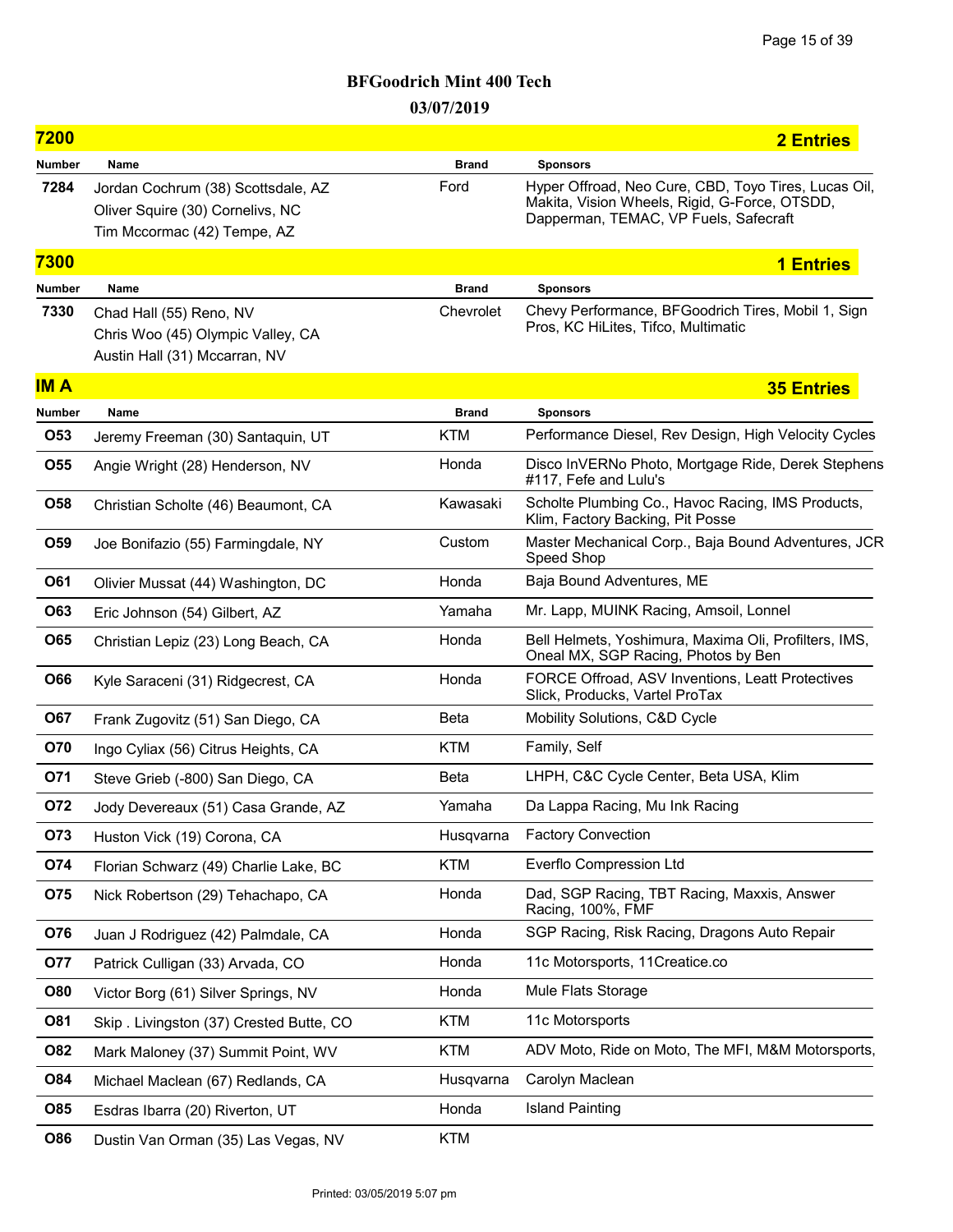| <b>IMA</b>      |                                           |              | <b>35 Entries</b>                                                                                                                                                                                    |
|-----------------|-------------------------------------------|--------------|------------------------------------------------------------------------------------------------------------------------------------------------------------------------------------------------------|
| Number          | Name                                      | <b>Brand</b> | <b>Sponsors</b>                                                                                                                                                                                      |
| <b>O87</b>      | Christopher Horel (43) Fort St. John, BC  | <b>KTM</b>   | Rmpire Oilfield LTD.                                                                                                                                                                                 |
| <b>O88</b>      | Tomas Mastor (63) Rancho De Taos, NM      | <b>KTM</b>   | <b>Taos Mountain Builders</b>                                                                                                                                                                        |
| <b>O90</b>      | Gary Guagenti (48) Torrance, CA           | <b>KTM</b>   |                                                                                                                                                                                                      |
| O91             | Alejandro Gutierrez (23) Calexico, CA     | Yamaha       | Gutierrez Trucking LLC,                                                                                                                                                                              |
| <b>O92</b>      | Travis Weir (17) Lancaster, CA            | Custom       | Pro Circuit, FCSuspension, Ride Engineering                                                                                                                                                          |
| O93             | Keenan Neste (30) Henderson, NV           | Honda        |                                                                                                                                                                                                      |
| O94             | Andrew Hursh (39) San Diego, CA           | <b>KTM</b>   | Painter's Grinding, Maxima Racing Oils, Pro Filter, Thor<br>МX                                                                                                                                       |
| <b>O95</b>      | Mario De La Ossa (51) New York, NY        | Custom       |                                                                                                                                                                                                      |
| <b>O96</b>      | Dean Hawley (40) Mapleton, UT             | Kawasaki     | Viral Brand Goggle, JR Trotter Excavation, One Legged<br>Motogirl, Cowboys Roadside, Blud Lubricants, Oxbow<br>Gear, Answer, Engine Ice                                                              |
| O97             | Tony Bartel (40) Ridgecrest, CA           | Honda        | Desert Vets Racing, ProTax, IMS, Rugged Radios,<br><b>Bonfire Racing</b>                                                                                                                             |
| <b>O98</b>      | Juan E. Miranda (29) San Diego, CA        | Kawasaki     | JEM Plumbing, Chocolate Milk, Tara                                                                                                                                                                   |
| O99             | Doug Mcgill (31) Las Vegas, NV            | Honda        |                                                                                                                                                                                                      |
| <b>IME</b>      |                                           |              | <b>31 Entries</b>                                                                                                                                                                                    |
| <b>Number</b>   | Name                                      | <b>Brand</b> | <b>Sponsors</b>                                                                                                                                                                                      |
| O1              | Steve Hammack (48) Las Vegas, NV          | Yamaha       |                                                                                                                                                                                                      |
| <b>O3</b>       | Kevin Mckeehan (24) Thousand Oaks, CA     | <b>KTM</b>   | Short Bus Racing, MadJack Racing                                                                                                                                                                     |
| O <sub>6</sub>  | Matthew Kadowaki (29) Somis, CA           | Husqvarna    | Hagle Lumber Company, TRE, Jims USA, Advanced<br><b>Metal Fabrication</b>                                                                                                                            |
| O <sub>8</sub>  | Nick Saia (34) Scottsdale, AZ             | Unknown      | Team Topar, Hard Enduro Outfitters, Kenda, PCI<br>Radios, Sherco                                                                                                                                     |
| O <sub>9</sub>  | Brett Aguilera (19) Las Vegas, NV         | <b>KTM</b>   | Team Aggie, Fasthouse, Xbrand Goggles, SIDI Boots,<br>Fasst Co., Kenda Tires, TBT Racing, FMF, Let There<br>Be                                                                                       |
| O <sub>10</sub> | Ian Prince (26) Sparks, NV                | KTM          | Keep it Dirty, The Dirty Hour, Reno Motorsports, Big<br>Valley Honda                                                                                                                                 |
| O11             | Colton Scudder (22) Sparks, NV            | Yamaha       | Keep It Dirty, The Dirty Hour Podcast, Reno<br>Motorsports, Big Valley Honda, Bub Rub Racing                                                                                                         |
| O12             | Mike Crawford (40) New River, AZ          | <b>KTM</b>   | Sandra-Jbone-Kota, KTMandHUSKY.comPeak<br>Investment Prop, Sandra, Nucleus construction,                                                                                                             |
| O13             | Jhovani Brito (26) Fontana, CA            | Honda        | <b>Britos Trucking</b>                                                                                                                                                                               |
| O14             | Ricardo De Saracho (30) Redondo Beach, CA | Yamaha       | Metrick Moto, Triton Engineering, Origin Cycling                                                                                                                                                     |
| O15             | Kenny Wilson (32) Ojai, CA                | <b>KTM</b>   | Hagle Lumber, The Racers Edge                                                                                                                                                                        |
| <b>O20</b>      | Ben Hagle (29) Somis, CA                  | KTM          | Hagle Lumber, Hagle Tree Farm, The Racers Edge,<br>ONeal, Jett Tuning, Wilson Builders                                                                                                               |
| O <sub>21</sub> | Salvador Hernandez (35) San Diego, CA     | Honda        | Chavos Sport Rentals, Chavos Motorsports, Baja<br><b>Bound Adventures</b>                                                                                                                            |
| <b>O22</b>      | Liz Karcz (34) Albuquerque, NM            | Honda        | JR Trotter Excavation, High Velocity Cycles, REV<br>Designs, KENDA, FLY Racing, Asterisk, SIDI, Seat<br>Concepts, Acerbis, SPY, Ogio, Hammer Nutrition, A<br>Home to Envy, Jamie Henry Law, Race AID |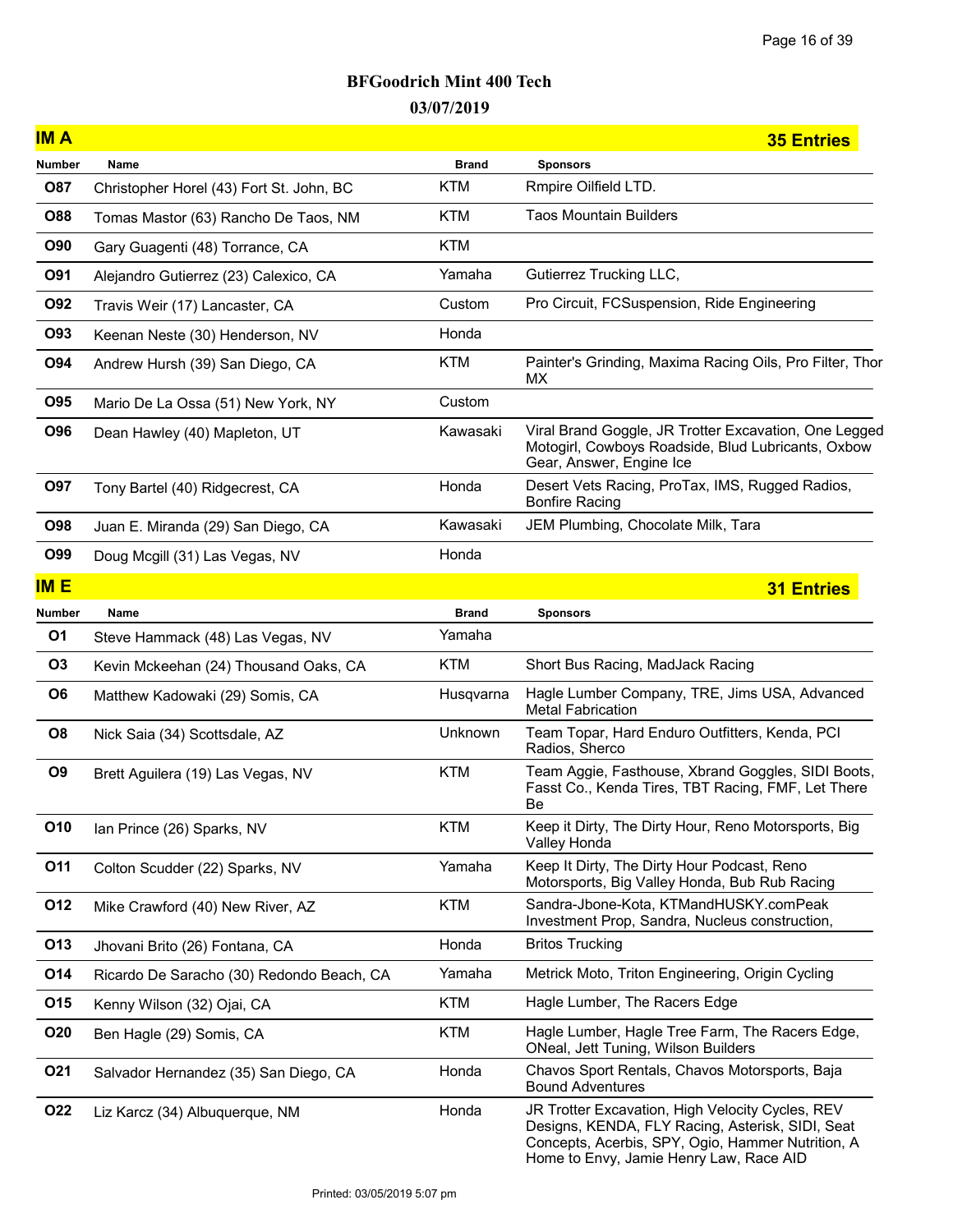| <b>IME</b>      |                                                                                                                                         |              | <b>31 Entries</b>                                                                                                                         |
|-----------------|-----------------------------------------------------------------------------------------------------------------------------------------|--------------|-------------------------------------------------------------------------------------------------------------------------------------------|
| <b>Number</b>   | Name                                                                                                                                    | <b>Brand</b> | <b>Sponsors</b>                                                                                                                           |
| O <sub>23</sub> | Carl Ficik (49) Rio Rancho, NM                                                                                                          | Husqvarna    | High Velocity Cycles, KLIM Shoei Flexbars                                                                                                 |
| O24             | Jason Robinson (46) Henderson, NV                                                                                                       | Yamaha       | Purvines Racing, EVS Racing, FMF                                                                                                          |
| O <sub>25</sub> | Christopher Busenlehner (42) Henderson, NV                                                                                              | <b>KTM</b>   | Lucky Jack Coffee                                                                                                                         |
| O26             | Raymond Cole (54) Hollywood, FL                                                                                                         | <b>KTM</b>   | Lucky Jack Coffee                                                                                                                         |
| <b>027</b>      | Dylan Mowrer (29) Albuquerque, NM                                                                                                       | Kawasaki     | Red Rock Motorsports, Tyler Brooke Phorography                                                                                            |
| O28             | Warren Healey (40) Parker, CO                                                                                                           | Yamaha       | Enduro Spec Suspension, Moose Racing, X Brand<br>Goggles, Motominded, FAF Graphics, IMS                                                   |
| O29             | Alex Kortepeter (28) Henderson, NV                                                                                                      | Honda        | Country Wide Estate Planning, NCY, Scott USA, DPI,<br><b>Wholesale Motorsports</b>                                                        |
| O31             | Marlo Carducci (31) Las Vegas, NV                                                                                                       | Honda        | Control Contractors Inc.,                                                                                                                 |
| O32             | Jr Trotter (53) Vinyard, UT                                                                                                             | Unknown      | JR Trotter Excavation, Red Wolf Rock Walls, FI<br>yRacing, Motor Frugals, Recluse, Proven Moto                                            |
| O37             | Kevin Daniels (50) Bishop, CA                                                                                                           | Honda        | Hard Work0                                                                                                                                |
| O38             | Cory Ayers (55) Henderson, NV                                                                                                           | Honda        | Burlap & Landscape Supply CO.,                                                                                                            |
| O39             | Ryan Steele (26) Las Vegas, NV                                                                                                          | <b>KTM</b>   | Top Choice, Can-Am, Yamaha of Las Vegas, Tricenex<br>Organix                                                                              |
| <b>O40</b>      | Luis Edgar Esquivel (40) Tijuana, MX                                                                                                    | Honda        | Garrett Off Road Racing, Ameca Racing                                                                                                     |
| <b>044</b>      | Sean Newton (28) Albuquerque, NM                                                                                                        | Yamaha       | Red Rock Motorsports, A-1 Towing, High Velocity<br>Cycles                                                                                 |
| O45             | Jacqueline Carrizosa (29) Jacksonville, FL                                                                                              | Yamaha       | Dynamic Dirt, Baja Pits, Kill Cliff, FOX Racing,<br>ROCKTAPE, Firearms for Life, Bad Miguels,<br>Spliceworks Inc, Mom/Dad                 |
| O46             | Boe. Huckins (40) Alpine, WY                                                                                                            | <b>KTM</b>   | CKC Racing, Robinson Motorsports, Spy, IMS,<br>SCSWraps, Averbis Online MEchanical, Leopold Raver<br>Construction                         |
| <b>047</b>      | Dustin Vasquez (26) Las Vegas, NV                                                                                                       | Honda        | Fly Racing, IMS Products, FMF, Hinson Clutch,<br>Arrowhead Powersports, Pinned Motorsports, WILD<br>BUNCH MC, Dave and Gina Wilson, N7SGQ |
| $O-30 E$        |                                                                                                                                         |              | <b>10 Entries</b>                                                                                                                         |
| <b>Number</b>   | Name                                                                                                                                    | <b>Brand</b> | <b>Sponsors</b>                                                                                                                           |
| 501             | Carl Gruenewald (48) Brighton, CO<br>Mike Waters (32) Henderson, NV<br>Darren Sharp (51) Greeley, CO<br>Rick Leudtke (63) Lafayette, CO | Husqvarna    | Derr and Gruenewald Construction, The Wrench,<br><b>Bulletproof Designs</b>                                                               |
| 507             | William Preach (35) Newhall, CA                                                                                                         | Husqvarna    | Castaic Reality, Terrace Construction, N2Dirt<br>Suspension, 8th Street Motorsports                                                       |
| 509             | Curtis Bradley (30) Las Vegas, NV<br>Jeremy Purvines (29) Las Vegas, NV                                                                 | <b>KTM</b>   | <b>Purvines Racing</b>                                                                                                                    |
| 511             | Jimmy Lopez (30) El Cajon, CA<br>Chris Brooks (36) W Imperial, CA<br>Bobby Youngs (30) El Cajon, CA                                     | Yamaha       | Roger Lopez, San Diego Powerhouse, Craig Cycle<br>Wurx, JDL Racing, Bolt MOtorcycle Hardware                                              |
| 514             | Bryan Freeman (39) Henderson, NV<br>Travis Griffin (32) Henderson, NV<br>Robert Palmer (39) Henderson, NV                               | Custom       | Freeman's Carpet Service                                                                                                                  |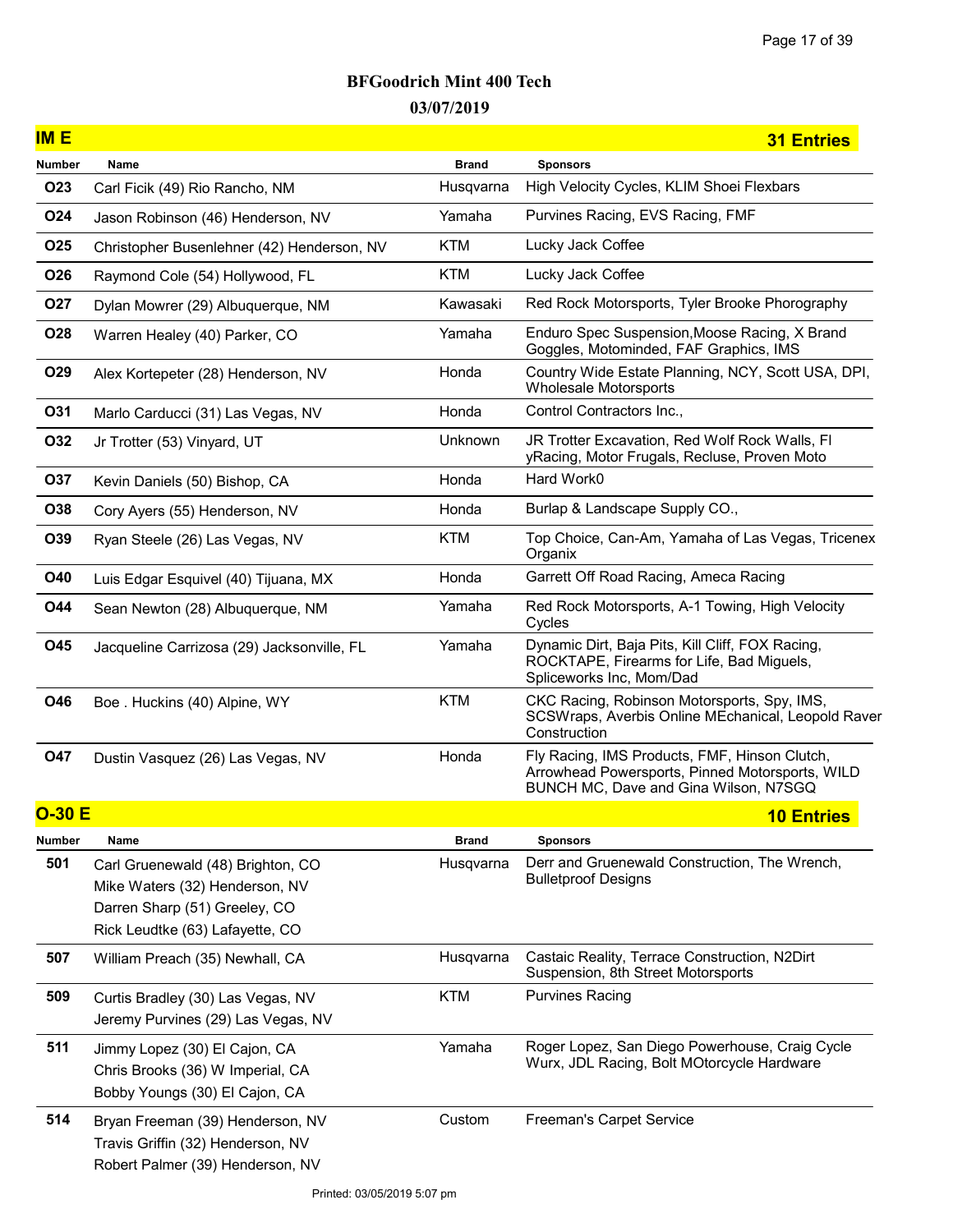| $O-30E$       |                                                                                                                                                    |              | <b>10 Entries</b>                                                                                                                                                         |
|---------------|----------------------------------------------------------------------------------------------------------------------------------------------------|--------------|---------------------------------------------------------------------------------------------------------------------------------------------------------------------------|
| <b>Number</b> | Name                                                                                                                                               | <b>Brand</b> | <b>Sponsors</b>                                                                                                                                                           |
| 520           | Joseph Herriman (35) Bend, OR<br>Mark Heater (46) Lyons, OR<br>Derek Clark (30) Bend, OR                                                           | Weeks        | Bend Tire Company, Watt Construction                                                                                                                                      |
| 528           | Paul Ziegler (49) Sparks, NV<br>Tony Evans (35) Sparks, NV<br>Nick Pearson (41) Alamo, NV                                                          | Husqvarna    | Reno Motorsports, Next Generation Drywall, Pearson<br><b>Brothers Construction</b>                                                                                        |
| 530           | Rhett Ogden (43) Las Vegas, NV<br>Tyler Miller (29) Mission Viejo, CA                                                                              | <b>KTM</b>   | National Builders,                                                                                                                                                        |
| 533           | Felipe Barron (36) Riverside, CA<br>John Sneddon (30) Palmdale, CA<br>Mark Rogers (33) Hesperia, CA                                                | <b>KTM</b>   | DT Racing, So Cal Nail, South County Interiors, Five<br>Star Bookkeeping                                                                                                  |
| 541           | Joshua Bullard (29) Salinas, CA<br>Dominic . Huck (36) Sam Juan Bautista, CA<br>Colton Jones (31) Fresno, CA<br>Kyler Mcphetridge (46) O'neals, CA | Yamaha       | Precision Paving, EZ Camping Rentals, Nitromousse,<br>Dt1 Filters, Mika Metals, Crossfit Ranch                                                                            |
| $O-40 E$      |                                                                                                                                                    |              | 4 Entries                                                                                                                                                                 |
| <b>Number</b> | Name                                                                                                                                               | <b>Brand</b> | <b>Sponsors</b>                                                                                                                                                           |
| 701           | Clint Chew (48) Centennial, CO<br>Jon Pearce (44) Fraser, CO<br>Forest Smith (50) Bellvue, CO                                                      | Honda        | Motorsport Masters, SPY, O'neal, Enduro Spec<br>Suspension, Stompgrip, DT-1 FILTERS, Sun<br>Enterprises, Dubach Racing, Acerbis, Fasstco, IMS,<br>Nitro Mousse, AME Grips |
| 704           | Curry Smythe (47) Henderson, NV<br>Cortney Smith (51) Henderson, NV                                                                                | <b>Beta</b>  | S&S Racing                                                                                                                                                                |
| 712           | Jerry Thomson (52) Las Vegas, NV<br>Scott Schneider (48) Las Vegas, NV<br>Jameson Noorda (48) Henderson, NV                                        | <b>KTM</b>   | VT Construction, Head Down Throttle Back, JT Ravting,<br>Factory Connection, SIDI                                                                                         |
| 726           | Denny Falls (46) Las Vegas, NV<br>Clay Flippin (43) Las Vegas, NV<br>Rick Lance (49) Las Vegas, NV                                                 | Weeks        | F&F Trenching LLC., Spy Optics, Ram Pro-Line<br>Powdercoating, Trench Shoring Co.                                                                                         |
| $O-50E$       |                                                                                                                                                    |              | <b>4 Entries</b>                                                                                                                                                          |
| Number        | Name                                                                                                                                               | <b>Brand</b> | <b>Sponsors</b>                                                                                                                                                           |
| 802           | Lance Horton (57) Las Vegas, NV<br>Scott Atchison (56) Bakersfield, CA<br>Harold Harris (56) Sanger, CA                                            | Honda        |                                                                                                                                                                           |
| 807           | Doug Clark (63) Hawthorne, CA<br>Mike Heyler (57) Lam Desert, CA                                                                                   | Husqvarna    |                                                                                                                                                                           |
| 810           | Chris Mast (51) Park City, UT<br>Michael Holder (51) Orem, UT                                                                                      | Honda        | High Point Construction, Rocky Mountain ATV/MC, 3x<br>Specialties, Mikes Welding & Repair                                                                                 |
| 841           | Craig Janett (55) Royal City, WA<br>Jeff Powell (32) Fort Mohave, AZ<br>Rick Mianecki (49) Royal City, WA                                          | <b>KTM</b>   | First Line Seeds, Me, Myself, and I                                                                                                                                       |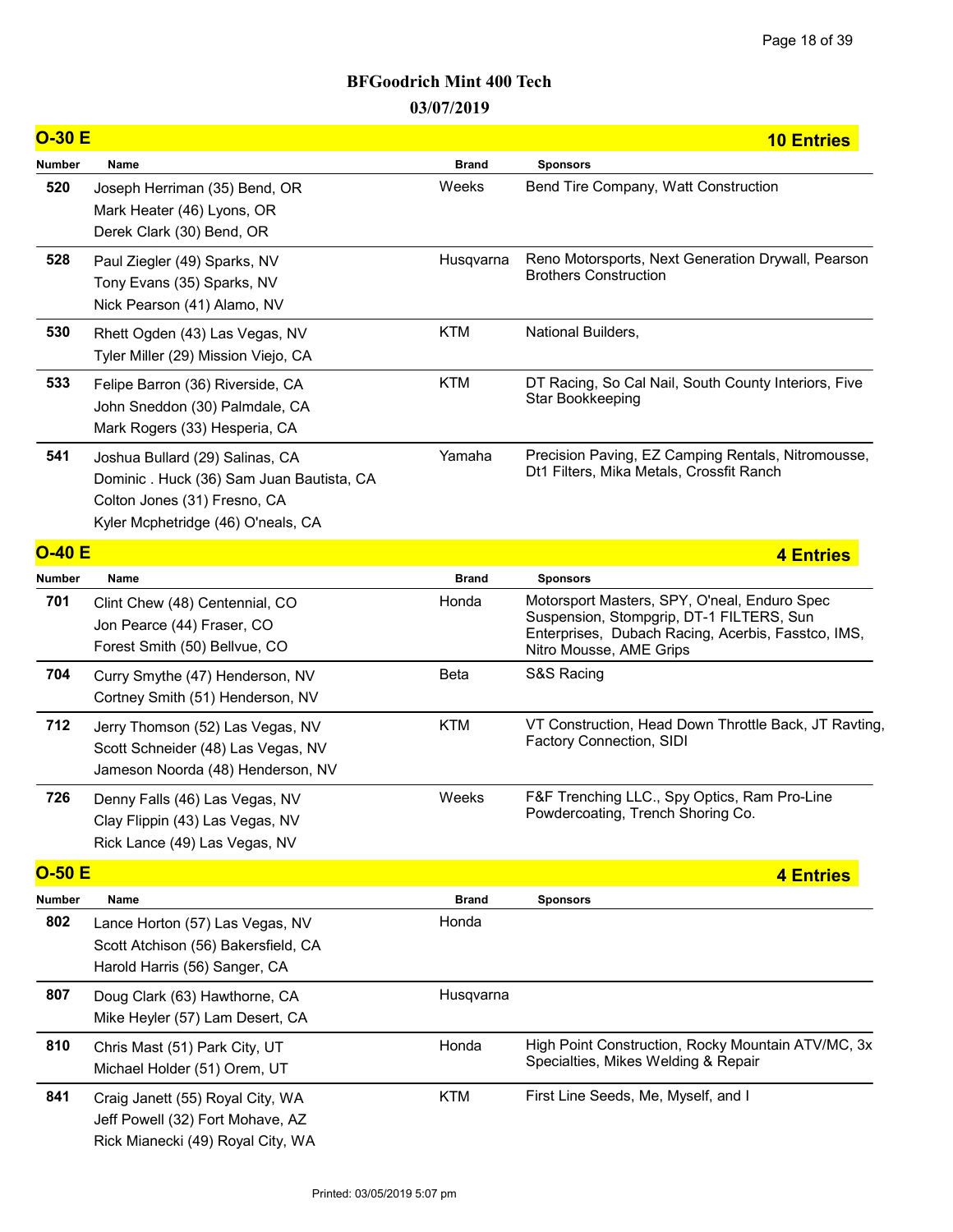| <b>UTVP</b> |                                                                                                                                                                    |              | <b>35 Entries</b>                                                                                                                                                                                                                        |
|-------------|--------------------------------------------------------------------------------------------------------------------------------------------------------------------|--------------|------------------------------------------------------------------------------------------------------------------------------------------------------------------------------------------------------------------------------------------|
| Number      | Name                                                                                                                                                               | <b>Brand</b> | <b>Sponsors</b>                                                                                                                                                                                                                          |
| 1802        | Trent Backus (31) Grindrod, BC                                                                                                                                     | Polaris      | Double Barrel Idustries, TB Racing, Backus Racing,<br>Sieg Racing                                                                                                                                                                        |
| 1807        | Larry Sobolewski (41) Redlands, CA<br>Paul Vandenraadt (55) Riverside, CA<br>Micheal . Pascarella (32) Ridgecrest, CA<br>Alfred L. Petties Jr. (46) Ridgecrest, CA | Polaris      | 5150 Whips, Pinner Construction, Polaris, IMS, Terache<br>Tires, Blod Racing, Lonestar Racing, Austin Oil,<br>Competition LED, GSP XTV Axles                                                                                             |
| 1808        | Madeline Wedeking (17) Temecula, CA<br>Matt Lasher (20) Riverside, CA<br>Aaron Wedeking (42) Temecula, CA                                                          | Polaris      | PRP Seats, Speedstrap, Method, Tensor,                                                                                                                                                                                                   |
| 1816        | Bradley Howe (32) Lake Hughes, CA<br>Cody Beeson (33) San Clemente, CA                                                                                             | Polaris      | Lance Camper, Cognito Motorsport, Raceline Wheels,<br>ITP Tires, GBoost Technology, Baja Designs, Elka<br>Suspension, MOMO seats                                                                                                         |
| 1817        | Bret Ward (59) Scottsdale, AZ<br>Steve Mcgee (34) Glendale, AZ<br>Ken. Cook (49) Gilbert, AZ                                                                       | Polaris      | Polaris RZR, keene Power Sports, Salt River Aviation,<br>Atomic Pest, Blood Lubricants, Foddrill Fabrication,<br>OMF Wheels, VIP Auto & RV, Sonoran Pest Control                                                                         |
| 1824        | Kirk Harkey (50) Perris, CA<br>Chris Hopper (24) Sierra Vista, AZ<br>Jacqueline Harkey (27) Perris, CA<br>Brad Holmes (24) Victorville, CA                         | Polaris      | RecycleWise, Gates                                                                                                                                                                                                                       |
| 1845        | Josh Parker (28) Cypress, TX<br>William Scott (30) Houston, TX<br>Darrin Leyden (22) Houston, TX<br>Ryan Blagrave (19) Magnolia, TX                                | Polaris      | Exteriors of Texas, 3P Off-Road, Marlin Construction,<br>Gates Belts, Advanced Power Coating, Weouthere,<br>Rockstarcustomz, Delux Garage 281, Dragon Fire, PRP<br>Seats, Lonestar Racing, Tough Counry Outfitters.                      |
| 1846        | Phillip Luce (37) Houston, TX<br>Anthony Decosta (28) Cypress, TX<br>Josh Herzing (32) Cypress, TX                                                                 | Polaris      | 3P Racing                                                                                                                                                                                                                                |
| 1862        | Gunner Savage (24) Dewey, AZ<br>Shaun Jones (31) Dewey, AZ                                                                                                         | Yamaha       | Sti Tire & Wheel, Factory UTV, Lonestar Racing, STV<br>Motorsports, Rugged Radios, RC Savage Construction,<br>Northland Motorsports, Advanced Auto Air, Arizona<br>Exhaust                                                               |
| 1872        | Kc Johnson (33) Hurricane, UT<br>Jimmy Moore Jr (18) Silver Springs, NV<br>Pleasant Cook (20) Marble Hill, MO<br>Jimmy Moore (46) Silver Springs, NV               | Textron      | Fue; tire and wheel, blud lubricants                                                                                                                                                                                                     |
| 1877        | Randy Blume (48) Phoenix, AZ<br>Angell Blume (48) Phoenix, AZ                                                                                                      | Textron      | R Streamline Design, Shock Therapy, Arisun Tires,<br>Raceline Wheels, SPEED SXS, XSTREME<br>FABRICATION, visionx Lighting, Hostyle                                                                                                       |
| 1895        | Corbin Wells (21) St George, UT<br>Jared Lenhart (39) St George, UT                                                                                                | Polaris      | Polaris, GMZ, Assault, Simpson, Union Graphic co, All<br>terrain Concepts, Turn 2, S&B Filters, Multitool USA,<br>Dirt Nation, All Tech Motorsports, RCV, Lonestar,<br>DWPerformance, Monster Seal, PPG Paint, Fuel<br>Clothing, Simpson |
| 1903        | Seth Quintero (16) San Marcos, CA<br>Colby Wemple (19) Hemet, CA                                                                                                   | Polaris      | Redbull, Polaris Factory Racing, Quintero Racing,<br>BFGoodrich Tires, Walker Evans Racing, Lonestar<br>Racing, SuperAV, Benchmark Performance, Trinity<br>Racing, Kingtero Motorsports,                                                 |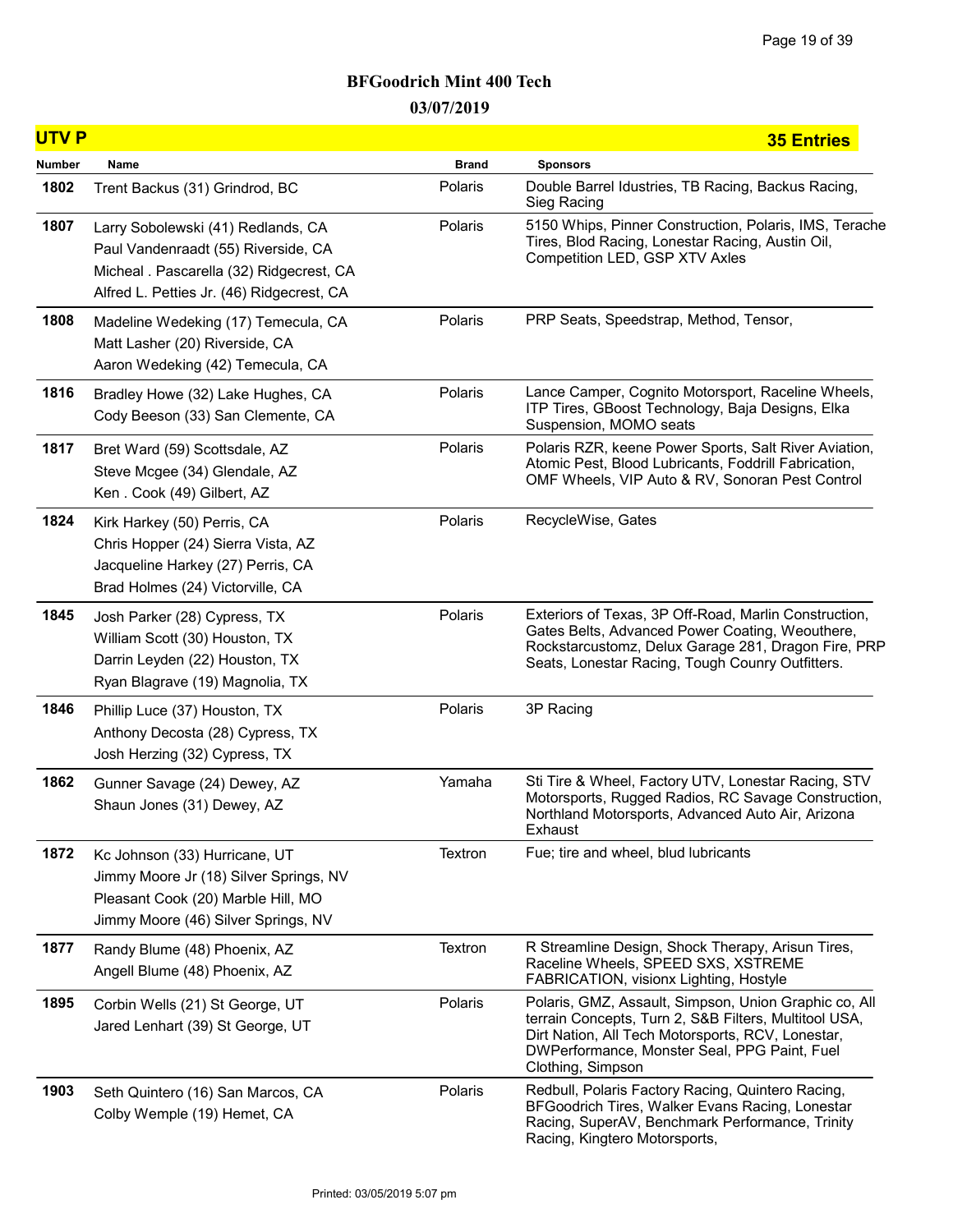| <b>UTVP</b> |                                                                                                                                          |              | <b>35 Entries</b>                                                                                                                                                                                                                                                      |
|-------------|------------------------------------------------------------------------------------------------------------------------------------------|--------------|------------------------------------------------------------------------------------------------------------------------------------------------------------------------------------------------------------------------------------------------------------------------|
| Number      | Name                                                                                                                                     | <b>Brand</b> | <b>Sponsors</b>                                                                                                                                                                                                                                                        |
| 1907        | Mike De Ley (39) Meifee, CA<br>Curtis Parker (43) Huntington Beach, CA                                                                   | Polaris      | One Shot Construction Inc, SDI, Polaris, RCV<br>Performance, Baja Designs, Method Wheels, PRP<br>Seats                                                                                                                                                                 |
| 1910        | Ryan Mcintire (38) Rockwall, TX<br>Matt Strandberg (31) Ramona, CA<br>Jeff Schulz (41) Wylie, TX                                         | Polaris      | Gearhead Coffee, Weddle Industries, Lonestar Racing,<br>Airdam Clutches, Doube EE Racing                                                                                                                                                                               |
| 1911        | Clement Ziroli lii (20) Las Vegas, NV<br>Josh Roberts (36) Spreckels, CA<br>Brandon Charbonneau (19) Las Vegas, NV                       | Polaris      |                                                                                                                                                                                                                                                                        |
| 1913        | Dean Acton (58) Scotch Creek,<br>Scott Acton (31) Scotch Creek, BC                                                                       | Yamaha       | Baja North, A&W Racing, Method, Tenso, PCI, Fox,<br>Baja Designs, Weller Racing, Shocks Therapy, Concept<br>Dist.                                                                                                                                                      |
| 1917        | Greg Row (55) Alpine, CA<br>Nikki "baja" Nolen (38) Henderson, NV<br>Josh Row (29) Lakeside, CA<br>Brad Meyer (29) El Cajon, CA          | Polaris      | Team ILBT, Baja Nikki, Offroad Enterprise, MRT, Black<br>Rhino, Walker Evans, Grounded 4, UNI, Tireballs, PRP                                                                                                                                                          |
| 1921        | Tom Walker (49) Costa Mesa, CA<br>Randy Jelleff (55) Beaverton, OR                                                                       | Polaris      | #102-Polaris.XDR, Method Wheels, Dasa Racing,<br>Walker Evans, MRT, PCI, Gulf Racing Fuel, Under<br>Armour, Rigid, Madigan Motorsports, Core Sports<br>Nutrition, Bad Ass Unlimited                                                                                    |
| 1938        | Kolton Hustead (19) St George, UT<br>Josh Graft (20) St George, UT                                                                       | Textron      | Ele Motorsports                                                                                                                                                                                                                                                        |
| 1942        | Andrew Mowry (36) Roy, UT<br>Graham Fitzpatrick (36) Syracuse, UT<br>Jonathan Whelan (34) Roy, UT                                        | Polaris      | Heretic Studio, BS Sand, Vent Racing, Big Boy Toys,<br>Sandcraft RCR, Vizual Lab, Geigerrig                                                                                                                                                                            |
| 1946        | Art Andersen (47) Las Vegas, NV<br>Eddie Lytle (42) Las Vegas, NV                                                                        | Polaris      | Sunoco Race Fuel, Andersen Excavation, Rebel<br>Petroleum, Rugges Radios, Walker Evans Racing, Holz<br>Racing, Modern Tayloring, Butches Speed Shop, All<br>World Promotions, GBC Motorsports                                                                          |
| 1949        | Diego Campos Tobar (28) Santo Domingo, EC<br>Todd Romano (48) Park City, UT                                                              | Custom       | Grupo Uionsoberana, Tvnet, Gulf, Primafil                                                                                                                                                                                                                              |
| 1954        | Kristen Matlock (38) Alpine, CA<br>Justin . Herrera (38) Santee, CA                                                                      | Polaris      | Polaris RZR, Fox, Yokohama, Steelit, Cognito, DWT,<br>Rugged Radios, Baja Designs, Simpson, Cryoheat,<br>Hostyle, Alltech Motorsports, Motul, Factory UTV, Tire<br>Balls, Monster Seal, IMS, Summers Bros, Safecraft, Pro<br>Eagle, NecksGen, S&B Filters, Satteliteph |
| 1957        | Joe Bolton (61) Corona, CA<br>Dana E. Jones (62) Scottsdale, AZ<br>Steve Buckley (61) Corona, CA<br>Mark Vanscourt (57) Norco, CA        | Polaris      | Multitool-USA, PCI, OMF, ITP, Jaymar, Trinity Racing,<br>Walker Evans Racing, Necksgen, Alba Racing,<br>Maxima, Streamline Brake, Monster Seal, Baja<br>Designs, AIM Sports Data                                                                                       |
| 1958        | George Felix (61) Houston, TX<br>Kj Mitchell (52) Henderson, NV                                                                          | Polaris      | Polaris, H-Town Performance, MRT Tires, Keizer<br>Wheels, Poly-Coat Systems                                                                                                                                                                                            |
| 1964        | Robert Vanbeekum (46) Queen Creek, AZ<br>Kevin O'donnell (26) Mesa, AZ<br>Bill Shaw (55) Henderson, NV<br>Eric Bergman (38) Chandler, AZ | Polaris      | RNR Steel, Muzzys, Polaris Industries, Walker Evans<br>Race Shocks, Method Race Wheels, Maxxis, Rugged<br>Radios, R-N-R Steel                                                                                                                                          |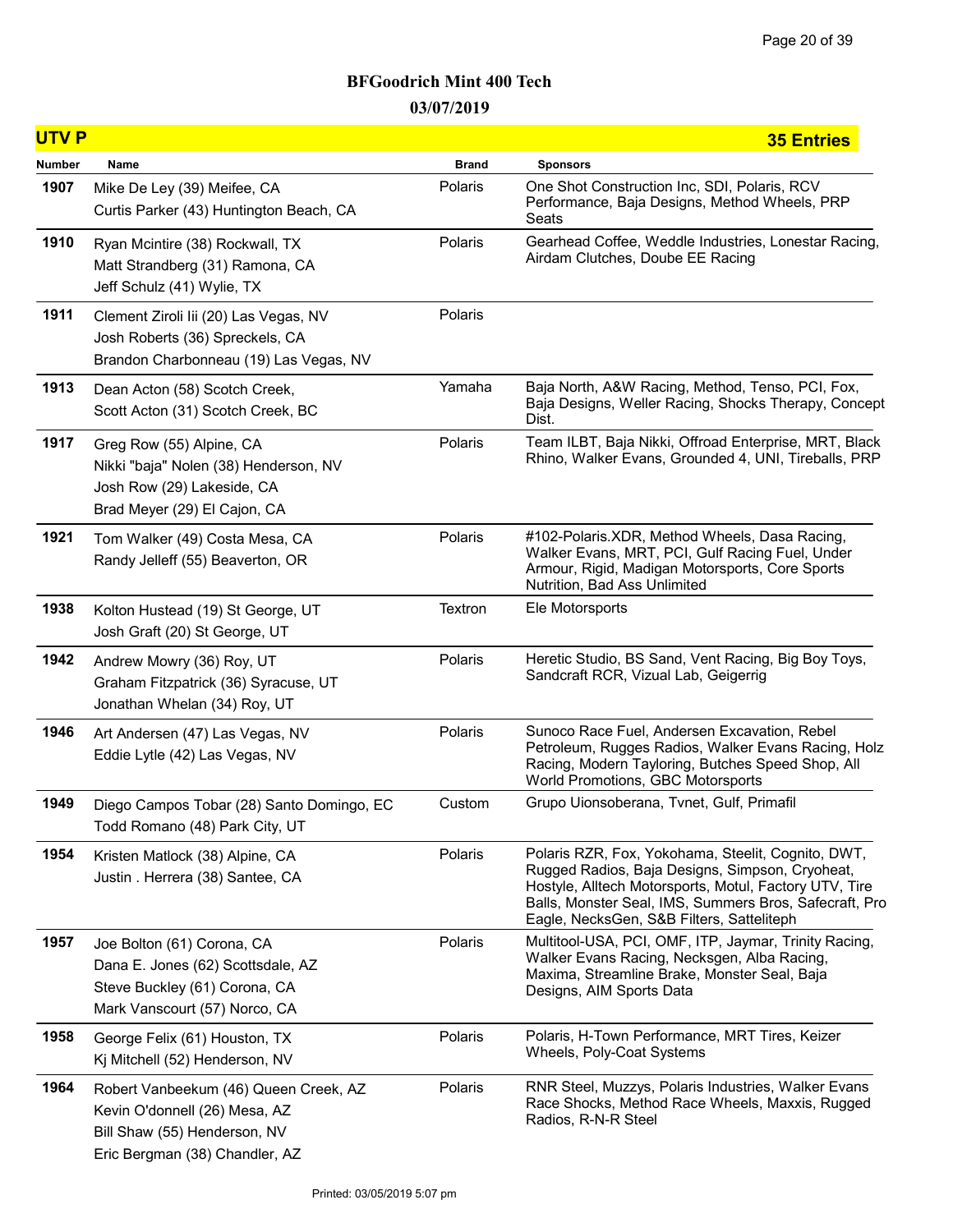| <b>UTVP</b>    |                                                                                                                                                     |              | <b>35 Entries</b>                                                                                                                                                                                                                                                      |
|----------------|-----------------------------------------------------------------------------------------------------------------------------------------------------|--------------|------------------------------------------------------------------------------------------------------------------------------------------------------------------------------------------------------------------------------------------------------------------------|
| Number         | Name                                                                                                                                                | <b>Brand</b> | <b>Sponsors</b>                                                                                                                                                                                                                                                        |
| 1967           | Ed Conrad (58) Minden, NV<br>Gilbert lii Medrano (25) Vacaville, MV<br>Evan Thompson (34) Vacaville, NV<br>Mike Brown (25) Vacaville, CA            | Unknown      | All Weather Heat and Air, Shed by Ed, A 1005<br>Guarantee, Jusitns Heat and Air, PCI Radios, Mad<br>Media                                                                                                                                                              |
| 1970           | Paul Hodge (45) Sisters, OR                                                                                                                         | Yamaha       | Laird Superfood                                                                                                                                                                                                                                                        |
| 1976           | Dan Kaatz (42) Placentia, CA<br>Tim Stolo (45) Yorba Linda, CA                                                                                      | Polaris      | Rivershore Motorsports, Off Road Realtor.com, GBC<br>Motorsports, Raceline Wheels, Desertworks, Signpros<br>Custom Lettering, DC Shock Services, Switch-Pros,<br>PCI Race Radios, Maverick Powercaot, Airdam<br>Clutches, Savage UTV                                   |
| 1977           | Scott Baker (40) Anaheim Hills, CA<br>Chris Navarro (36) Whittier, CA<br>Brayden Baker (16) Anaheim Hills, CA<br>Derek Holland (37) Yorba Linda, CA | Polaris      | Rivershore Motorsports, Rivershore Resources, Polaris,<br>King Shocks, Baja Design, Mehtod, BFGoodrich, PCI<br>Race Radios, Impact Safefty, Mastercraft, RCV<br>Performance, Trinity Racing                                                                            |
| 1983           | John Estrada (54) Phoenix, AZ<br>Ryan Ottersberg (29) Phoenix, AZ<br>Nick Hooey (36) Glendale, AZ<br>Matthew Banuelos (39) Whittier, CA             | Polaris      | Shock Therapy, Arizona Specialty Demo, Elite<br>Raceworks, KC HiLites, Method Race Wheels,<br>Northland Motorsports, Weller Racing,                                                                                                                                    |
| 1985           | Adrian Orellana (34) Escondido, CA                                                                                                                  | Polaris      | Assault Industries, Rancho Racing, Polaris RZR, Fuel<br>Offroad, Monster Energy, Traeger Grills, Buggy Whip<br>Inc., Proline Wraps, Rugged Radios, Odyssey Battery,<br>Summers Brothers Racing, Benchmark Performance,                                                 |
| 1994           | Devin Rumsey (23) Denver, CO<br>Kevin Butts (24) Denver, CO<br>Mike Rumsey (51) Lakewood, CO<br>Chris Lazenby (47) Simi Valley, CA                  | Polaris      | Westin Race Services, Youngs Autobody, KC HiLites                                                                                                                                                                                                                      |
| 1997           | Zach Van Matre (22) Orange Co., CA                                                                                                                  | Textron      | <b>Speed Energy</b>                                                                                                                                                                                                                                                    |
| $O-30P$        |                                                                                                                                                     |              | <b>5 Entries</b>                                                                                                                                                                                                                                                       |
| Number         | Name                                                                                                                                                | <b>Brand</b> | <b>Sponsors</b>                                                                                                                                                                                                                                                        |
| <b>P1</b>      | Carl Maassberg (36) Henderson, NV                                                                                                                   | Husqvarna    | C&J Equipment Racing, Reno Motorsports, Gp<br>Motorcycles, San Diego, Acerbis, Rev Design Graphics,<br>Dunlop Tires, DDC Racing Sprockets, Twin Air, Ogio,<br>EKE, ODI Grips, Baja Designs, Bret Leef Suspention<br>Service, Gas It off Road Racing                    |
| P <sub>3</sub> | Kellon Walch (36) Alamo, NV<br>Larry Roeseler (62) Imperial, CA<br>Ty Davis (49) Oak Hills, CA                                                      | Kawasaki     | Kawasaki                                                                                                                                                                                                                                                               |
| P <sub>6</sub> | Ryan Liebelt (39) Reedley, CA<br>Morgan Crawford (37) Sanger, CA<br>Michael Allen (31) Riverside, CA                                                | Yamaha       | Baja Bound Ins., BGA Ins., Liebelt Inc., Bell, FMF Moto,<br>TBT Racing, Flox Vision, IMS, Goldentyre, DT1, Mika,<br>Fasst Co., Emrossi Designs, SIDI, Nitro Mousse, GPR<br>Stablizer, WK Poll Racing, Guts, Costa Rico Unlimited,<br>Works                             |
| P7             | Danny Cooper (44) Heber City, UT<br>Jayson Densley (46) Fairfeild, UT                                                                               | Honda        | Cooper Motorsports 747, Monarch Honda orem, Kenda,<br>Fly, Flo, Arai, Nitro Mousse, Seat Concepts, Funnel<br>Web Filters, IMS Renthal, Maxima, Dirt Tricks, Works<br>Connection, Yoshimura, Hinson, AME, BRP, GPR, Viral<br>Brand, Premier GLSS, JD CONCRETE, Team Aug |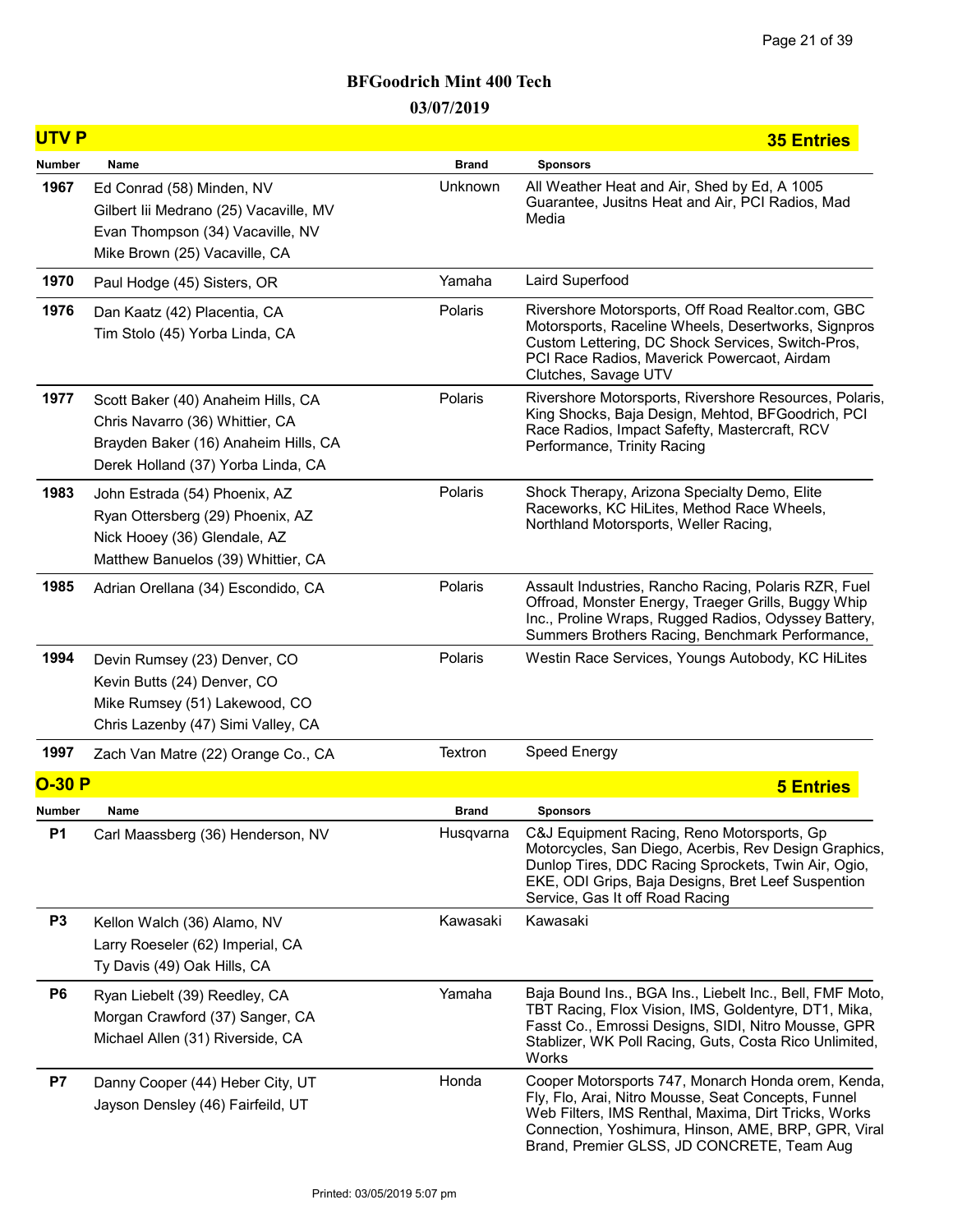| <b>O-30 P</b>   |                                                                                                                                                  |              | <b>5 Entries</b>                                                                                                                                                                                                                       |
|-----------------|--------------------------------------------------------------------------------------------------------------------------------------------------|--------------|----------------------------------------------------------------------------------------------------------------------------------------------------------------------------------------------------------------------------------------|
| <b>Number</b>   | Name                                                                                                                                             | <b>Brand</b> | <b>Sponsors</b>                                                                                                                                                                                                                        |
| <b>P55</b>      | Jesse Canepa (31) Searchlight, NV<br>Clint Braun (39) Henderson, NV                                                                              | <b>KTM</b>   | Primo Welding, Canepa & Co. Racing                                                                                                                                                                                                     |
| $O-40P$         |                                                                                                                                                  |              | <b>3 Entries</b>                                                                                                                                                                                                                       |
| <b>Number</b>   | Name                                                                                                                                             | <b>Brand</b> | <b>Sponsors</b>                                                                                                                                                                                                                        |
| C <sub>3</sub>  | Stephen Berger (45) Riverton, UT<br>Braxton Southwick (47) West Jordan, UT<br>Todd Abrotowski (48) Boulder City, NV                              | Honda        | FMF, SIDI, Oneal, Spy, IMS, Acerbis, Bell. Ogio, Go<br>Pro, Leatt, Rockwell                                                                                                                                                            |
| C <sub>5</sub>  | Scott Moses (43) Las Vegas, NV<br>Stephen Sanders (49) Henderson, NV                                                                             | <b>KTM</b>   | Teir One Global Consulting LLC., Six Shooters Inc.,<br>Home Bridge Financial                                                                                                                                                           |
| C <sub>17</sub> | Kit Stokes (40) Las Vegas, NV                                                                                                                    | Husqvarna    | Hollywood Construction Co.                                                                                                                                                                                                             |
| 4400            |                                                                                                                                                  |              | <b>5 Entries</b>                                                                                                                                                                                                                       |
| <b>Number</b>   | Name                                                                                                                                             | <b>Brand</b> | <b>Sponsors</b>                                                                                                                                                                                                                        |
| 4402            | Casey Currie (35) Norco, CA<br>Cody Currie (32) Corona, CA<br>Aaron Quesada (38) Riverside, CA                                                   | Jeep         | Monster Energy, KMC, Nitto, Magpul, Currie<br>Enterprises, Fox, Motive Gear, Baja Designs, Can-Am,<br>Axial, Mangnaflow, Spicer, Torco, Mahle, Lincoln<br>Electric, Wilwood, Bestop, Safety-Kleen, ARP, Eibach,<br>FK Rod Ends, Sparco |
| 4410            | Jay Callaway (39) Charlotte, NC<br>Josh Kukielka (38) Timberlake, NC                                                                             | Custom       | BAK Motorsports, Rugged Radios, RuffStuff<br>Specialties, Spidertrax, Polarbear Coolers, BFGoodrich                                                                                                                                    |
| 4411            | Vaughn Neville (35) Murray, UT<br>Mark Tomlinson (36) Murray, UT                                                                                 | Jeep         | tactical Baby Gear, Rhino Metals, Kahr Firearms,<br>Outlaw Ordnance, Amend2                                                                                                                                                            |
| 4435            | John Williams (41) West Valley, UT<br>Mark Laub (30) Murray, UT<br>Nate Williams (39) Murray, UT                                                 | Jeep         | Impulse Off Road, BFGoodrich Tires, TeraFlex<br>Suspension, Falcon Shocks                                                                                                                                                              |
| 4451            | Mel Wade lii (44) Fullerton, CA<br>Melvin Wade Iv (20) Long Beach, CA<br>Elijah Pacheco (24) Anaheim, CA<br>Aleksander Tonkovich (31) Chelea, MI | Jeep         | EVo Mfg. KMC, Nitto, Dynatrac, King, Impact, JE Reel                                                                                                                                                                                   |
| 5500            |                                                                                                                                                  |              | <b>3 Entries</b>                                                                                                                                                                                                                       |
| Number          | Name                                                                                                                                             | <b>Brand</b> | <b>Sponsors</b>                                                                                                                                                                                                                        |
| 5501            | Cain Velasquez (36) Cilroy, CA                                                                                                                   | Custom       |                                                                                                                                                                                                                                        |
| 5502            | Robert Malone (59) Durango, CO<br>Jack Crownover (47) Richmond, TX                                                                               | Custom       | <b>Ranger Specialized Glass</b>                                                                                                                                                                                                        |
| 5503            | Edward Olsen (33) Las Vegas, NV<br>Daniel Wallace (31) Virginia Beach, VA                                                                        | Custom       | General Tire, KMC, Wix, Rugged Radios, GForce                                                                                                                                                                                          |
| <b>UTV Unl</b>  |                                                                                                                                                  |              | <b>16 Entries</b>                                                                                                                                                                                                                      |
| Number          | Name                                                                                                                                             | <b>Brand</b> | <b>Sponsors</b>                                                                                                                                                                                                                        |
| 2905            | Robert Beuchat (30) Apple Valley, CA<br>Thomas R. Contino (36) Phelan, CA                                                                        | Polaris      | SF Race Works, Eclipse R&D, GMZ Race Products,<br>Baja Designs, Frontier Lubricants, Ogio, Meeshmade                                                                                                                                   |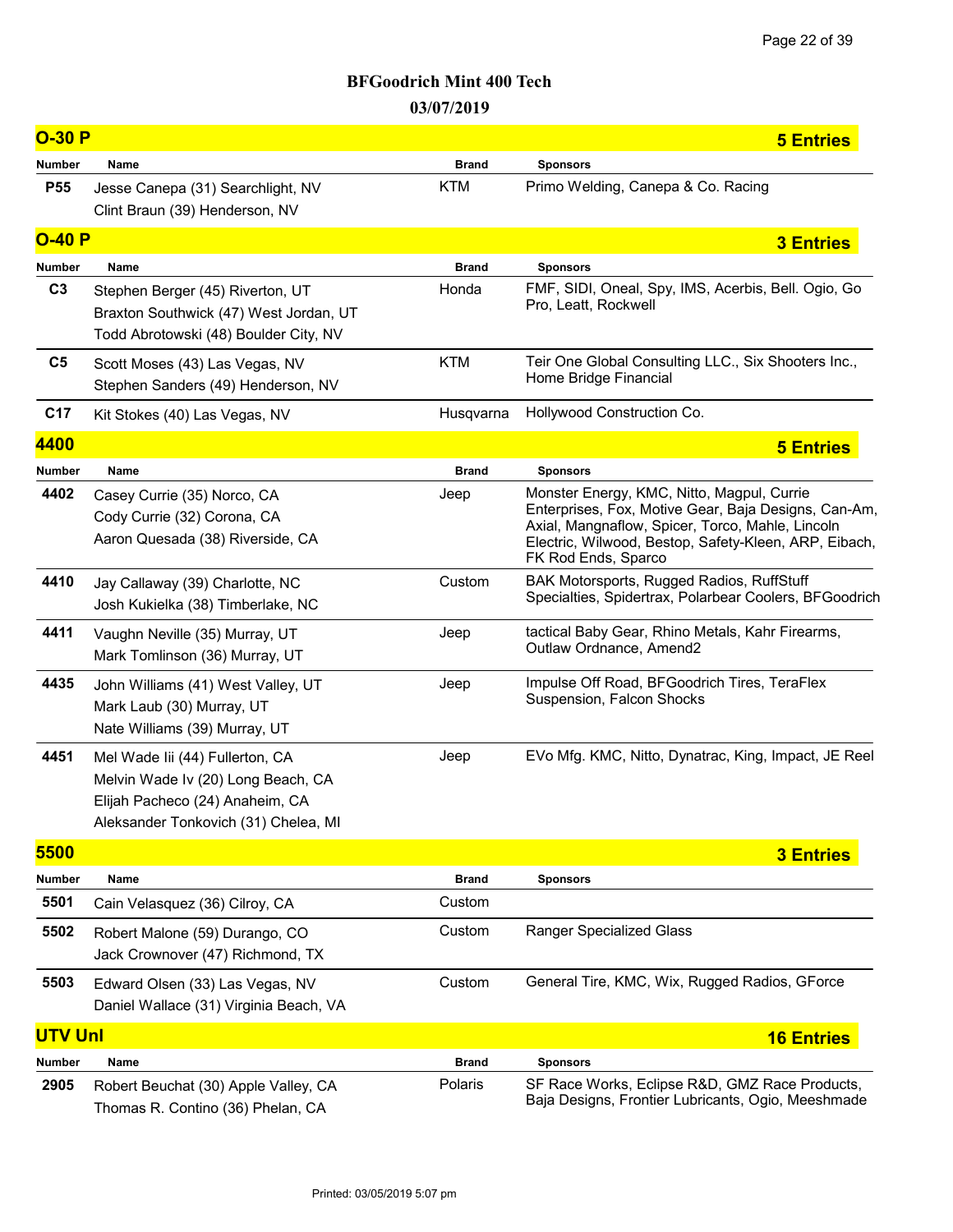| <b>UTV Unl</b> |                                                                                                                                                             |              | <b>16 Entries</b>                                                                                                                                                                                                                                      |
|----------------|-------------------------------------------------------------------------------------------------------------------------------------------------------------|--------------|--------------------------------------------------------------------------------------------------------------------------------------------------------------------------------------------------------------------------------------------------------|
| Number         | Name                                                                                                                                                        | <b>Brand</b> | <b>Sponsors</b>                                                                                                                                                                                                                                        |
| 2910           | Brett Comiskey (51) Yucaipa, AZ<br>Matt Shrive (39) Yucaipa, CA<br>Jerod Birzer (42) Yucaipa, CA<br>Dan Mckenzie (44) Yucaipa, CA                           | Can-AM       | OGR Performance and Prep, KWI, King Schocks,<br>Walker Evans Racing, Lonesar Racing, Rugged Rasios,<br><b>EVO Powersports</b>                                                                                                                          |
| 2911           | Renee Hudson (50) Lake Havasu, AZ<br>Earl Desiderio (51) Henderson, NV<br>Heather Bonanni (46) Laguna Miguel, CA<br>Richie Hudson (55) Lake Havasu City, AZ | Polaris      | Rugged Radios, MRT, FOX, Parker Oil, VP, Bikeman,<br>RCV, Super ATV, Dalton, Mystik, Lakeland Marine, , AZ<br>West Pro Armor, Lonestar, Bonanni Development,                                                                                           |
| 2916           | Paul Kraus (39) Los Angeles, CA<br>Jason Farrell (37) Las Vegas, NV                                                                                         | Can-AM       | Maxxis Tires, Vision Wheels, Baja Designs Lights,<br>Factory UTV, Maglock, Weddle Industries, Marina<br>Racewear                                                                                                                                       |
| 2923           | Liam O'donnell (50) Lebanon, NJ<br>Damon Bradshaw (46) Mccall, ID<br>Michelle Dell (50) Las Vegas, NV                                                       | Textron      | Hog and Heifers Saloon, Sedona Tire/Wheel, 212<br>Performance                                                                                                                                                                                          |
| 2924           | Randy Raschein (56) Brownsville, OR<br>Travis Crawford (46) Tuscon, AZ<br>Denise Lindberg (25) Lebaanon, OR                                                 | Can-AM       | <b>Tiger Lights</b>                                                                                                                                                                                                                                    |
| 2925           | Jeramiah Drew (41) Las Vegas, NV<br>Eddy Frias (38) Lake Havasu City, AZ<br>Steve Rich (46) N Las Vegas, NV<br>Christopher Edmondson (35) Las Vegas, NV     | Can-AM       | Can-Am, STI Wheel & Tire, Dynojet Research, Lone<br>Star Racing, Baja Designs, Factory UTV, PCI Race<br>Radios, Hostyle, S&B Filters                                                                                                                   |
| 2929           | Josh Shelton (32) Spicewood, TX                                                                                                                             | Can-AM       | Deviant Racing, RSI, RCV, Baja Designs, Method Race<br>Wheels, Tensor Tires, Evo Powersports, ZRP, Texas<br>Corrugators                                                                                                                                |
| 2934           | Eli Kiger (19) Mount Morris, PA<br>Christopher King (26) Mount Morris, PA<br>Scott Kiger (51) Mount Morris, PA<br>Sean Bogdan (26) Rices Landing, PA        | Polaris      | Coastal Racing                                                                                                                                                                                                                                         |
| 2939           | Michael Isom (47) St. George, UT<br>James. Konces (32) Grand Junction, CO                                                                                   | Can-AM       | CanAm, BRP, Mobbin Racing, NoLimitRD, LiquiMolly,<br>BFGoodrich Tires, KMC, VisionX, MagLock, Factory<br>UTV, UnionGraphicsCO, PCI Radios, Hostyle, Pro<br>Eagle, Vault AIS, SDHQ, Monster Seal, Alltec<br>Suspension, Harlen Foley, Mosi Productions. |
| 2940           | George Pondella (60) Glendale, CA<br>Scott O'connor (49) Simi Valley, CA                                                                                    | Can-AM       | Terache Tires, Marro Products, Fierce Racing Products,<br>Sky Media Entertainment, Foes Racing Products,                                                                                                                                               |
| 2944           | Mike Zuendel (64) Telluride, CO<br>John Nelson (35) Parker, AZ                                                                                              | Polaris      | Legacy Bridge, Jagged X Racing, BFGoodrich                                                                                                                                                                                                             |
| 2951           | Charley Johnson (55) Rio Rancho, NM<br>Herman Johnson (47) Rio Rancho, NM<br>Austin Johnson (22) Rio Rancho, NM                                             | Can-AM       | <b>Metal Center</b>                                                                                                                                                                                                                                    |
| 2962           | Macy Poelman (14) Murrieta, CA<br>Luis Dominguez (26) Murrieta, CA<br>Ryan Poelman (42) Murrieta, CA                                                        | Polaris      | Supercross.com, J5 tectical, Rockwell, Ready Gunner                                                                                                                                                                                                    |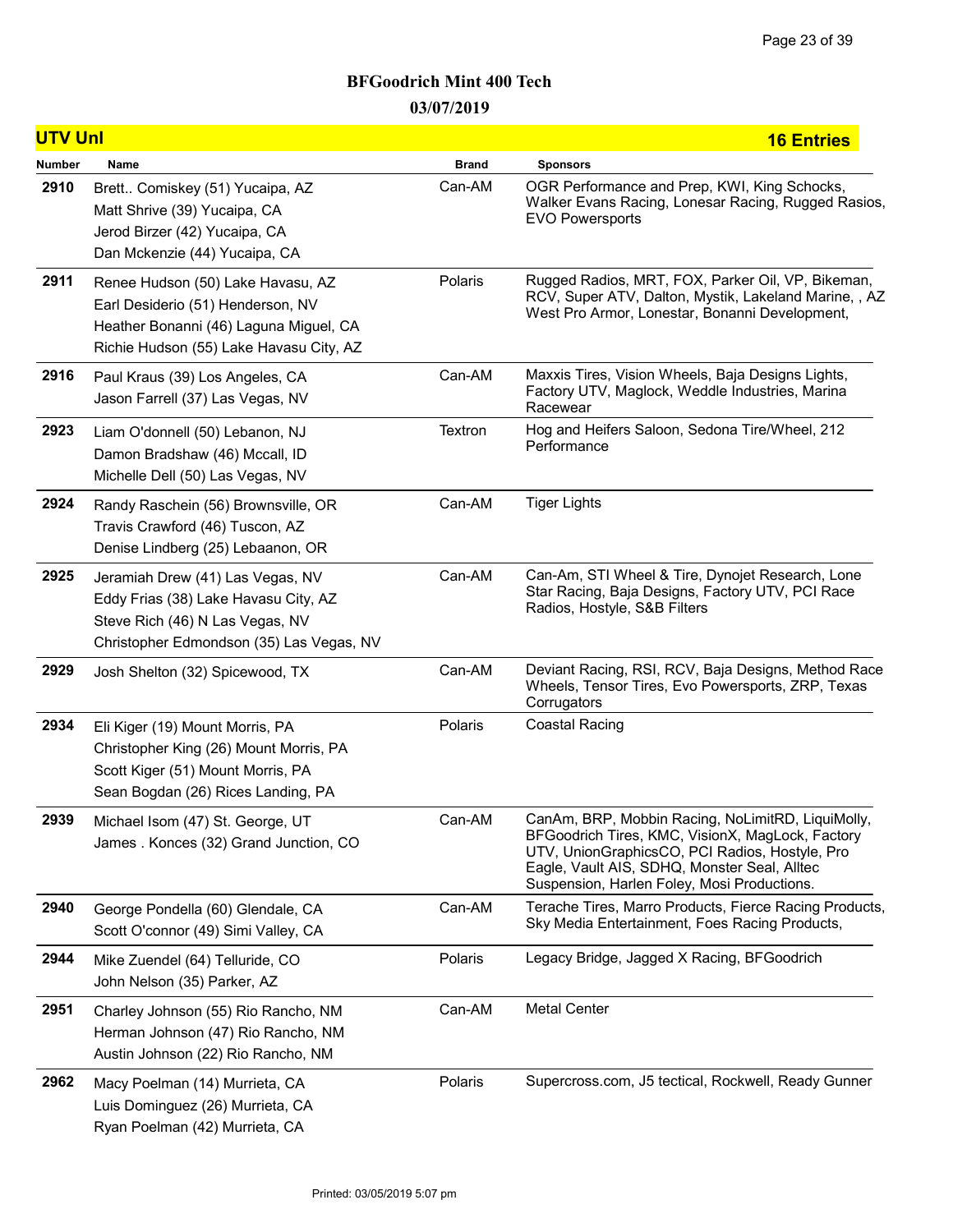| <b>UTV Unl</b> |                                                                                                                                                                  |              | <b>16 Entries</b>                                                                                                                                                                                                                        |
|----------------|------------------------------------------------------------------------------------------------------------------------------------------------------------------|--------------|------------------------------------------------------------------------------------------------------------------------------------------------------------------------------------------------------------------------------------------|
| <b>Number</b>  | Name                                                                                                                                                             | <b>Brand</b> | <b>Sponsors</b>                                                                                                                                                                                                                          |
| 2963           | Craig. Johnson (55) Clarissa, MN<br>Dan Sprague (42) Littleton, CO<br>Jeff. Flanders (41) Peoria, AZ<br>Frenchy Emilio Gonzales (70) Cedar City, UT              | Can-AM       | Good-N-Tight Handle, Easy Sawmilling                                                                                                                                                                                                     |
| 2995           | Kaden . Wells (20) St George, UT<br>Travis Wells (47) Saint George, UT<br>Corbin Wells (21) St George, UT                                                        | Polaris      | Polaris, GMZ, Assault, Simpson, Union Graphic co, All<br>terrain Concepts, Turn 2, S&B Filters, Multitool USA,<br>Dirt Nation, All Tech Motorsports, RCV, Lonestar,<br>DWPerformance, Monster Seal, PPG Paint, Fuel<br>Clothing, Simpson |
| 6100           |                                                                                                                                                                  |              | <b>50 Entries</b>                                                                                                                                                                                                                        |
| Number         | Name                                                                                                                                                             | <b>Brand</b> | <b>Sponsors</b>                                                                                                                                                                                                                          |
| 6101           | Terry Householder (61) Yorba Linda, CA<br>Danny Kerdus (33) Yorba Linda, CA<br>Justin Hampton (38) Lake Forest, CA<br>Jonathan Cameron (37) Huntington Beach, CA |              | Herbst Smith Fine Tune Suspension, Patton Racing Engines, King<br>Shocks, McKenzies, K&N filters, Method Raceing<br>Wheels, PCI, Factory Canopies, Weddle Industries,<br><b>F&amp;L Fuels</b>                                            |
| 6102           | Ted Moncure (49) Long Beach, CA<br>Kevin Mcpherson (43) Long Beach, CA<br>Richie Hudson (55) Lake Havasu City, AZ<br>Earl Desiderio (51) Henderson, NV           | Custom       | 4WP, Integrated Rental, General Tire, VP Race Fuel,<br>Pro Comp, Rockstar, Zero1 Tours, MBRP, Nitro Gear,<br>AEM, Roadrunner Fibergalss, TM1 Motorsports, JL Rae<br>Prep                                                                 |
| 6103           | David Kleiman (47) Carlsbad, CA                                                                                                                                  | Custom       | Baja Designs, Jamar, Ultra Wheels, Fusion Off-Road,<br>H2K Construction In., Danzio Performance                                                                                                                                          |
| 6106           | Blade Hildebrand (20) Yucca Valley, CA<br>Levi Lugo (30) Yucca Valley, CA                                                                                        | Mason        | Empire, BFGoodrich, KC Hilites, MPI, Rugged Radios,<br>Tubeworks, Ticon. Ultra Wheel, Trayco, Kartek,<br>Heatwave, Mob Armor                                                                                                             |
| 6108           | Chad Dohrman (36) Murrieta, CA<br>Dacota Costa (27) Murrieta, CA<br>Andrew Ortiz (33) Menifee, CA                                                                | Custom       | Dorhrman Construction Inc., Nexxgen Corp.,                                                                                                                                                                                               |
| 6111           | Thomas St. Peter (33) Morgan, TX<br>Aj. Payne (32) Morgan, TX                                                                                                    |              | Brenthel Ind St. Peter Metal Works, Raceline Wheels, Jeff England<br>Motor Company, Velocity Vehicles                                                                                                                                    |
| 6116           | Neal Drickey (41) Rancho Mirage, CA<br>Eric Clay (38) St George, UT                                                                                              | Ford         | Mom and Dad                                                                                                                                                                                                                              |
| 6117           | Troy Messer (31) Kingman, AZ<br>Gary Messer (55) Kingman, AZ<br>Rodney Honberger (34) Kingman, AZ<br>Kevin Sullivan (34) Tuscon, AZ                              |              | Armada Eng Restoration 1, AZ Auto Lenders, Kingman Chevrolet,<br>Currie Ent., Bear Race Cars, BFGoodrich, Method<br>Race Wheels, Fox, SDG, Danzio                                                                                        |
| 6118           | Ryan Hancock (43) Yuma, AZ<br>Jordan Poole (30) Yuma, AZ<br>Ray Griffith (31) Downey, CA<br>Adam Carpenter (39) Cagura Hills, CA                                 | <b>TSCO</b>  | Danzio, Fire-Etc, RDE, SDG Shocks, Baja Designs,<br>CSM Graphics, TSCO                                                                                                                                                                   |
| 6119           | Joe Brain (48) Huntington Beach, CA<br>Thor Herbst (19) Huntington Beach, CA<br>Brian Hoeppner (41) Orange, CA                                                   |              | Herbst Smith TOSH Motorsports, Herbst Smith FAB, Terrible Herbst<br>Motorsports, BFGoodrich Tires                                                                                                                                        |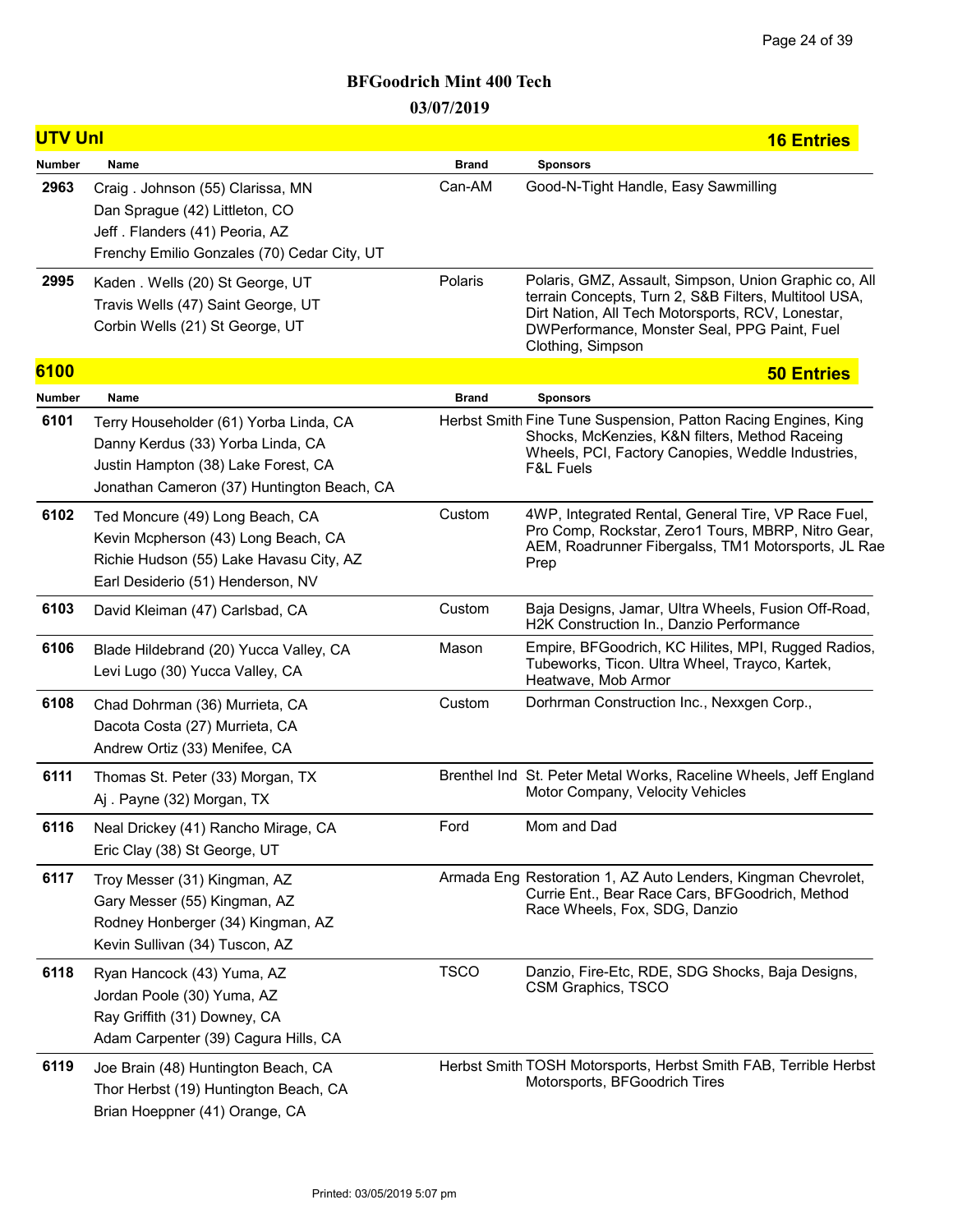| 6100          |                                                                                                                                                        |              | <b>50 Entries</b>                                                                                                                                                                                 |
|---------------|--------------------------------------------------------------------------------------------------------------------------------------------------------|--------------|---------------------------------------------------------------------------------------------------------------------------------------------------------------------------------------------------|
| <b>Number</b> | Name                                                                                                                                                   | <b>Brand</b> | <b>Sponsors</b>                                                                                                                                                                                   |
| 6121          | Ryan Lester (38) Page, AZ<br>George Holm (35) Page, AZ<br>Rhett Edwards (34) Page, AZ<br>Travis Ricks (31) Page, AZ                                    | Geiser       | Adonia Yachts, Raceline Wheels, Trailers Unlimited,<br><b>BFGoodrich Tires</b>                                                                                                                    |
| 6122          | Michael Pyle (47) Draper, UT<br>Connor Pyle (23) Draper, UT<br>Carson Pyle (15) Draper, UT<br>Scott Lasater (39) Taylorsville, UT                      | Custom       | Whipple Superchargers, Aida, Kelson Motorsports, Get<br>It In Gear Transmissions, Method Race Wheels,<br>General Tire, Rugged Radio, FTW Race Prep, Lucas<br>Oil, Trick Toys Fabrication          |
| 6127          | Alex Wacker (37) Piolt Point, TX<br>Andrew Walker (33) Pilot Point, TX<br>Josh England (31) Pilot Point, TX                                            | Camburg      | Method, Baja Designs                                                                                                                                                                              |
| 6129          | Steve Restivo (49) Yoba Linda, CA<br>Mark Bowman (34) Yorba Linda, CA<br>Patrick L. Reardon (21) Placentia, CA<br>Kevin Reardon (47) Anaheim Hills, CA |              | Brenthel Ind California Boring, Inc., LAT Racing Oils, Peltzer Family<br>Cellars, DirtBagz, SignPros                                                                                              |
| 6131          | Mike Osborn (47) Los Angeles, CA<br>Matt Kuykendall (43) Las Vegas, NV                                                                                 |              | <b>Armada Eng Quest Nutrition</b>                                                                                                                                                                 |
| 6133          | Chuck Dempsey (49) Oak Hills, CA<br>Richie Langren (48) Littleton, CO<br>Trey Reynolds (26) Westminster, CO<br>L.d. Smith (55) Commerce City, CO       | Ford         | Toyo Tire, Jamar Performance, Dirty Life Wheels, AGM,<br>Elite Roll-Off Services, Universal Fuel Services, Turn 2<br><b>TV Productions</b>                                                        |
| 6134          | Jeff Pendygraft (41) Rancho Cucamonga, CA                                                                                                              | Custom       | Never Enough Racing, IFR Timber, 13th Element, GFO<br>Fab and Prep, Blitz Kreig                                                                                                                   |
| 6135          | Joshua Steele (39) Austin, TX<br>Jorge Calle (39) Manvel, TX                                                                                           | Chevrolet    | Nevrslo Motorsports, Ultra Wheels, FOX, Pro Eagle Off<br>Road, BFGoodrich Tires, Fusion Offroad, Wrap<br>Dynamics, Power Steering Solutions, Eversen<br>Performance, Xtreme Auto Supplys          |
| 6138          | Brad Lovell (42) Colorado Springs, CO<br>Roger Lovell (45) Colorado Springs, CO                                                                        | Geiser       | Amsoil, BFGoodrich Tires, Spidertrax, Method Race<br>Wheels, Lincoln Electric, FK Rod Ends, Motive Gear                                                                                           |
| 6142          | Bryce Swaim (31) El Cajon, CA<br>Garrett Stone (24) El Cajon, CA                                                                                       | <b>TSCO</b>  | TSCO, Racing, BFG Tires, Howe Performance, Vision<br><b>Wheels, Thrill Seekers</b>                                                                                                                |
| 6146          | Brian Simmer (41) Murrieta, CA<br>Erik Brown (42) Corona Del Mar, CA<br>Craig Steinmetz (50) Anaehiem, CA                                              | Camburg      | Camburg, Kinetik, Diversified Thermal Services Inc,<br>BFG, Ultra Wheel, Sign Pros, EPSI, Fox                                                                                                     |
| 6149          | Justin Peck (45) Sandy, UT<br>Nicholas Kolkman (25) Sandy, UT                                                                                          | Geiser       | Method Wheels, Toyo Tires, Fox, Fiberworcs, Tuba<br>Arts, HRT, Gear 49, Bulletproof                                                                                                               |
| 6153          | Adam Ray Lunn (35) Argyle, TX<br>Tyler. Thomas (27) Reno, NV                                                                                           |              | Armada Eng Trophy Tractor, KPE, Armada Engineering, Toyo,<br>Crower, Performance Equipment, CP Carillo, Brodix,<br>Holley, Titanium Metal Supply, Robby Gordon Wheels,<br>R <sub>2</sub> C, Jamar |
| 6154          | Alan Levinson (59) Blue Diamond, NV<br>Doug Poole (50) Blue Diamond, NV                                                                                | Ford         | Bonnie Springs, Patrick's Signs, Shocks by Artworks,<br>BEX Sunglasses, Nevada Off Road Buggy                                                                                                     |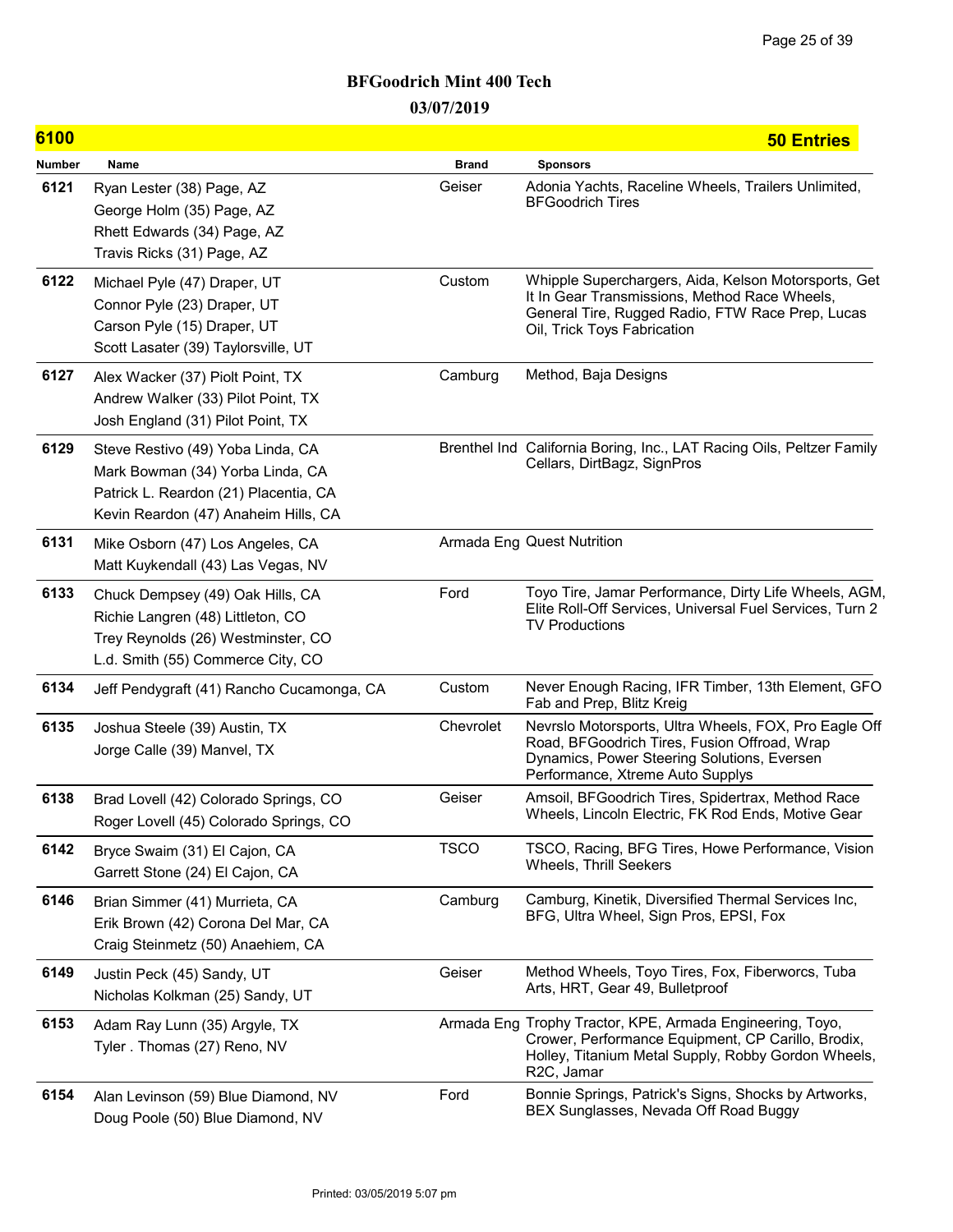| 6100   |                                                                                                                                                       |                     | <b>50 Entries</b>                                                                                                      |
|--------|-------------------------------------------------------------------------------------------------------------------------------------------------------|---------------------|------------------------------------------------------------------------------------------------------------------------|
| Number | Name                                                                                                                                                  | <b>Brand</b>        | <b>Sponsors</b>                                                                                                        |
| 6156   | Garrett Gentry (30) Rancho Cucamonga, CA<br>Derek Johnson (35) Chino, CA<br>Jason. Caufield (47) Rialto, CA<br>Phil Holcomb (49) Rancho Cucamonga, CA | <b>Brenthel Ind</b> |                                                                                                                        |
| 6159   | Dennis Jean (59) Houston, TX<br>Justin Sheakley (35) Phoenix, TX<br>Casey Mears (40) Scottsdale, AZ                                                   |                     | Brenthel Ind XMF, Method Race Wheels, BFGoodrich Tires,                                                                |
| 6160   | Jerry Herling (53) Yucaipa, CA<br>Jim Mcbroom (44) Temecula, CA<br>Jeff Huff (52) Henderson, NV<br>Shelby Herling (21) Yucaipa, CA                    | Fusion              | Herling Racing, Herrling Construction, Fusion Offroad,<br>BFGoodrich, Sonoco                                           |
| 6162   | Jenson Button (39) Los Angeles, CA<br>Christopher Buncombe (40) East Huntspill, CA<br>Maz Fawaz (44) Snata Monica, CA                                 |                     | Brenthel Ind BRENTHEL INDUSTRIES, METHODWHEELS, KING<br><b>SHOCKS</b>                                                  |
| 6163   | Race Ritchie (50) Odessa, TX<br>Broc Dudley (25) Canyon Lake, CA<br>Jeff Scott (33) Odessa, TX                                                        | Camburg             | Deliron Mfg, Jamar, Camburg, Whitlock Int, KC Lights                                                                   |
| 6165   | Heath Shoup (33) Murrieta, CA<br>Brandon Villano (28) Menifee, CA                                                                                     | Fusion              | West Pak Avocado, Dirty Life Wheels, BFG, K&N<br>filters, Jamar, Baja Designs, Fusion Offroad, Impact<br>Electric      |
| 6166   | Jeff Bader (38) Pasadena, CA<br>Daniel Hudson (30) Garden Grove, CA                                                                                   |                     | Brenthel Ind United Agencies INC., United States Racing<br>Development, Brenthel Industries, RaceWorks<br>Engineering, |
| 6167   | Brandon Gully (26) Mereta, TX<br>Ethan Gully (29) Mereta, TX<br>Brandon . Moore (29) Humble, TX<br>Michael Schwartz (29) San Anjdo, TX                | Custom              | Gene Gully and Sons Farms, SE Corrosion Specialties,<br>Proline Rentals, GFO Prep and Fab, Tri-Ace Tires               |
| 6168   | Scott Kiger (51) Mount Morris, PA<br>Eli Kiger (19) Mount Morris, PA<br>Sean Bogdan (26) Rices Landing, PA<br>Christopher King (26) Mount Morris, PA  | Mason               | <b>Coastal Racing</b>                                                                                                  |
| 6171   | Mitch Armstrong (49) Arvada, CO<br>Scott Galloway (53) Wheat Ridge, CO<br>Muary Awn (54) Highlands Ranch, CO                                          | Mason               | Armstrong Sweeping.inc/ 1800Sweeper, C-Fab,<br>Pyrotect, Mehtod, BFG, KC                                               |
| 6172   | Cj Mcdowell (18) Clayton, CA<br>Charley Mcdowell (46) Clayton, CA<br>Brent Mann (46) Peoria, AZ<br>Chris Godfrey (43) Phoenix, AZ                     | Geiser              | SonCor Farms, CM Trucking, Patton Racing Engines,<br><b>BFGoodrich Tires, Geiser Bros</b>                              |
| 6176   | John Cianci (42) Devner, CO<br>Jeremy Schneider (36) Fort Lupton, CO<br>Thomas Prendergast (35) Evergreen, CO<br>Torey Rush (28) Gillette, WY         | Chevrolet           | <b>Tournament Kings</b>                                                                                                |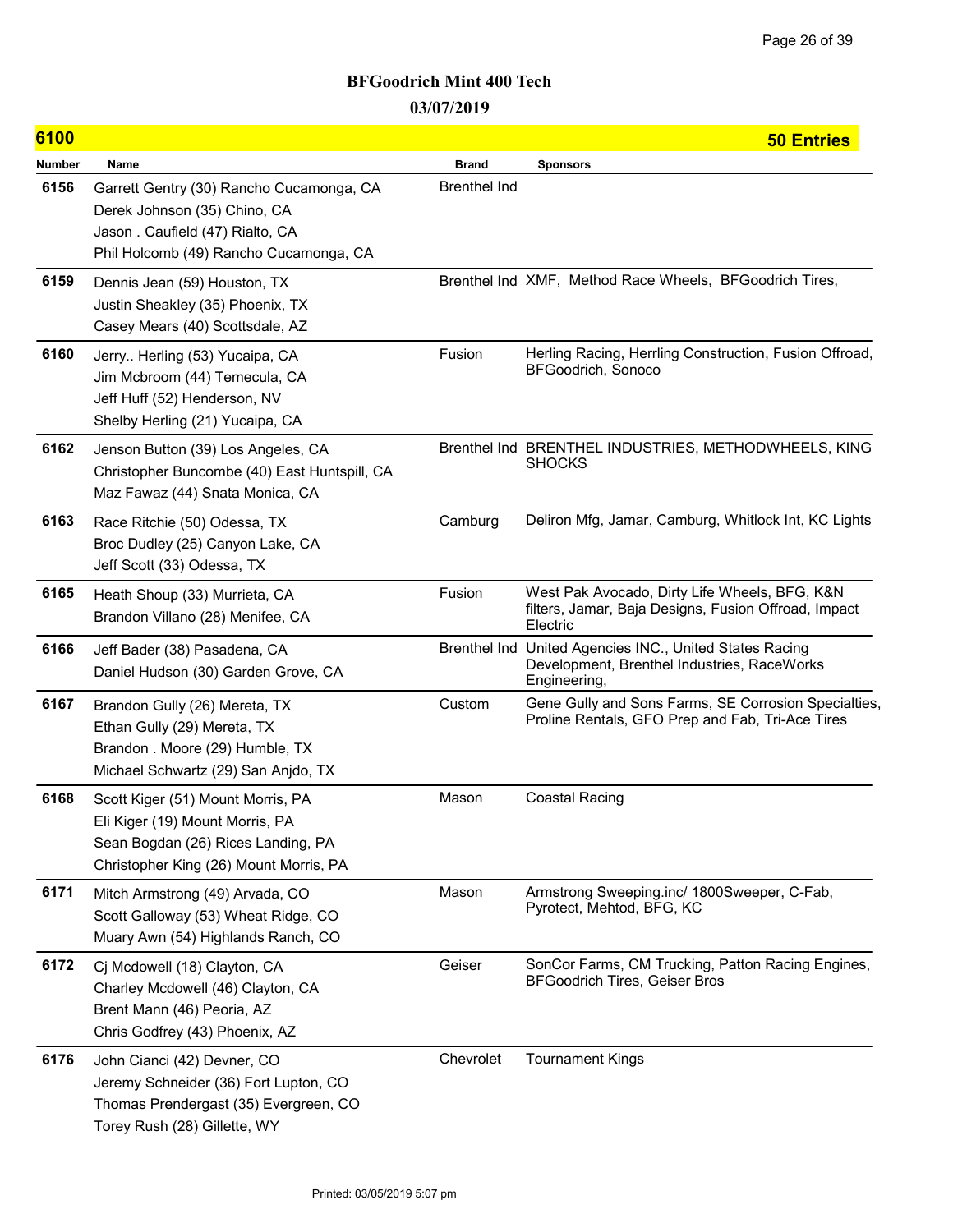| 6100   |                                                                                                                                                     |              | <b>50 Entries</b>                                                                                                                                                           |
|--------|-----------------------------------------------------------------------------------------------------------------------------------------------------|--------------|-----------------------------------------------------------------------------------------------------------------------------------------------------------------------------|
| Number | Name                                                                                                                                                | <b>Brand</b> | <b>Sponsors</b>                                                                                                                                                             |
| 6177   | Kelly P. Mcarthur (41) Pomona, CA<br>Jason Bunch (62) Riverside, CA                                                                                 |              | Brenthel Ind Lightrider Electric Inc                                                                                                                                        |
| 6178   | Taylor Mills (37) Lago Vista, TX<br>Barton T Parker (34) Carlsbad, CA<br>Josh Huff (36) Cypress, TX<br>Rob Martensen (46) Phoenix, AZ               | Geiser       | Rathole Drilling, Method Race Wheels, Fox,<br>BFGoodrich, Steellt, SDHQ, BIGFRIG, Geiser Bros,<br>Baja Design,                                                              |
| 6179   | Austin Jones (23) Phoenix, AZ                                                                                                                       | Mason        | Jones                                                                                                                                                                       |
| 6182   | Brett Maurer (58) Henderson, NV<br>Tim Mccauley (57) Covina, CA<br>Rene Maldonado (37) La Puare, CA<br>Lorenzo Rodriguez (55) Monrovia, CA          | Racer Eng    |                                                                                                                                                                             |
| 6183   | Brock Heger (19) El Centro, CA<br>Quentin Tucker (26) Imperial, CA<br>Joshua Benke (25) Descanso, CA<br>Eric Dollente (39) Imperial, CA             | <b>TSCO</b>  | Method Race Wheels, MPI, CBR, IMS, Fire ETC, Red<br>Kap, Downsouth, Blacklisted, TSCO, AXIS, RD REED                                                                        |
| 6184   | Andre Laurin (50) Penetanguishene, ON<br>Adam Fitza (31) Hemet, CA<br>Kerry King (40) Blind River, ON                                               | Custom       | MIL-LG/OTSFF, Motul, Vision Wheel, Rigid Industries,<br>Rugged Radios, US Gear, Flowmaster, Toyo Tires,<br>Hyper Offroad, G-Force Racing Gear, Glazzkraft, Evans<br>Coolant |
| 6185   | Matt Laughlin (34) Laughlin, NV<br>Jeremy Thomas (33) Bullhead, AZ<br>Will Romesburg (31) Bullhead City, AZ<br>Jason Ferrel (33) Bullhead City, AZ  | Geiser       | Riverside Resort and Casino, Jean Jeffrey the Salon &<br>Day Spa,                                                                                                           |
| 6187   | Rod Lewis (64) San Antonio, TX<br>Eric Sheetz (35) La Coste, CA<br>Clint Larue (40) San Antonio, TX                                                 | Jimco        | Lewis Energy Group, BFG, Jimco, Fox Shox, MultiCam,<br>KMC, LeadNav                                                                                                         |
| 6188   | Jerry Zaiden (46) Huntington Beach, CA<br>Jason Campbell (46) Costa Mesa, CA<br>Nick Isenhouer (29) El Cajon, CA<br>Keith Marygold (27) Ventura, CA | Camburg      | General Tire, Monster Energy, Scosch, Rigid,<br>Magnaflow, Method Wheels, Fox, Odyssey                                                                                      |
| 6191   | Craig. Scanlon (45) Yorda Linda, CA<br>Keith Redstrom (51) Glendale, AZ                                                                             | Custom       | 4WP, Polaris, Rigid Ind., VP Racing Fuel, Walker-Evan<br>Shocks, Tensor Tires, Highlifter, Proline Wraps,<br><b>Rugged Radios</b>                                           |
| 6194   | Joe Lombardo (56) Las Vegas, NV<br>Sammy Erhenberg (54) Las Vegas, NV<br>Clint Malburg (50) Las Vegas, NV                                           |              | Brenthel Ind LS3, Cops Racing, BFG, Seigel Suites, SNAP Towing                                                                                                              |
| 6195   | Travis Chase (40) La Crescenta, CA<br>Jacob Lauxen (34) Sun Valley, CA                                                                              | Mason        | General Tire, Ultra Wheels, Mason Motorsports, BReal<br>Prep & FAb                                                                                                          |
| 6196   | Sara Price (26) Canyon Lake, CA<br>Erica Sacks (31) Lake Elsinore, CA                                                                               | Ford Geiser  | 4 Wheel Parts, RPM Racing, BFGoodrich Tires, Geiser<br>Bros., Rancho Wheels, K&N Filters, Super ATV,<br>Rugged Radios, Impact, DRX Wear, Polaris RZR,<br>Hoonigan           |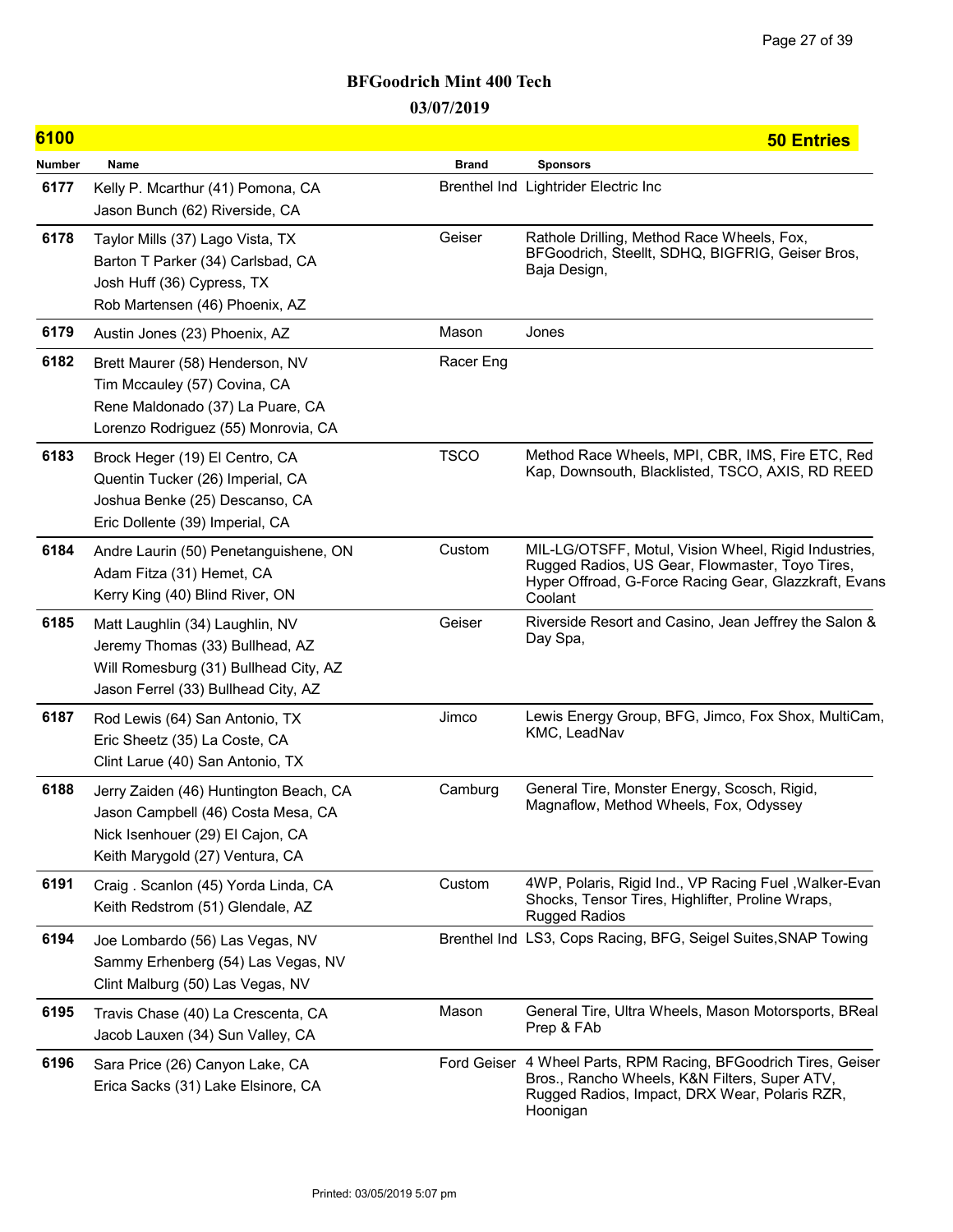| 6100               |                                                                                                                                                                     |              | <b>50 Entries</b>                                                                                                                                                                                                                                                         |
|--------------------|---------------------------------------------------------------------------------------------------------------------------------------------------------------------|--------------|---------------------------------------------------------------------------------------------------------------------------------------------------------------------------------------------------------------------------------------------------------------------------|
| <b>Number</b>      | Name                                                                                                                                                                | <b>Brand</b> | <b>Sponsors</b>                                                                                                                                                                                                                                                           |
| 6199               | William Mcbeath (55) Las Vegas, NV<br>Robert B. Mcbeath (57) Las Vegas, NV<br>Chris Faulkner (33) Las Vegas, NV                                                     | Mason        | Terrible Herbst Motorsports, Cosmopolitan Hotel, PCI<br>Radios, Baja Designs, Toyo, Fox                                                                                                                                                                                   |
| <b>Vintage C/T</b> |                                                                                                                                                                     |              | <b>7 Entries</b>                                                                                                                                                                                                                                                          |
| <b>Number</b>      | Name                                                                                                                                                                | <b>Brand</b> | <b>Sponsors</b>                                                                                                                                                                                                                                                           |
| 4501               | Tommy Croft (62) San Diego, CA<br>Norm Francis (61) Murrieta, CA<br>Stanley Rowland (68) Fort Worth, TX                                                             | Chenowth     | Method, Yokohama, CB Performance, PRP, Bilstein,<br>Jamar, Benco, Earls, Rowland Racing, KC, Pyrotect,<br>Tem Valley Paint, TI Designs, Nexgen Offroad,<br><b>Concept Powder Coating</b>                                                                                  |
| 4502               | Tim Morris (48) Lake Havasu City, AZ<br>Trevor Morris (17) Lake Havasu City, AZ<br>Gerry Burton (55) Lake Havasu City, AZ<br>Brian Morris (44) Lake Havasu City, AZ | Ford         | Bad Miguels, US Mags, Justice Brothers                                                                                                                                                                                                                                    |
| 4520               | Kj Howe (80) Las Vegas, NV<br>Scott Campbell (55) Rancho Cucamonga, AZ<br>Mike Celrici (62) Whinchester, AZ                                                         | Custom       | CB-Performance, Method, Yokohama, Bilstein, Benco,<br>Protect, Epowersterring.com, Jamar, PRP, ORW,<br>Rugged, Speedstrap, Rowland Racing, Temecula<br>Valley Paint, Bowman's Signs, Concept Powder Coating<br>Inc.                                                       |
| 4529               | Pete Alesi (64) Phoenix, AZ<br>Peter Alesi lii (41) Phoenix, AZ                                                                                                     | Chenowth     | Yokohama Tires, Ultra Wheels, CB Performance, Phillip<br>Drew Racing Engines, Sherwood Mechanical, KC<br>Lights, Chenowth Racing, Campbell Travel,<br>Sway-A-away, Fox Shocks, Epowersteering, Pyrotect,<br>Powerstride Batteries, UMP, Rich's Signs, Wood's<br>Arms, PCI |
| 4533               | John Griffin (62) Mission Viejo, CA<br>Cory White (40) Mission Viejo, CA                                                                                            | Ford         |                                                                                                                                                                                                                                                                           |
| 4534               | Steve Rountree (53) Riverside, CA<br>Kevin Conlin (60) Riverside, CA                                                                                                | Custom       | <b>Team Sandwinder</b>                                                                                                                                                                                                                                                    |
| 4537               | Brady Mcdonnell (41) Rapid City, SD<br>Jay Mcdonnell (35) Quinn, SD<br>Darin Hauff (34) Rapid City, SD<br>Bradan Mcdonnell (18) Wall, SD                            | Custom       | McDonnell Farm, Lie big Motorsports, Wendell Customs                                                                                                                                                                                                                      |
| <b>Class 11</b>    |                                                                                                                                                                     |              | <b>10 Entries</b>                                                                                                                                                                                                                                                         |
| <b>Number</b>      | Name                                                                                                                                                                | <b>Brand</b> | <b>Sponsors</b>                                                                                                                                                                                                                                                           |
| 5101               | Rick Boyer (63) Bakersfield, CA<br>Julie Boyer (45) Bakersfield, CA                                                                                                 | <b>VW</b>    | Race Aid, BFGoodrich, WIKS Motors                                                                                                                                                                                                                                         |
| 5106               | Mauro Diaz (44) Robins, IA<br>Victor Gasca (42) Mexicali, BC                                                                                                        | <b>VW</b>    | A Plus Storage & Mobile Repair, NTR Films,<br>Motrix/Kendall, McDonald's Calexico & Yuma Az                                                                                                                                                                               |
| 5110               | Eric Palacios (48) Las Vegas, NV<br>Neri Sanchez (37) San Ysidro, CA                                                                                                | <b>VW</b>    | Ahijoshu Racing, EXA 94.5 FM, Palacios Law, Pyrotect,<br>Sunoco, BFGoodrich                                                                                                                                                                                               |
| 5114               | Jared Justus (44) Pleasant Grove, UT<br>Brad Christensen (27) Draper, UT<br>Chris Crow (49) Georgetown, UT<br>Mark Christensen (32) Monroe, UT                      | <b>VW</b>    | J2Racing, Big-O Tires of Richfield, BajaORS<br>Motorsports                                                                                                                                                                                                                |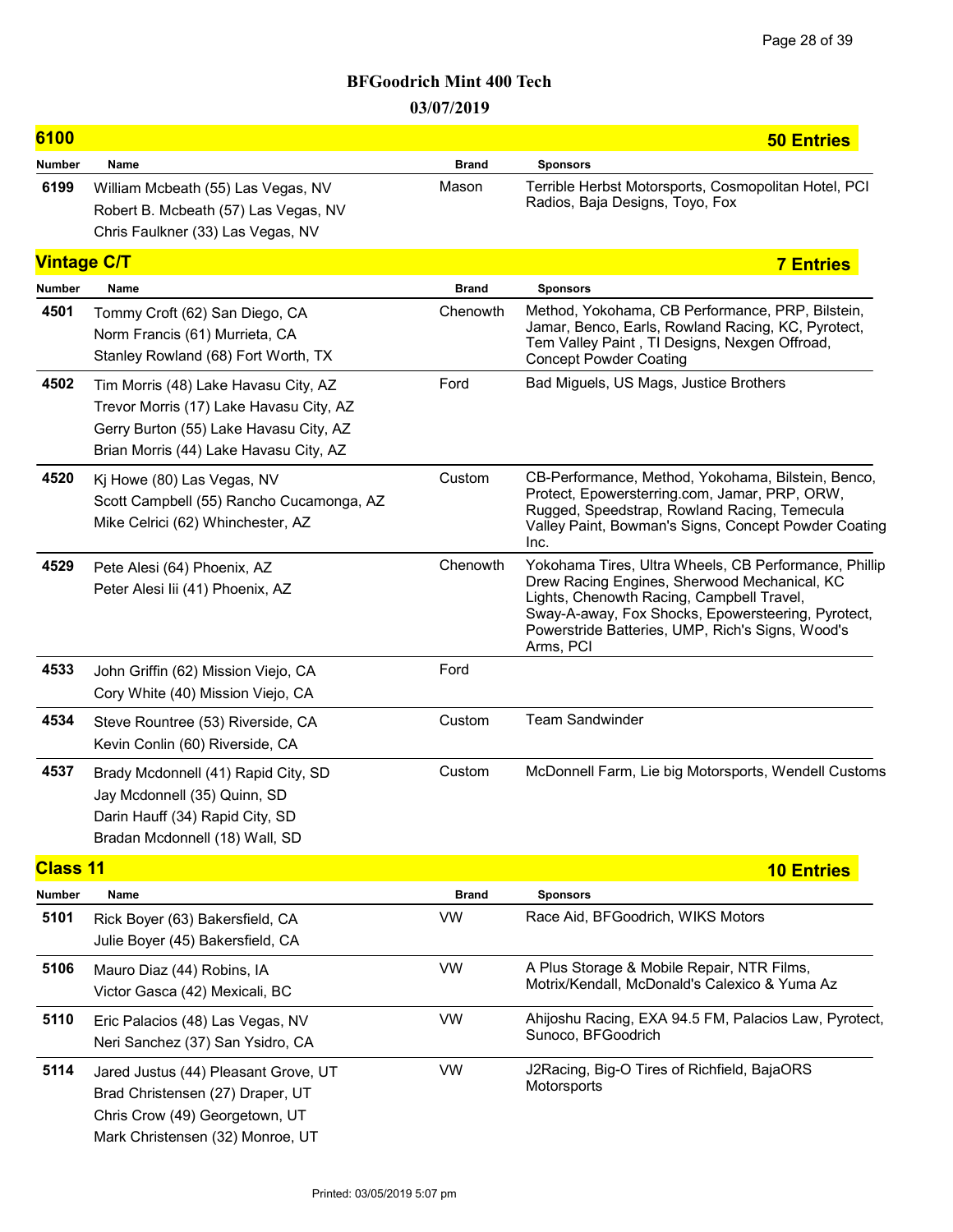| <b>Class 11</b>  |                                                                                                                                                                 |              | <b>10 Entries</b>                                                                                                                                                                                                        |
|------------------|-----------------------------------------------------------------------------------------------------------------------------------------------------------------|--------------|--------------------------------------------------------------------------------------------------------------------------------------------------------------------------------------------------------------------------|
| <b>Number</b>    | Name                                                                                                                                                            | <b>Brand</b> | <b>Sponsors</b>                                                                                                                                                                                                          |
| 5121             | Jorge Ventura (37) Palm Springs, CA<br>Armando Ventura (45) Palm Springs, CA<br>Raul Yanez (48) Moreno Valley, CA                                               | <b>VW</b>    |                                                                                                                                                                                                                          |
| 5132             | Mark Duchette (33) Lake Elsinore, CA<br>Jacob Delagarza (33) Lake Elsinore, CA<br>Nick Siemens (33) Lake Elsinore, CA<br>Anthony Pacitto (33) Lake Elsinore, CA | <b>VW</b>    | Monster Energy, Racing Optics, Sig Sauer, Angency<br>Arms, Micky Thompson, Rugged Radios, Baja Design's,<br>RedCon 1, Viscomm, Don Wapo Hot Sauce, Sparco,<br>Lucas Oil, PRP                                             |
| 5152             | Jereme Robinson (36) Cyress, TX<br>Clark Gardner (47) Santa Monica, TX<br>Hector Maymes (35) Ensenada, MX<br>Jose Eduardo Maymes (31) Ensenada, BC              | <b>VW</b>    | Rugged Radios, Suavecito Pomade, Suavecito Speed,<br>BowTie Off Road Specialist, USActionTraz, Baja Off<br>Road Racing Series, BFGoodrich Tires, Raceline<br>Wheels, KC Hilights, The Royal Barber                       |
| 5169             | Rob Morgan (44) Torrance, CA<br>Lisa Harris (50) Lawndale, CA<br>Andy Mcclanahan (48) Torrance, CA<br>Chrystian Mcclanahan (21) Torrance, CA                    | <b>VW</b>    | HSD, ZLT, Wero Loco Engines, Simpson Racing                                                                                                                                                                              |
| 5174             | Pete Hutzel (44) Baxter, IA<br>Stashia Hutzel (30) Baxter, IA<br>Donnie Bown (45) State Center, IA<br>Nick Mclaughlin (20) State Center, IA                     | <b>VW</b>    | Dennis and Renaie Hutzel, Central Millwright service,<br>Tad and Linsey Schlosser, Samurai Salvage.com,<br><b>Pfantz Farms</b>                                                                                           |
| 5189             | Erik Johnson (21) Ahwahwee, CA<br>Edward Mahoney (52) Las Vegas, NV<br>Randi Johnson (17) Ahwahnee, CA                                                          | <b>VW</b>    | Rugged radios, Metalcraft Motorsprots, CB<br>Performance, Lightforce Lights, Bilstein Shocks, BFG,<br>Discount Tire, Mahoney Racing                                                                                      |
| <b>UTVS</b>      |                                                                                                                                                                 |              | <b>4 Entries</b>                                                                                                                                                                                                         |
| <b>Number</b>    | Name                                                                                                                                                            | <b>Brand</b> | <b>Sponsors</b>                                                                                                                                                                                                          |
| <b>S901</b>      | Josh Koscheck (41) Raleigh, NC<br>Jody Lynch (47) Wilmington, NC                                                                                                | Polaris      | Marine Raider Foundation                                                                                                                                                                                                 |
| <b>S936</b>      | Kenny Gorman (48) Austin, TX<br>John Oshaughnessy (56) Austin, TX<br>Dan Gorman (41) Sacramento, CA                                                             | Polaris      | AIM Racing Data, ITP Tiers, Lonestar Racing                                                                                                                                                                              |
| <b>S975</b>      | Rick Raab (51) Perkasie, PA<br>Scott Jobin (46) Maderia Beach, FL                                                                                               | Polaris      | Raab well Drilling Inc. ETC, Raab Custom Off Road<br>Fabricating, ETE Reman                                                                                                                                              |
| <b>S999</b>      | Nathan Thomas (36) Newcastle, OK<br>Amanda Thomas (35) Newcastle, OK                                                                                            | Polaris      | <b>GBC Tires</b>                                                                                                                                                                                                         |
| <b>UTV Turbo</b> |                                                                                                                                                                 |              | <b>77 Entries</b>                                                                                                                                                                                                        |
| <b>Number</b>    | Name                                                                                                                                                            | <b>Brand</b> | <b>Sponsors</b>                                                                                                                                                                                                          |
| T805             | Kyle Chavez (35) Yuma, AZ<br>Daniel Plaza (44) Yuma, AZ                                                                                                         | Can-AM       | Hercules Tire, Dirty Life Wheels, Factory UTV,<br>GSPXTV, Savage UTV, S3 Powersports, Az Equipment<br>Repair and Fabrication, Cowan Race Prep, Napa Belt<br>and Hose, Chassis Dynamics, Zollinger, X3Nation,<br>MobArmor |
| <b>T808</b>      | Will Rodgers (24) Solvang, CA<br>Tanner Fox (19) Solvang, CA                                                                                                    | Polaris      | <b>Hercules Tire</b>                                                                                                                                                                                                     |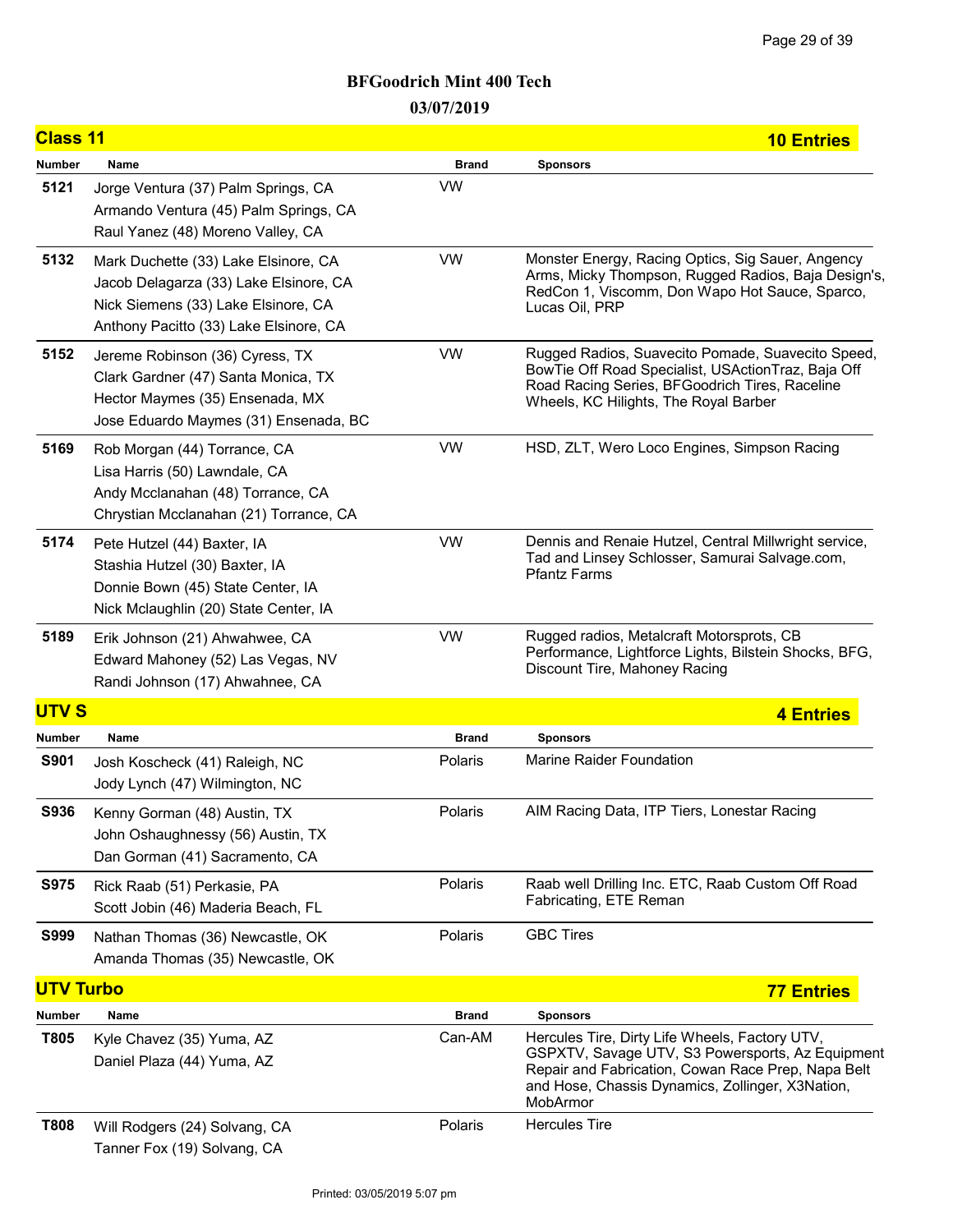| <b>UTV Turbo</b> |                                                                                                                                         |              | <b>77 Entries</b>                                                                                                                                                                                                                                                     |
|------------------|-----------------------------------------------------------------------------------------------------------------------------------------|--------------|-----------------------------------------------------------------------------------------------------------------------------------------------------------------------------------------------------------------------------------------------------------------------|
| <b>Number</b>    | Name                                                                                                                                    | <b>Brand</b> | <b>Sponsors</b>                                                                                                                                                                                                                                                       |
| T812             | Isaii Guerrero (42) Chula Vista, CA<br>Hector Jimenez (33) San Diego, CA                                                                | Polaris      | Weddle Industries, Tire Balls, Full Throttle Batteries,<br>Method Race Wheels, Tensor Tires, Shock Therapy                                                                                                                                                            |
| T813             | Cole Freiday (27) Kingman, AZ<br>Gabrielle Kramer (22) Kingman, AZ                                                                      | Can-AM       | Can-Am, SXS Blog, Simpson Racing, CT Race Worxs,<br>ZRP, Geiser, Evolution Power Sports, Pyrotech, KC<br>HiLites, UTV Shocks, Utv Savages, Michigan Mud<br>Masters, Rugged radio, Mehtod, Daniel Adams, Freiday<br><b>Construction, Armour Supply</b>                 |
| T814             | Tadamitsu Niihori (47) Hidaka,<br>Ikuo Hanawa (58) Moriya,                                                                              | Can-AM       |                                                                                                                                                                                                                                                                       |
| T815             | Ryan Piplic (36) Las Vegas, NV<br>Larry Heidler (44) Moreno Valley, CA                                                                  | Polaris      | Polaris, Longtravel, Maxxis, Fox, Rugged Radios,<br>Method Race Wheels, Muzzys, AIM, Tireblocks,<br>Antigravity Batteries, Beard, Black Rhino, Dynojet, GG<br>Lighting                                                                                                |
| T818             | Joseph Durso (33) Thousand Oaks, CA<br>Dave Caraprtyan, Dale, TX<br>Ernie Manansala, Newport Beach, CA<br>Roy Tomkins (35) Redlands, CA | Can-AM       | Pedal Comander, Rugged Radio, ICON, Sparco, S3,<br>SSV, Baja Designs                                                                                                                                                                                                  |
| T820             | Rj Hayes (18) Apple Valley, CA<br>Jake Shirey (21) Apple Valley, CA<br>Dean Horne (31) Apple Valley, CA                                 | Can-AM       | Baja Designs, SF Raceworks, Eclipse R&D, Magik, Pro<br>Eagle                                                                                                                                                                                                          |
| T827             | Joe Loomis (38) Dawson Creek, BC<br>Brent Mooy (43) Dawson Creek, BC                                                                    | Polaris      | Polaris RZR, Walker Evans, Holz Racing Proucts, M2S<br>Prep Works, Hypertopys, Polar Farms                                                                                                                                                                            |
| T845             | Colt Brinkerhoff (30) Laguna Hills, CA<br>Rachel Bosemer (25) Laguna Hills, CA                                                          | Can-AM       | System 3 Offroad, Can-Am, Accelerated Funding,<br>Teixeira Tech, TireBlocks, HMF, S&B Filters, Simpson,<br>Elka Suspension, Assault Idustries, Fortin Racing, Blais<br>Racing Services, Baja Designs, Factroy UTV, Fuel<br>Safe, Rockwell Watches, Dirt Fiend Racing, |
| T850             | Bruce. Binnquist (45) Costa Mesa, CA<br>Tyson Johnson (39) Eagle River, AK                                                              | Can-AM       | Binnquist Development, Geiser, Meg lock, Island<br>Burros, Mag Bay                                                                                                                                                                                                    |
| T859             | Trevor. Harvey (37) Westminster,<br>Manuel Rodriguez (36) Arvada, CO<br>Zac Harvey (17) Westminster, CO                                 | Polaris      | Harvey                                                                                                                                                                                                                                                                |
| T865             | Sam Silvey (33) Lookout Mountain, GA                                                                                                    | Polaris      | Spectruss                                                                                                                                                                                                                                                             |
| T866             | Chris Leaming (39) Gilbert, AZ<br>Robert Furnell (44) Gilbert, AZ                                                                       | Polaris      | XTC POWER PRODUCTS, SIERRA ELECTRIC, FUEL<br>OFF-ROAD, KC HILITES, SHOCK THERAPY,<br>RUGGED RADIOS, BUGGY WHIP, SAND CRAFT,<br>ASSAULT IND,                                                                                                                           |
| T873             | Jorge Vela (39) Cabo San Lucas, MX                                                                                                      | Can-AM       | BLACK MAMBA RACING, HN MOTORSPORTS,                                                                                                                                                                                                                                   |
| T874             | Elias Hanna (36) San Diego, CA<br>Simon Terzian (30) Valencia, CA                                                                       | Can-AM       | HN Motorsports, Ignite CBD, BFGoodrich, Lucas Oil,<br>Ultra Wheels, FK Rods, KC Hilites, Estero Beach, Alba<br>Racing, Summer Brothers                                                                                                                                |
| T881             | Edel Romero (37) Panteego, TX                                                                                                           | Can-AM       |                                                                                                                                                                                                                                                                       |

Brady Steven . Loe (29) Pantego, TX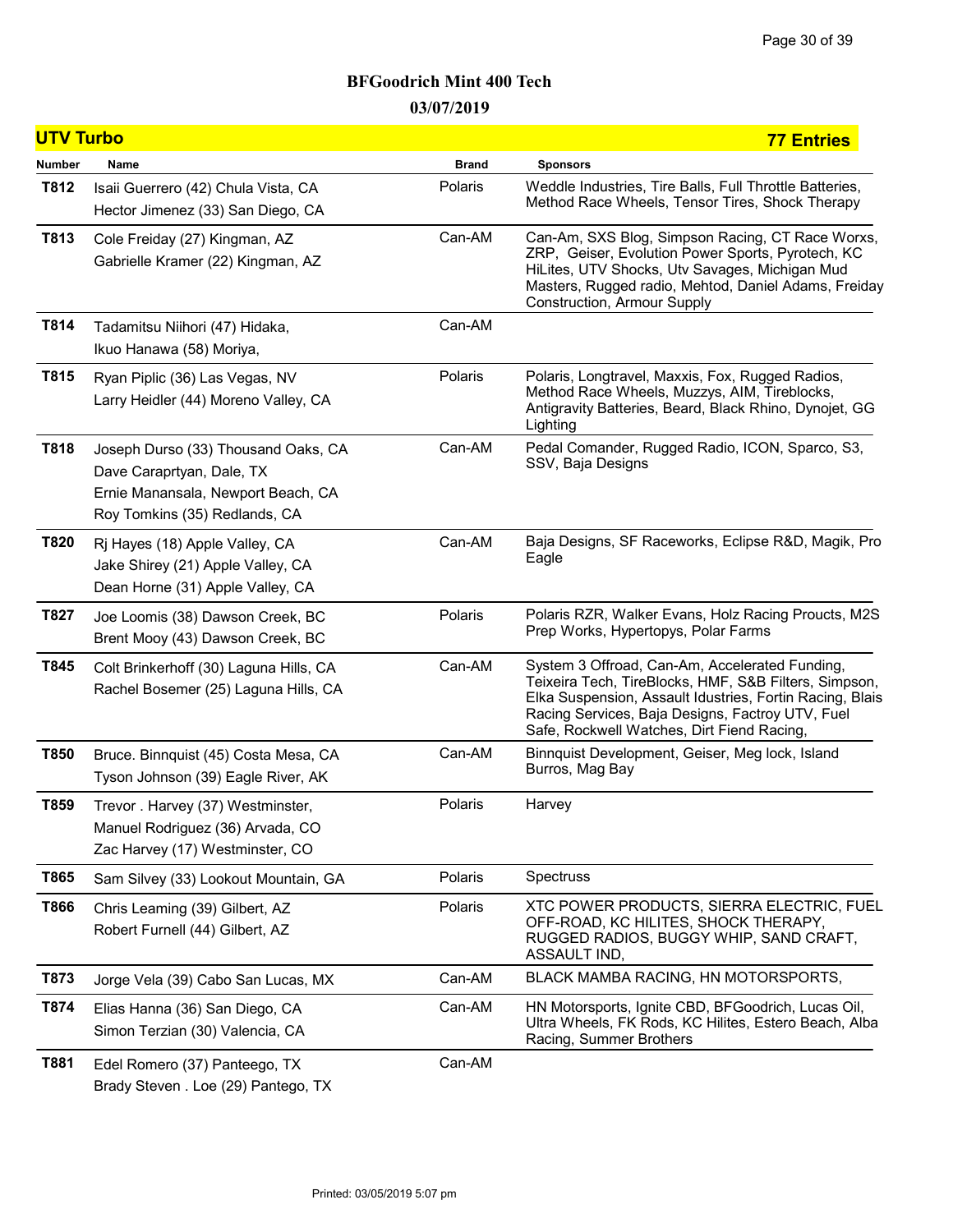| <b>UTV Turbo</b> |                                                                                                                                                         |              | <b>77 Entries</b>                                                                                                                                                                                                                                     |
|------------------|---------------------------------------------------------------------------------------------------------------------------------------------------------|--------------|-------------------------------------------------------------------------------------------------------------------------------------------------------------------------------------------------------------------------------------------------------|
| <b>Number</b>    | Name                                                                                                                                                    | <b>Brand</b> | <b>Sponsors</b>                                                                                                                                                                                                                                       |
| <b>T888</b>      | Brett Comiskey (51) Yucaipa, CA<br>Dan Mckenzie (44) Yucaipa, CA<br>Jerod Birzer (42) Yucaipa, CA<br>Matt Shrive (39) Yucaipa, CA                       | Can-AM       | King Shocks, EVO, Summer Bros, KWI Clutches, BFG,<br>Rugged, Walker Evans, O6 Racing, Can-Am, LSRacing                                                                                                                                                |
| T889             | Wes Miller (49) Henderson, NV<br>Bradley Bynum (27) Henderson, NV                                                                                       | Polaris      | Polaris RZR, BombSquad, Assault, Kicker,<br>SoCalDesigns, Fox, RuggedRadios, BajaDesigns,<br>Torco, BFG, Madigan, Alpinestars, Lithium Pros,<br>Factory UTV, HMF, DASA Racing, All Tech Motorsports,<br>Baja Bound Insurance, S&B Filters, DWT Racing |
| T895             | Kaden Wells (20) Saint George, UT<br>Eric Clay (38) St George, UT                                                                                       | Polaris      | Polaris, GMZ, Assault, Simpson, Union Graphic co, All<br>terrain Concepts, Turn 2, S&B Filters, Multitool USA,<br>Dirt Nation, All Tech Motorsports, RCV, Lonestar,<br>DWPerformance, Monster Seal, PPG Paint, Fuel<br>Clothing, Simpson              |
| T904             | Cory Sappington (53) Peoria, AZ<br>Scott Sappington (55) Glendale, AZ<br>Jason Flanders (42) Phoenix, AZ<br>Jeff. Flanders (41) Peoria, AZ              | Can-AM       | Can-AM, CST, Shock Therapy, Tiger Lights, UTV<br>Off-road Magazine, Foddrill, Shorai Batteries, Monster<br>Seal, PCI Radios, 53 Power Sparks, Dirt Skins                                                                                              |
| T906             | Christine G.z. (25) Villa Verde, ES                                                                                                                     | Can-AM       | Vision Wheels, Maxxis, Baja Designs, Weddie<br>INdustries, Mag Lock, Mariana Racewear                                                                                                                                                                 |
| T907             | William Long (43) Wasilla, AK<br>Caleb Hearn (25) Wasilla, AK                                                                                           | Can-AM       | Lonestar Racing, Team CC, Northstar Motorsports,<br>Alaska Directional, Lone Pine Fabrications                                                                                                                                                        |
| <b>T908</b>      | Ray Wilkens (58) Claifornia City, CA<br>Jon Harvey (35) California City, CA<br>Colin Wernecke (32) California, CA<br>Scott . Scurlock (40) Palmdale, CA | Polaris      | FORCE OFFROAD, INQU, LLC, ITP, OMF<br><b>PERFORMANCE</b>                                                                                                                                                                                              |
| T910             | Dan Fisher (41) Gilbert, AZ<br>Garrick Lastra (42) Mesa, AZ                                                                                             | Can-AM       | Lonestar Racing, Can-Am, DWT Wheels, AIMS,<br>Rugged Radio, Beard Seats, Baja Designs, Hostyle,<br>UTV Underground, Digital Dirt Media, SDHQ, FOX<br>Shocks                                                                                           |
| T911             | Josh Meister (41) California City, CA<br>Jason Meister (39) California City, CA<br>Brad Campbell (40) North Ogden, UT                                   | Can-AM       | Lone Star Racing, Force Off Road                                                                                                                                                                                                                      |
| T912             | John Melvin Jr (47) Queen Creek, AZ<br>Joey Olsin (26) Mesa, AZ                                                                                         | Polaris      | JM Collision Center, Polaris RZR, SDHQ Offroad, GBC<br>Motorsports, Raceline Wheels, Baja Designs, Liquid<br>Moly, Weller Racing                                                                                                                      |
| T913             | Branden Sims (33) Prescott Valley, AZ<br>Skyler Howell (27) Cave Creek, AZ                                                                              | Polaris      | RZR Factory Racing, Lonestar Racing, Method Race<br>Wheels, Tensor Tires, Fox, Rugged Radios, RCV, Baja<br>Designs, Tire Balls, Northern Arizona Auto & Off Road,<br>Pro Eagle                                                                        |
| T914             | Tyler . Walker (33) Happy Valley, OR<br>Alec R. Barstad (30) Milwaukie, OR                                                                              | Polaris      | Cannabis Nation, Walker Devlopment, Shock Theraphy,<br>Baja Designs                                                                                                                                                                                   |
| T915             | Jim Beaver (38) Parker, AZ                                                                                                                              | Polaris      | General Tire, Vision Wheel, Polaris RZR, DirtFish,<br>Gibson Exhaust, Assault, Impact Racing, Optimas<br>Starters, Motoshield Pro, Checkers Off-Road, The<br>Down and Dirty Show                                                                      |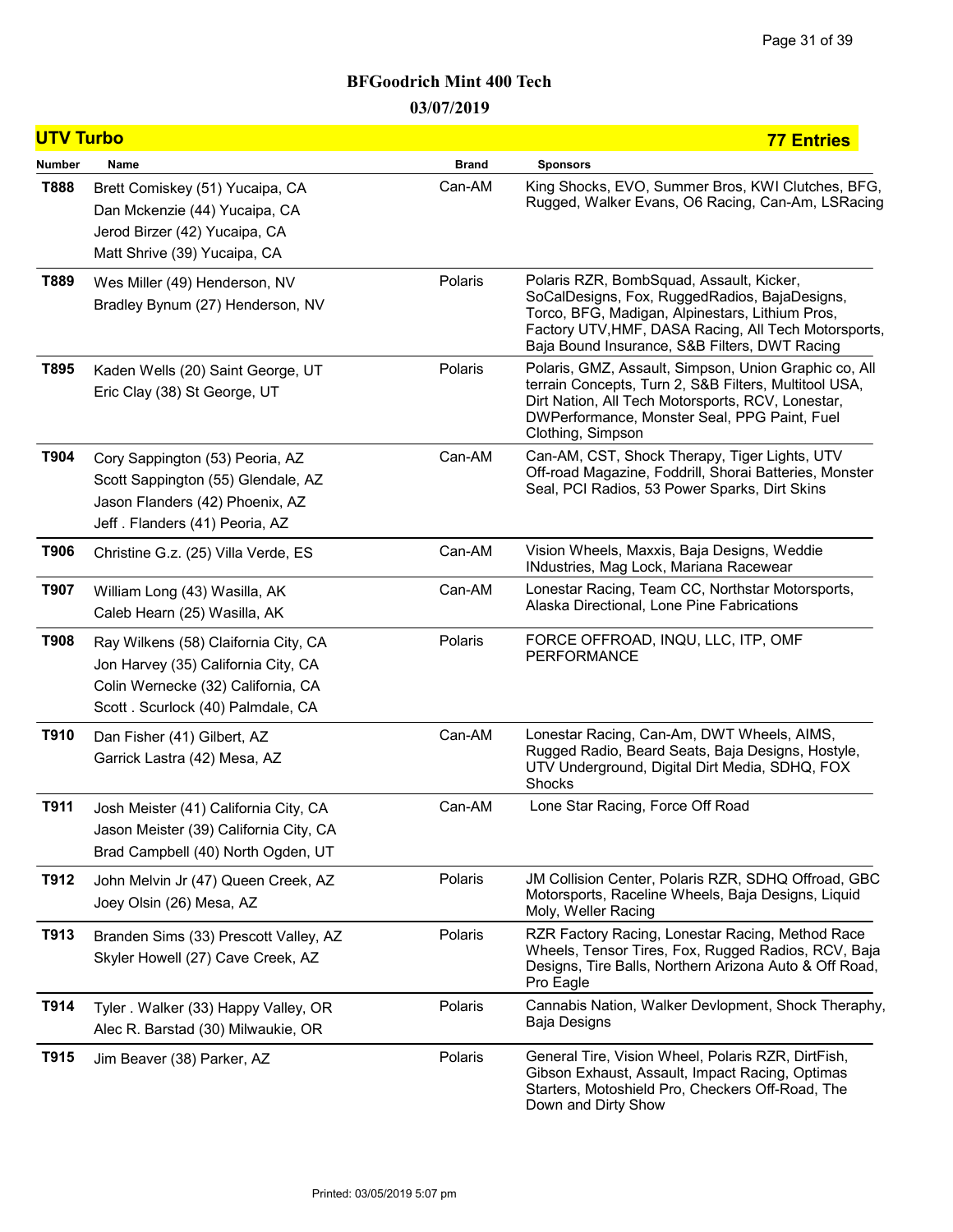| <b>UTV Turbo</b> |                                                                                                                                                                   |              | <b>77 Entries</b>                                                                                                                                                                                                                                                        |
|------------------|-------------------------------------------------------------------------------------------------------------------------------------------------------------------|--------------|--------------------------------------------------------------------------------------------------------------------------------------------------------------------------------------------------------------------------------------------------------------------------|
| Number           | Name                                                                                                                                                              | <b>Brand</b> | <b>Sponsors</b>                                                                                                                                                                                                                                                          |
| T916             | Lance P. Martins (34) Fontana, CA<br>Oscar Cobian (46) Claremont, CA                                                                                              | Polaris      | Motul, Factory Polaris, Raceline, GWE Racing, ITP,<br>Summer Brothers, Rugged Radio, TireBalls, Baja<br>Design Lights, Cognito, HMF, Attitude Toy<br>Haulers, Beard Seats, Gates Belts, UTV Under Ground,<br>5150 Whips, Baja Designs                                    |
| T917             | Jason Murray (36) Santa Ana, CA<br>Derek Murray (38) Douney, CA                                                                                                   | Can-AM       | Can-Am, ITP, Lonestar Racing, Fox, Lazerstar,<br>Yoshimura, Beard, Torco, K&N, Berts UTV, AMR,<br>Shoria, Proline, Streamline, Monster Seal, ATVRiders,<br>UTVUnderground                                                                                                |
| T918             | Justin Lambert (43) Bakersfield, CA<br>Mitchell Alsup (27) Bakersfield, CA                                                                                        | Polaris      | Cognito, Polaris RZR, Monster Energy, FK Rod Ends,<br>ITP Tires, Method Race Wheels, FOX, Sparks<br>Performance Products, Demon Powersports                                                                                                                              |
| T919             | Brandon Schueler (30) Phoenix, AZ<br>Miles Martin (30) Peoria, AZ<br>Pat Stone (49) Payson, AZ                                                                    | Polaris      | Polaris, BFGoodrich, KC HiLites, Walker Evans, OMF<br>Performance, Cognito motorsports, PRP Seats, Hostyle<br>Racing, Mountain States, Factory Utv, Pro Eagle,<br>Polaris Lubricants, CRdesigns, Ruggid, Factory UTV,<br>Mountain States Contracting, Pro Eagle, UTV Und |
| T920             | Pete Libby (40) Bethel, ME<br>Jon Arnold (36) Kingsport, ME                                                                                                       | Can-AM       | SF Raceworks, Team Eclipse                                                                                                                                                                                                                                               |
| T921             | Tony Riggs (50) Newhall, CA<br>David Clay (36) St George, UT<br>Timothy Dunbar (38) Huntington Beach, CA                                                          | Polaris      | Polaris, Maglock, Cognito, All Terrain Concepts,<br>Wesco, Powertank, Wesco Performance, Aem<br>Electronics, Method,                                                                                                                                                     |
| T922             | Bernie Gomez (55) Huntsville, AL<br>John Webster (38) Huntsville, AL                                                                                              | Polaris      | <b>Quantum Racing</b>                                                                                                                                                                                                                                                    |
| T923             | David Martinez (41) Highland, CA<br>Joshua Miliaresis (40) Yucaipa, CA<br>Adrian Papajohn (42) Calabasas, CA                                                      | Polaris      | Polaris, UTV.inc, Fox, ITP, Motul, Fox, ITP, Gates<br>Belts, SummerBros, K&N, HMF, PiratesCoveResort,<br>GiantRV, ASCCanopies, UTVUnderground, Beard<br>Seats, FactoryUTV                                                                                                |
| T924             | Lacrecia Beurrier (49) Lake Havasu City, AZ<br>Chuck Foreman (43) Torrance, CA<br>Eric Beurrier (47) Lake Havasu City, AZ<br>Trevor Beurrier (17) Lake Havasu, AZ | Polaris      | AZ West, Dragonfire, AO Coolers, Rugged Radio,<br>Raceline, ITP, LS Racing, Polaris RZR, Baja Designs,<br>BS Sand, Pro Eagle, 3P, Buggy Whips, Shock Therapy                                                                                                             |
| T925             | James Moore (37) Farmington, NM<br>Jerry Edgar (39) Farmington, NM<br>Tom Wilson (48) Peroria, AZ<br>Mike Mack (17) Peoria, AZ                                    | Can-AM       | BFGoodrich, RCV, Rugged Radios, ZRP                                                                                                                                                                                                                                      |
| T927             | Justin Smith (48) Wittman, AZ<br>Jeff Day (47) Peoria, AZ                                                                                                         | Can-AM       | Shock Therapy, Method, Tensor, Tire Balls, PRP,<br>Speed Strap, PCI, Baja Designs                                                                                                                                                                                        |
| T928             | Freddie Cardenas (39) Riverside, CA<br>Kyle Toves (28) Ontario, CA                                                                                                | Can-AM       | Can-Am, Summer Bros Racing, IMS, Rugged Radio,<br>Raceline Wheels                                                                                                                                                                                                        |
| T929             | Lars Leckie (45) San Francisco, CA<br>Mike Dinsdale (46) San Francisco, CA                                                                                        | Can-AM       | <b>BFGoodrich</b>                                                                                                                                                                                                                                                        |
| T931             | Craig Scanlon (45) Yorba Linda, CA<br>Keith Redstrom (51) Glendale, AZ                                                                                            | Polaris      | Rigid Ind, Rockstar Energy, Polaris RZR, Walker Evans<br>Racing, Tensor Tires, Lucas Oil, Rugged Radios,<br>UTVinc, Rockford Fosgate, Holz, TM Collision                                                                                                                 |
| T936             | Jacob Carver (28) Prescott Valley, AZ<br>Austin Langham (32) Prescott, AZ                                                                                         | Polaris      | Polaris RZR, ITP Tires, Lonestar Racing, KMC Wheels,<br>Shock Therapy, Baja Designs, Rugged Radios, Factory<br>UTV, JM Collision Center, Rockford Fosgate                                                                                                                |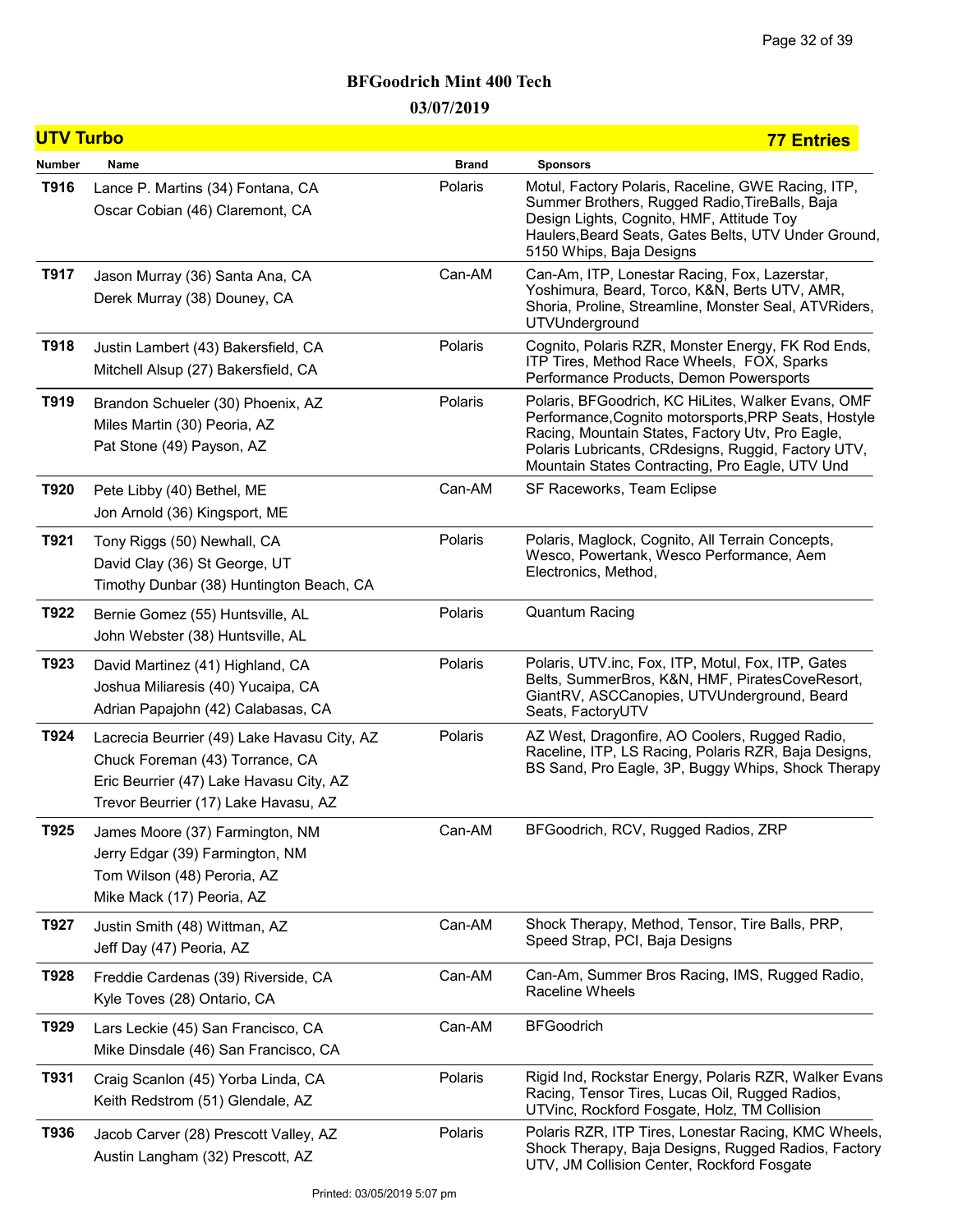| <b>UTV Turbo</b> |                                                                                                                                                               |              | <b>77 Entries</b>                                                                                                                                                                                                                       |
|------------------|---------------------------------------------------------------------------------------------------------------------------------------------------------------|--------------|-----------------------------------------------------------------------------------------------------------------------------------------------------------------------------------------------------------------------------------------|
| <b>Number</b>    | Name                                                                                                                                                          | <b>Brand</b> | <b>Sponsors</b>                                                                                                                                                                                                                         |
| T937             | Alex Nicholas (28) Hihland Village, TX<br>Kara Goetz (28) Highland Village, TX                                                                                | Polaris      | AC Ranch, Driven Dynamic Super ATV, Baja Designs                                                                                                                                                                                        |
| T938             | Dan Fresh (51) San Juan Capistrano, CA<br>Tony Laruffa (51) Fullerton, CA                                                                                     | Polaris      | Fox Shocks, Milestar Tire, OC Motorsports, Savy Off<br>Road, Switch Pros, Sparco USA, Magnaflow Exhaust,<br>Baja Designs Lighting, RCV, Eibach Springs, ZRP,<br>Glazzkraft, HCR Suspension, Can AM                                      |
| T943             | Michael R. Taylor (25) Homeland, CA<br>Juan C. Leyva (31) Hemet, CA                                                                                           | Polaris      | Diesel Tech, Top of the Line Fabrication, Hot-Wire,<br>Podium Prep Service                                                                                                                                                              |
| T944             | Phil Blurton (32) Auburn, CA<br>Beau Judge (42) Scramento, CA                                                                                                 | Can-AM       | No Limit RD, CanAm/ BRP. XPS, BFGoodrich, OMF<br>Performance, Factory UTV, AIM Sports Data, Monster<br>Seal, Superior Power Coat                                                                                                        |
| T945             | Daxten . Dotson (48) Thousand Oaks, CA<br>Cody Dotson (27) Thousand Oaks, CA<br>Mannie Leon (28) Pacoima, CA                                                  | Can-AM       | King Shocks, Beard Racing Seats, Jetworld Castec,<br>Raceline Wheels, Land Speed Engineering, California<br>Coding, COmplex Inc.                                                                                                        |
| T948             | Matt Burroughs (50) Norco, CA<br>Dan Lewis (54) Jurupa Valley, CA                                                                                             | Can-AM       | Monster Energy, Can-Am, Cognito, Vendetta, PRP,<br>OMF, FOX, Torco, Hunsaker, STI, Summer Bros,<br>Stream Line, Trinity, Rugged, IMS Metals, Benchmark,<br>Spanks, Fuel Safe, Factory UTV, Baja Designs, Pro<br>Eagle, Eisach, Rokblokz |
| T949             | Alonso Lopez (44) Murrieta, CA                                                                                                                                | Polaris      | Glazzkraft, Polaris RZR, Summers Bros, Trinity, King<br>Shocks, Jackson Motorsports, BFG Tires, UTV<br>Underground, OMF, Rigid Industries, Antigravity,<br><b>Rugged Radios</b>                                                         |
| T951             | Mitch Guthrie Jr. (22) Glendora, CA<br>Kurtis Elliott (22) Glendora, CA                                                                                       | Polaris      | Polaris, ITP, KMC, Cooper Standard, Walker Evans,<br>Super ATV, Baja Designs, Rugged Radios, Tireballs,<br>K&N, Factory UTV, PRP, Lonestar, Odyssey Batteries                                                                           |
| T952             | Jonathan. Mcvay (43) San Tan Valley, AZ<br>Mark Milne (47) Aztec, NM<br>Andy Ebner (41) Durango, CO                                                           | Polaris      | Polaris RZR, Lonestar Racing, Fox, STI, Irontree<br>Construction, Rigid, CrowEnterprizes, Starting Line<br>Products, PCI, Demon Powersports                                                                                             |
| T954             | Austin Weiland (26) El Cajon, CA<br>Justin Wragg (27) Jamul, CA                                                                                               | Can-AM       | Weiland & Associates, Maxima, Fox, Cam-Am                                                                                                                                                                                               |
| T958             | Michael . Mamelli Jr (46) Costa Mesa, CA<br>Tom Walker (49) Costa Mesa, CA                                                                                    | Polaris      | XDR Offroad, Polaris, Moto Race Tires, Walker Evans,<br>Rigid Industries, Under Armour, Sandcraft, RCR, RCV<br>Perofrmance, Method, Glamis Dunes Storage, 5150<br>Whips                                                                 |
| T959             | Shaun Miller (29) Montgomery, TX                                                                                                                              | Can-AM       | Miller Offroad Design                                                                                                                                                                                                                   |
| T961             | Nate Hale (30) Draper, UT<br>Jay Hale (57) Draper, UT<br>Brian Angell (37) Draper, UT                                                                         | Polaris      | Swirl Woodcraft, Polaris, South Paw, ITP Tires, Fox,<br>RCV Axles, Factory UTV, OMF Wheels, Midnight 4x4                                                                                                                                |
| T966             | Paul Wadlington (53) Colorado Springs, CO<br>Brooke Caswell (37) Ave Maria, FL<br>Amy Hamer (37) Colorado Springs, CO<br>Chad Hazelton (40) Woodland Park, CO | Polaris      | Fuel Offroad, XTC Power Products, Sandcraft RCR, KC<br>Lites, Rugged Radios, Weller Racing, Tire Balls,<br>NewACUnit.com                                                                                                                |
| T969             | Logan Gastel (34) Highland, CA<br>Ryan Edwards (32) Anaheim, CA                                                                                               | Can-AM       | Can-Am, Raceline, Rugged Radios, Summer Brothers,<br>Lonestar Racing, ITP, Fox                                                                                                                                                          |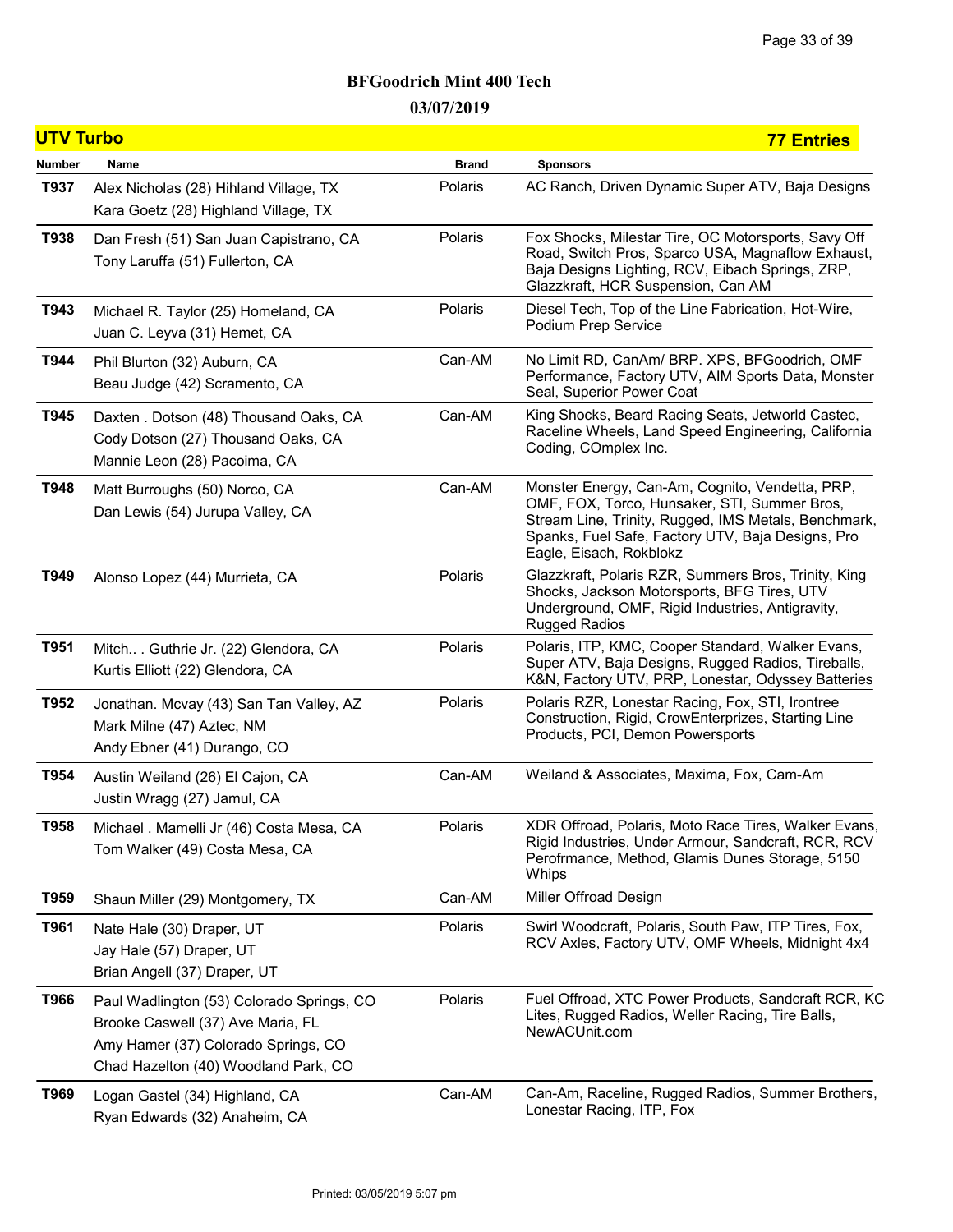| <b>UTV Turbo</b> |                                                                                                                                                        |              | <b>77 Entries</b>                                                                                                                                                                                                                                                      |
|------------------|--------------------------------------------------------------------------------------------------------------------------------------------------------|--------------|------------------------------------------------------------------------------------------------------------------------------------------------------------------------------------------------------------------------------------------------------------------------|
| Number           | Name                                                                                                                                                   | <b>Brand</b> | <b>Sponsors</b>                                                                                                                                                                                                                                                        |
| T970             | Bryce Lamont (37) Okotoks, AB<br>Chris Purceski (29) San Marcos, CA<br>Collin Mccoy (30) San Marcos, CA                                                | Can-AM       | Can-Am, Lonestar Racing, Shock Therapy, CB<br>Industries, Method Race Wheels, K1 Race Gear, Digital<br>Dirt Media                                                                                                                                                      |
| T971             | Wayne Matlock (41) Alpine, CA<br>Daniel Felix (28) Chula Vista, CA                                                                                     | Polaris      | Polaris RZR, Fox, Yokohama, Steelit, Cognito, DWT,<br>Rugged Radios, Baja Designs, Simpson, Cryoheat,<br>Hostyle, Alltech Motorsports, Motul, Factory UTV, Tire<br>Balls, Monster Seal, IMS, Summers Bros, Safecraft, Pro<br>Eagle, NecksGen, S&B Filters, Satteliteph |
| T973             | Jose Juarez (34) Chula Vista, CA<br>Jose Alejandro Zuniga (36) Spring Valley, CA                                                                       | Polaris      | Summer Brothers, Mrt Tire, Baja Designs, Alba Racing,<br>Glazzcraft                                                                                                                                                                                                    |
| T974             | Randy Romo (44) Henderson, NV<br>Brian Sallee (52) Barstow, CA                                                                                         | Polaris      | Polaris, Holz, SuperATV, GBC Tires, Walker Evans,<br>Antigravity Batteries, Baja Designs, Pro Eagle Jacks,<br>Dirtrider Designsm Proline Wraps, Queen Racing,<br>Modern Race, PCI Radios, ATV Riders                                                                   |
| T975             | Michael Cafro (49) Fallbrook, CA<br>Jamie Kirkpatrick (38) Olympia, WA                                                                                 | Polaris      | Polaris RZR,, Maxxis, Elka, Grounded 4, Rugged<br>Radio, Hess, Bikeman, Tireball, Steel-It, CBR, Pro<br>Eagle, Baja Designs, Zingg Innovations, Skat-Trak                                                                                                              |
| T978             | Dustin Jones (34) Bossier City, LA<br>Dustin Henderson (34) Shreveport, LA                                                                             | Can-AM       | S3 Powersports, CanAm, Monster Energy, KMC<br>Wheels ITP, Baja Designs, Evolution Power Sports,<br>Double E, Fox Shocks                                                                                                                                                |
| T979             | Mike Sieg (39) Fort St. John, BC<br>Tyler Backus (35) Grindrod, BC                                                                                     | Polaris      | Sieg Services LTD., Lonestar Racing, Fox Racing<br>Shocks, BFGoorick                                                                                                                                                                                                   |
| T981             | Rodney Pyburn (32) Mesa, AZ<br>Josh Burrell (36) Mesa, AZ                                                                                              | Polaris      | HD Restoration, Action Rideshop, Method Race<br>Wheels, KC Hilites                                                                                                                                                                                                     |
| T984             | Kristopher Mccoy (36) Lindon, UT                                                                                                                       | Can-AM       | Elka Suspension, Roll Design, Red Rock Repair, RAM<br><b>Builders</b>                                                                                                                                                                                                  |
| T985             | Russell Griffin (49) Houston, MS<br>Jake Waddle (21) Gilbert, AZ<br>Jimmy Keys (57) Odessa, FL                                                         | Polaris      | Dragonfire, Polaris Industries, Fuel Wheels & Tires,<br>UTV Underground, Double E Racing, Cognito<br>Motorsports, Rugged Radios, Trail Armor                                                                                                                           |
| T987             | Jonmark Richardson (39) Glendale, AZ<br>David Hayes (34) Phoenix, AZ                                                                                   | Can-AM       | Can Am, Lone Star Racing, Ultra Wheels, Blub<br>Lubricants, Switch-Pros, Zollinger Race Products,<br>AFXMotorsports, Pyrotect, PRP Seats. Summers<br><b>Brothers Racing, CBR Radiators</b>                                                                             |
| T989             | Jesse Combs (44) Yucaipa, CA<br>Chris Redden (31) Cherry Valley, CA<br>Kevin Shrive (36) Yucaipa, CA                                                   | Can-AM       | OGR Performance & Prep, Raceline, Lonestar Racing,<br>Raceline Wheels, Rugged Radios                                                                                                                                                                                   |
| T991             | Sierra Romo (18) Henderson, NV<br>Wes Lefler (38) Las Vegas, NV                                                                                        | Polaris      | Polaris, Holz, Super ATV, GBC Tires, Walker Evans,<br>Antigraviety Batteries, Baja Designs, Pro Eagle Jacks,<br>Dirtrider Designs, Queen Racing, Modern Race, PCI<br>Radios, ATV Riders                                                                                |
| T992             | Mark Atteberry (45) Palm Desert, CA<br>Craig Atteberry (51) Shelbyville, IL<br>Henry Gatton Iii (36) Shelbyville, IL<br>Jake Kull (31) Shelbyville, IL | Can-AM       | Attaboy Motorsports, HCR Racing, ITP Tires, Turner<br>Cycles, PRP Seats, Zollinger Racing Products                                                                                                                                                                     |
| T994             | Jason Merrell (37) Santa Ana, CA<br>Jeremy Merrell (39) Santa Ana, CA                                                                                  | Polaris      | Polaris RZR, Rockstar Energy, Walker Evans, Bell<br>Helmets, Miller Welders, Rugged Radios, Pacific<br>Coach, Qween Racing, LD2, Medita, Dynojet, Eibach,<br>Hunsaker                                                                                                  |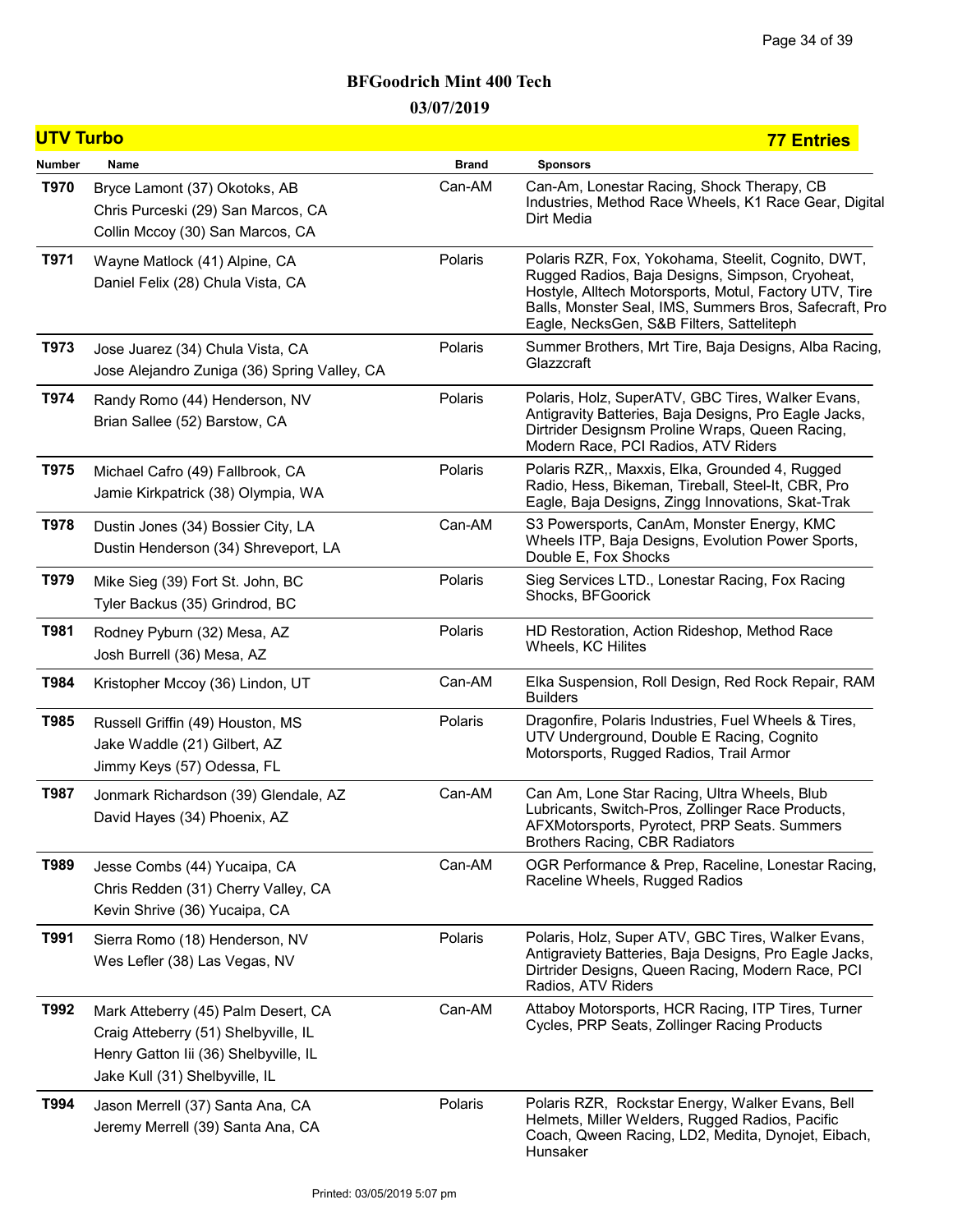| <b>UTV Turbo</b> |                                                                                                                                                |              | <b>77 Entries</b>                                                                                                                                                                                                                                                      |
|------------------|------------------------------------------------------------------------------------------------------------------------------------------------|--------------|------------------------------------------------------------------------------------------------------------------------------------------------------------------------------------------------------------------------------------------------------------------------|
| <b>Number</b>    | Name                                                                                                                                           | <b>Brand</b> | <b>Sponsors</b>                                                                                                                                                                                                                                                        |
| T995             | Daniel Parker (40) Gilbert, AZ<br>Mike Podratz (49) Winchester, CA                                                                             | Polaris      | <b>High Level Clutching</b>                                                                                                                                                                                                                                            |
| T996             | Sven Ellstrom (20) Woodway, WA<br>Chazz Arenibas (20) Lynwood, WA                                                                              | Polaris      | Vision X, Sonic Tools, Holz Racing, Walker Evans,<br>Oberto Beef Jerky, Tensor Tires, Baja Designs                                                                                                                                                                     |
|                  | <b>Vintage Open C/T</b>                                                                                                                        |              | <b>5 Entries</b>                                                                                                                                                                                                                                                       |
| Number           | Name                                                                                                                                           | <b>Brand</b> | <b>Sponsors</b>                                                                                                                                                                                                                                                        |
| 4551             | Steve. . Olliges (55) Las Vegas, NV<br>Mark Newhan (51) Santee, CA<br>Jack Olliges (11) Las Vegas, NV<br>Robert Dustin Orth (37) Las Vegas, NV | Ford         | Fox Shox, BFGoodrich, KC HiLites, Rancho Drivetrain<br>Engineering, Impact, Total Percormance Racing<br>Engines, Team Ford                                                                                                                                             |
| 4563             | Roger Lovell (45) Colorado Springs, CO<br>Brad Lovell (42) Colorado Springs, CO<br>Kyle Bigford (42) Colorado Springs, CO                      | Ford         | AMSOIL, BFGoodrich Tires, Mothod Race Wheels,<br>Spidertrax Off-Raod, Lincoln Electric, FK Rod Ends,<br>Motive Gear, Eibach, Fox Shox                                                                                                                                  |
| 4569             | Peter Alesi lii (41) Phoenix, AZ<br>Mark Fox (52) Surpise, AZ<br>Brandon Fox (23) Surprise, AZ<br>Gina Alesi (35) Phoenix, AZ                  | Chenowth     | Yokohama Tires, Ultra Wheels, Vision Lights,<br>Sherwood Mechanical, Bilstien Shocks, Pyrotect,<br>Natural Soft, Rugged Radios, Epowersteering, VP Race<br>Fuels, Action Auto, Foddrills Fabrication, Powerstride<br>Batteries, Jamar Brakes, PRP Seats, Moen Faucets, |
| 4576             | Josh Bradfield (36) Washington, UT<br>Jon Mathos (39) Cedar City, UT<br>Chance Lee (33) West Hordan, UT                                        | Ford         | Absolute Tires and Service, Maxxis Tires, Ceder<br>Performance Machine, Fox Shoxks, Giant Motorsports,<br>SD Raceworks, KC Hilites, TJ Metel Tech, Griplock<br>Ties, Lucas Oil, Shaw Diesel Service, Method Race<br>Wheels, Deviant Offroad                            |
| 4577             | Jimbo Piper (44) Las Vegas, NV<br>Kenny Brager (49) Gilroy, CA                                                                                 | Jeep         | Vern Holaday, Brian Gossner, Jerry and Susie Piper,<br>Diane and Daniel Prickish, Jacobs Construction,<br><b>Ricketts Plumbing</b>                                                                                                                                     |
| 2700             |                                                                                                                                                |              | <b>3 Entries</b>                                                                                                                                                                                                                                                       |
| Number           | Name                                                                                                                                           | <b>Brand</b> | <b>Sponsors</b>                                                                                                                                                                                                                                                        |
| 2707             | Skyler Gambrell (39) Pomona, CA                                                                                                                | Jeep         | General Tire, KMC Wheels, King Shocks, Off Road<br>Evolution, EVO MFG, Impact Safety, PCI, Rebel Off<br>Road, Currie Ent, Jeepspeed                                                                                                                                    |
| 2759             | Mike Hames (46) Florence, AL<br>Rob Bowan (32) Florence, AL<br>Erin Hames (44) Florence, AL                                                    | Dodge        | Jeepspeed, General Tires, KMC Wheels, Redmont<br><b>Distillery</b>                                                                                                                                                                                                     |
| 2784             | Chris Clark (49) Cheyenne, WY<br>Hannah Clark (19) Cheyenne, WY                                                                                | Dodge        | CFAB, General Tire, Innovative Custom Homes                                                                                                                                                                                                                            |
| 6200             |                                                                                                                                                |              | 4 Entries                                                                                                                                                                                                                                                              |
| Number           | Name                                                                                                                                           | <b>Brand</b> | <b>Sponsors</b>                                                                                                                                                                                                                                                        |
| 6206             | Nick Carolan (29) Tucson, AZ<br>Karl Mason (29) Tucson, AZ                                                                                     | Alumi Craft  | BFG Tires, AIM, Ultra Race Wheel, BFGoodrich Tires,<br>Indura Power Batteries, Ford Racing, Vision X Lighting,<br>Kar Tek, Rugged Radios, SFA Contracting                                                                                                              |
| 6213             | Brad Ozeroglu (49) Mcalester, OK<br>Vilinda Beshear (27) Mcalester, OK                                                                         |              | Brenthel Ind Titan Chemical and Wireline                                                                                                                                                                                                                               |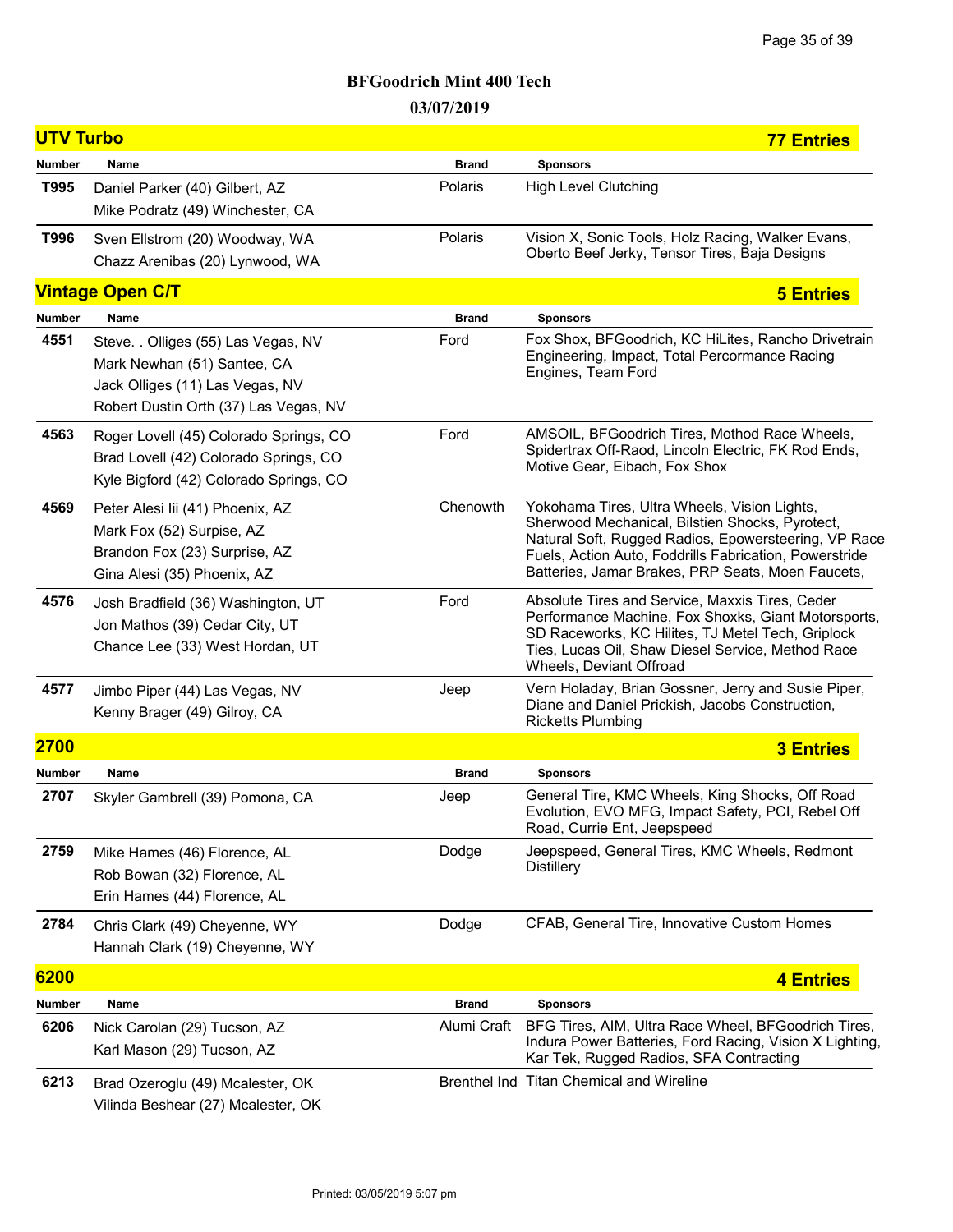| 6200             |                                                                                                                                             |              | 4 Entries                                                                                                                                                                                                                        |
|------------------|---------------------------------------------------------------------------------------------------------------------------------------------|--------------|----------------------------------------------------------------------------------------------------------------------------------------------------------------------------------------------------------------------------------|
| <b>Number</b>    | Name                                                                                                                                        | <b>Brand</b> | <b>Sponsors</b>                                                                                                                                                                                                                  |
| 6224             | Tim Marques (24) Tucson, AZ<br>Daniel Marques (56) Tuson, AZ<br>Nathan Nunemacher (43) Topock, AZ                                           | Custom       | D&S ENterprises, General Tire, Ultra Wheels, Hoo'd<br>Etc Collission, State Farm/ Mike Parvis, TCR<br>Performance, Proamp                                                                                                        |
| 6266             | Jon Largent (53) Riverside, CA<br>Austin Largent (24) Riverside, CA                                                                         | Ford         | Ford Ecoboost, ICS Service Inc.                                                                                                                                                                                                  |
| <b>Sportsman</b> |                                                                                                                                             |              | <b>17 Entries</b>                                                                                                                                                                                                                |
| <b>Number</b>    | Name                                                                                                                                        | <b>Brand</b> | <b>Sponsors</b>                                                                                                                                                                                                                  |
| 8104             | Justin. Matney (33) Bristol,<br>Kellon Walch (36) Alamo, NV                                                                                 | Geiser       | RPM OFFROAD, BFG Tires, KMC Wheels, Geiser<br>Bros., Drx Wear, King Shocks, Par Ventures, Pin MFG,<br>Dougans Engines                                                                                                            |
| 8105             | Robert Lawler (51) Denver, CO<br>Dave Lawler (52) Edmond, OK                                                                                | Ford         |                                                                                                                                                                                                                                  |
| 8107             | Jason Eastman (47) Salem, OR<br>Aaron Eastman (47) Salem, OR                                                                                | <b>VOR</b>   | MOMO, Ford, PCI, Pyrotect, Polaris, Safety-Keen,<br>Mothers, Rogue                                                                                                                                                               |
| 8110             | Gary Lunsford (61) Micanopy, FL<br>Benjamin Grissom (44) Ocala, FL<br>Eli Brigham (27) Casselberry, FL                                      | Ford         | Avanco Environmental, Your Shock Therapy, Campus<br>Outfitters, General Tire, PCI Race Radios                                                                                                                                    |
| 8121             | Keith Clegg (50) Las Vegas, NV<br>Ryder Clegg (20) Las Vegas, NV<br>Parker Clegg (18) Las Vegas,                                            | <b>VOR</b>   | Momo, Ford, PCI, Pyrotect, Polaris, Safety-Kleen,<br>Mothers, Rouge                                                                                                                                                              |
| 8122             | Tony Scott (50) Kingman, AZ<br>Adam Poppinhouse (33) Las Vegas, NV<br>Ed Sou (56) Las Vegas, NV<br>John Sou (53) Las Vegas, NV              | Ford         | KC HiLites, TNC, Ultra Wheels, McQueen FiberGlass,<br>BFG, JMG, PCI, McKenzies, ProAm, BITD, Patricks<br>Signs, FK Rods, Hostyle, R2C Filters, Crew Gear, AXIA<br>Alloys, PRP, R&R Hitches, Hawk Brakes, Concrete<br>Motorsports |
| 8123             | Mike Kuligowski (35) Simi Valley, CA                                                                                                        | <b>VW</b>    | MK Pools, Melin                                                                                                                                                                                                                  |
| 8124             | Sam Wasson (23) Quincy, WA<br>James Wasson (59) Hobart, WA<br>Kyle Jones (36) Parker, WA                                                    | Chevrolet    | J. Wasson Enterprises, First Line Seed, Diamond W<br>Racing, KPJ RAcing, Lucky 7's                                                                                                                                               |
| 8135             | Rich Voss (61) Cupertino, CA<br>James East (40) San Jose, CA                                                                                | Ford         | BFGoodrich, Method Race Wheels, King Shocks,<br>Jimco, KC HiLites, Impact Safety, SCQ Rents, Howe,<br><b>Kroyer Racing Engines</b>                                                                                               |
| 8141             | David Fekete (49) Las Vegas, NV<br>Michael Visconti (49) Huntington, NY                                                                     | <b>VOR</b>   | Momo, Ford, PCI, Pyrotect, Polaris, Safety-Kleen                                                                                                                                                                                 |
| 8150             | Don Beaumont (64) San Diego, CA<br>Alan Coffee (52) Lemon Grove, CA                                                                         | Chevrolet    | Catalina Classic Cruises, Nielsen Beaumont Marine                                                                                                                                                                                |
| 8178             | Cole Spires (31) Mesa, AZ<br>Victor Salas-fisher (30) Mesa, AZ<br>Kyle Green (36) Gilbert, AZ<br>Christina Contreras Green (31) Gilbert, AZ | Ford         | Kyle Green Fabrication, Baja Designs, Arizona<br>Driveshaft                                                                                                                                                                      |
| 8181             | Seth Sorensen (42) Dolores, CO<br>Travis Nappl, Costa Mesa, CA<br>Joel Sorensen (44) Denver, CO                                             | Toyota       | Titan All Terrain, Grizzley Coolers, rips Ales and<br>Ccocktails, STS SHotcrete, BSB Ofroad                                                                                                                                      |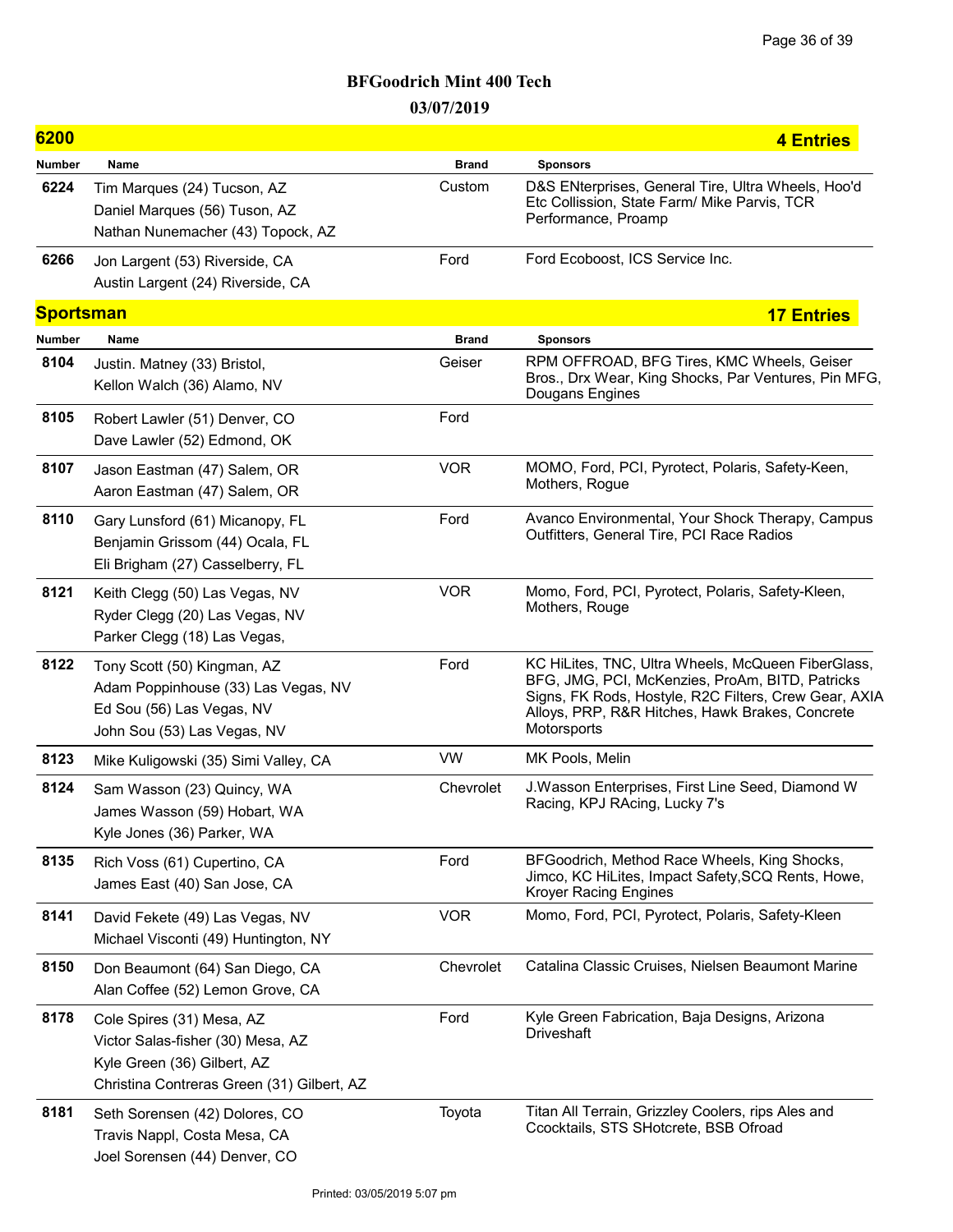| <b>Sportsman</b><br><b>17 Entries</b> |                                                                                                                                                                    |              |                                                                                                                                                       |  |  |
|---------------------------------------|--------------------------------------------------------------------------------------------------------------------------------------------------------------------|--------------|-------------------------------------------------------------------------------------------------------------------------------------------------------|--|--|
| Number                                | Name                                                                                                                                                               | <b>Brand</b> | <b>Sponsors</b>                                                                                                                                       |  |  |
| 8182                                  | Ernesto Barraza (36) Denver, CO<br>Vicente Cobo (51) Denver, CO<br>Jose H. Pereyra (48) Denver, CO                                                                 | Raceco       | Jr Auto Service, Baja Design Inc.                                                                                                                     |  |  |
| 8188                                  | Cody Campbell (19) Costa Mesa, CA<br>Nick Isenhouer (29) El Cajon, CA<br>Zach Zaiden (17) Huntington Beach, CA<br>Corey Campbell (15) Huntington Beach, CA         | Ford         | General Tire, Monster Energy, Scosche, Rigid,<br>Magnaflow, Method Wheels, FOX, Odyssey                                                               |  |  |
| 8195                                  | James Williams (31) San Bernardino, CA<br>Robert Williams (56) San Bernardino, CA                                                                                  | Toyota       | Underground Manholes, GG Lighting, Leadfoot<br>Industries, Parker Pumper, Racers Plus Inland Empire<br>Driveline, Miller Raceworks, PCI Radios        |  |  |
| 8199                                  | Keith Bellefontaine (34) Simi Valley, CA<br>Mat Bellefontaine (31) Simi Valley, CA<br>Robert Anseth (38) Simi Valley, CA<br>Dan Bellefontaine (35) Simi Valley, CA | Racer Eng    | 3 Beards Pit Crew, Moonco Landscape, MDM<br>Construction                                                                                              |  |  |
| <b>UTV Rally</b>                      |                                                                                                                                                                    |              | <b>15 Entries</b>                                                                                                                                     |  |  |
| Number                                | Name                                                                                                                                                               | <b>Brand</b> | <b>Sponsors</b>                                                                                                                                       |  |  |
| U902                                  | Andrew. Whitehead (29) San Clemente, CA<br>Danielle Whitehead (27) San Clemente, CA                                                                                | Custom       | Youtheory, King Shocks, PCI                                                                                                                           |  |  |
| U903                                  | David Kleiman (47) Carlsbad, CA                                                                                                                                    | Can-AM       | Kleiman                                                                                                                                               |  |  |
| U904                                  | John Hafner (47) Carlsbad, CA                                                                                                                                      | Fusion       |                                                                                                                                                       |  |  |
| U919                                  | Caiden Boggs (15) Maderia Beach, FL                                                                                                                                | Polaris      | ETC, Raab Custom Offroad                                                                                                                              |  |  |
| U923                                  | Dan. Mcmillin (31) El Cajon,<br>Neal Mason (37) Wildomar, CA                                                                                                       | Polaris      | BFGoodrich, Fox Shocks, Mehtod Racewheels, SDG                                                                                                        |  |  |
| U924                                  | Tricia Reina (43) San Diego, CA<br>Alex Baker (37) Reno, NV<br>Amy Lerner (42) Alpine, NJ<br>Shelby Hall (31) Reno, NV                                             | Unknown      | BFGoodrich, SunView Golf, FACTORY Ride Racing                                                                                                         |  |  |
| U927                                  | Jack Olliges (11) Las Vegas, NV<br>Robert Dustin Orth (37) Las Vegas, NV                                                                                           | Polaris      | Fox, BFGoodrich Tires, Team Ford, Rugged Radios                                                                                                       |  |  |
| U937                                  | Jeff. Terzo (30) Languna Niguel, CA<br>Igor Dorjonski (33) Irvine, CA                                                                                              | Can-AM       | Youtheory, King Shocks, PCI                                                                                                                           |  |  |
| U940                                  | Holly Kleiman (41) Carlsbad, CA                                                                                                                                    | Can-AM       | H2K Construction Inc.                                                                                                                                 |  |  |
| U949                                  | Ray Hanke (69) Madeira Beach, FL<br>David Lampe (36) St. Petersburg, FL                                                                                            | Polaris      | Engine and Transmission Center, Raab Well Drilling,<br>Force 10 Marine                                                                                |  |  |
| U955                                  | Anthony. Terzo (32) Laguna Niguel, CA<br>Matt Haney (30) Costa Mesa, CA                                                                                            | Camburg      | Youtheory, King Shocks, PCI                                                                                                                           |  |  |
| U957                                  | Torey Rush (28) Gillette, WY                                                                                                                                       | Polaris      | Destination X, Night Krawler Customs, Bikeman<br>Performance, BFGoodrich, Petersen CHiropractic,<br>TORC Energy Services, Midas of Gillette, Team UXC |  |  |
| U980                                  | Barry Schafer (56) Wheatridge, CO<br>Laurie Schafer (55) Wheatridge, CO                                                                                            | Can-AM       | Seven Dwarfs LLC,                                                                                                                                     |  |  |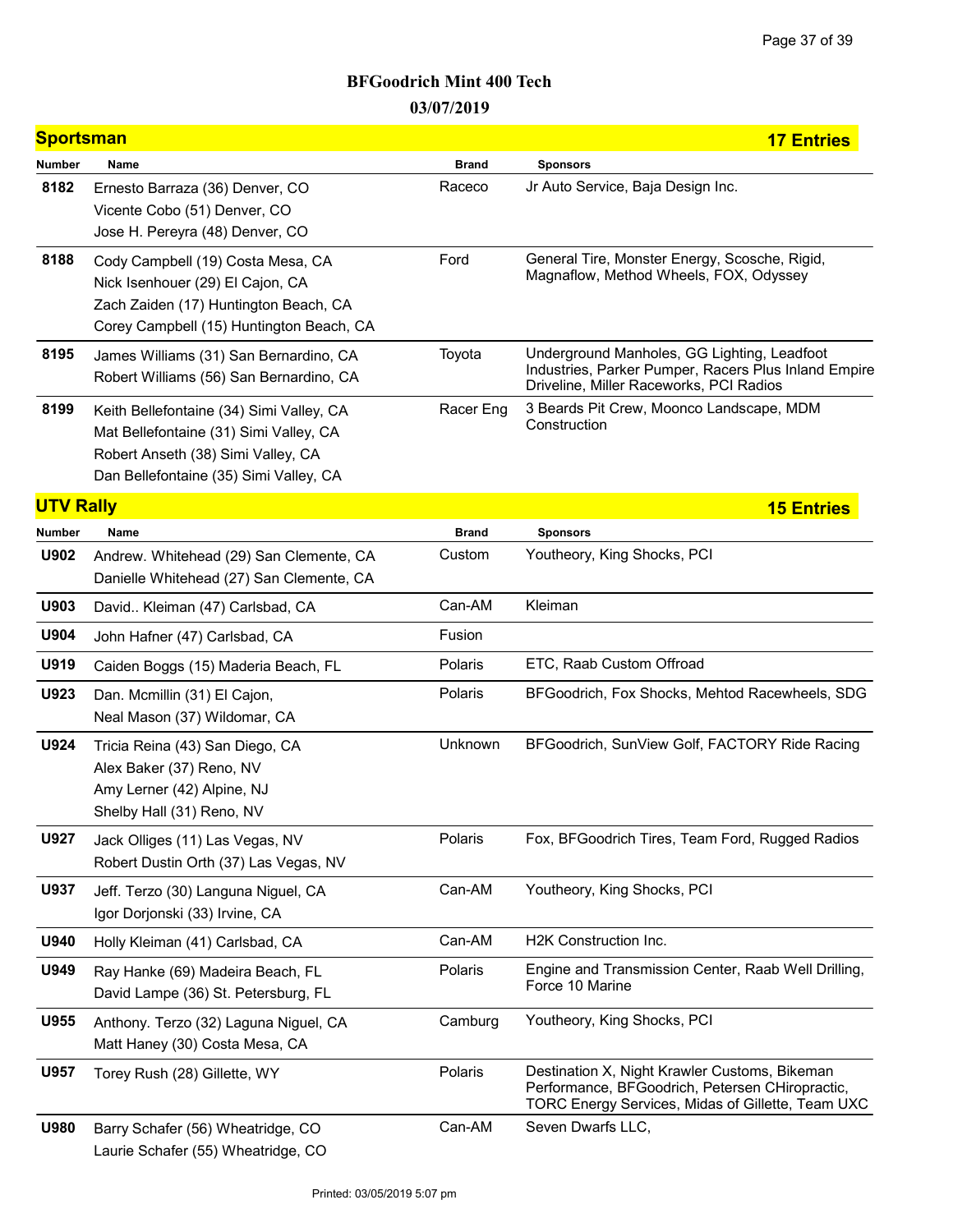| <b>UTV Rally</b>  |                                                                                                                                       |              | <b>15 Entries</b>                                                                                                                                                                                                                                                |
|-------------------|---------------------------------------------------------------------------------------------------------------------------------------|--------------|------------------------------------------------------------------------------------------------------------------------------------------------------------------------------------------------------------------------------------------------------------------|
| <b>Number</b>     | Name                                                                                                                                  | <b>Brand</b> | <b>Sponsors</b>                                                                                                                                                                                                                                                  |
| U983              | Luke. Mcmillin (26) El Cajon,<br>Dan Mcmillin (31) El Cajon, CA<br>Rogelio Pereira (44) Spring Valley, CA                             | Polaris      | DLM Properties, BFGoodrich, Method Racing Wheels                                                                                                                                                                                                                 |
| U984              | Darren Rude (53) San Clemente, CA<br>Willie Valdez (42) Irvine, CA<br>Willie Valdez Jr (18) Irvine,                                   | Can-AM       | Sprouts Youtheory, King Shocks, PCI Radios                                                                                                                                                                                                                       |
| <b>Dual Sport</b> |                                                                                                                                       |              | <b>6 Entries</b>                                                                                                                                                                                                                                                 |
| Number            | Name                                                                                                                                  | <b>Brand</b> | <b>Sponsors</b>                                                                                                                                                                                                                                                  |
| J14               | Parker Dunkley (27) Upland, CA                                                                                                        | <b>KTM</b>   | <b>Walton Electric</b>                                                                                                                                                                                                                                           |
| J17               | Buck Vinson (51) Valley Center, CA<br>Jean-paul Cyr (53) Milton, UT<br>Hunter Rollins, Valley Center, CA                              | Beta         | C&D Cycle Center, Ron Bishop Motorcycles, Baja<br><b>Bound Adventures</b>                                                                                                                                                                                        |
| J28               | Ryan Frisby (38) Menifee, CA<br>Wyatt Patnode (28) Valley Center, CA                                                                  | <b>KTM</b>   | Me                                                                                                                                                                                                                                                               |
| <b>J69</b>        | Ryan. Edwards (32) Garden Grove, CA<br>Doug Darrah (31) Santa Ana, CA                                                                 | Honda        | Raceline Wheels, IMG Motorsports, Fly, Baja Designs,<br>S&M Bikes, STI Tires, AHM, IMS                                                                                                                                                                           |
| <b>J76</b>        | Steve Herstad (46) Bakersfeild, CA                                                                                                    | Husqvarna    | Maxxis, SPG Racing, Answer Racing, Flowvision, IMS,<br>SeatConcepts, SIDI, Bell                                                                                                                                                                                  |
| <b>J91</b>        | James Hill (34) Canyon Lake, CA<br>Cody Rahders (24) Alpine, CA                                                                       | Honda        | IMG Motorsports, Raceline Wheels, California Skier,<br><b>MTA Distributing</b>                                                                                                                                                                                   |
|                   | <b>Vintage Evolution</b>                                                                                                              |              | <b>2 Entries</b>                                                                                                                                                                                                                                                 |
| <b>Number</b>     | Name                                                                                                                                  | <b>Brand</b> | <b>Sponsors</b>                                                                                                                                                                                                                                                  |
| <b>V76</b>        | Paul Yarborough (28) Reno, NV<br>Steve Erickson (64) Reno, NV<br>Ken Markling (67) Reno, NV                                           | Husqvarna    | Desert Cheatahs, USA Fleet Solutions, Sierra Service<br>Stations, Reno, P J and Company, Reno                                                                                                                                                                    |
| <b>V77</b>        | Steve Yarborough (64) Reno, NV<br>Steve Erickson (64) Reno, NV                                                                        | Custom       | Sierra Service Stations Reno, USA Fleet Solutions, P J<br>and Company Reno                                                                                                                                                                                       |
|                   | <b>Vintage Premodern</b>                                                                                                              |              | <b>6 Entries</b>                                                                                                                                                                                                                                                 |
| <b>Number</b>     | Name                                                                                                                                  | <b>Brand</b> | <b>Sponsors</b>                                                                                                                                                                                                                                                  |
| A12               | Doug Karlson (34) San Carlos, CA                                                                                                      | Custom       | Heat Wave Visual, Rusty Butcher                                                                                                                                                                                                                                  |
| A22               | Mark Atkins (31) Corona, CA                                                                                                           | Custom       | Harley Davidson, Biltwell, heatwave Visual, 805 Beer,<br>Two Bros, Hardcase Performance, SS Cycle, Walters<br>Merceded Benz, Slumerican, Legends Suspension,<br>Saddlemen, Shinko tires, CTI Knee Braces, Speed King<br>Cycles                                   |
| A32               | Ryan Wilkinson (42) Marana, AZ<br>Allan Chadwick (43) Marana, AZ<br>Nick. Hamm (42) Lake Elsinore, CA<br>Terry Madden (41) Larned, KS | Custom       | Monster Energy, Race Tech, STI Tiers, Baja Designs,<br>Thrill Seekers, Racing Optics, Sig Sauer, Agency Arms,<br>FMF, Rekulse, Seat Concepts, Lucas Oil, Renthal, IMS,<br>FLO, Motion Pro, TM Designs, Trail Tech, Makers Moto<br>MFG, Thor MX, Deft Fam, Oakley |
| A55               | Nathan Finneman (31) Littleton, CO                                                                                                    | <b>BMW</b>   | Breed of Speed, Serengeti Eyewear, BMMW<br>Motorcyles                                                                                                                                                                                                            |
| A88               | Mikey Hill (30) Lakewood, CA                                                                                                          | Custom       | Rusty Butcher, Harley Davidson, Virus Moto, S&S<br>Cycle, Two Bros Racing,                                                                                                                                                                                       |